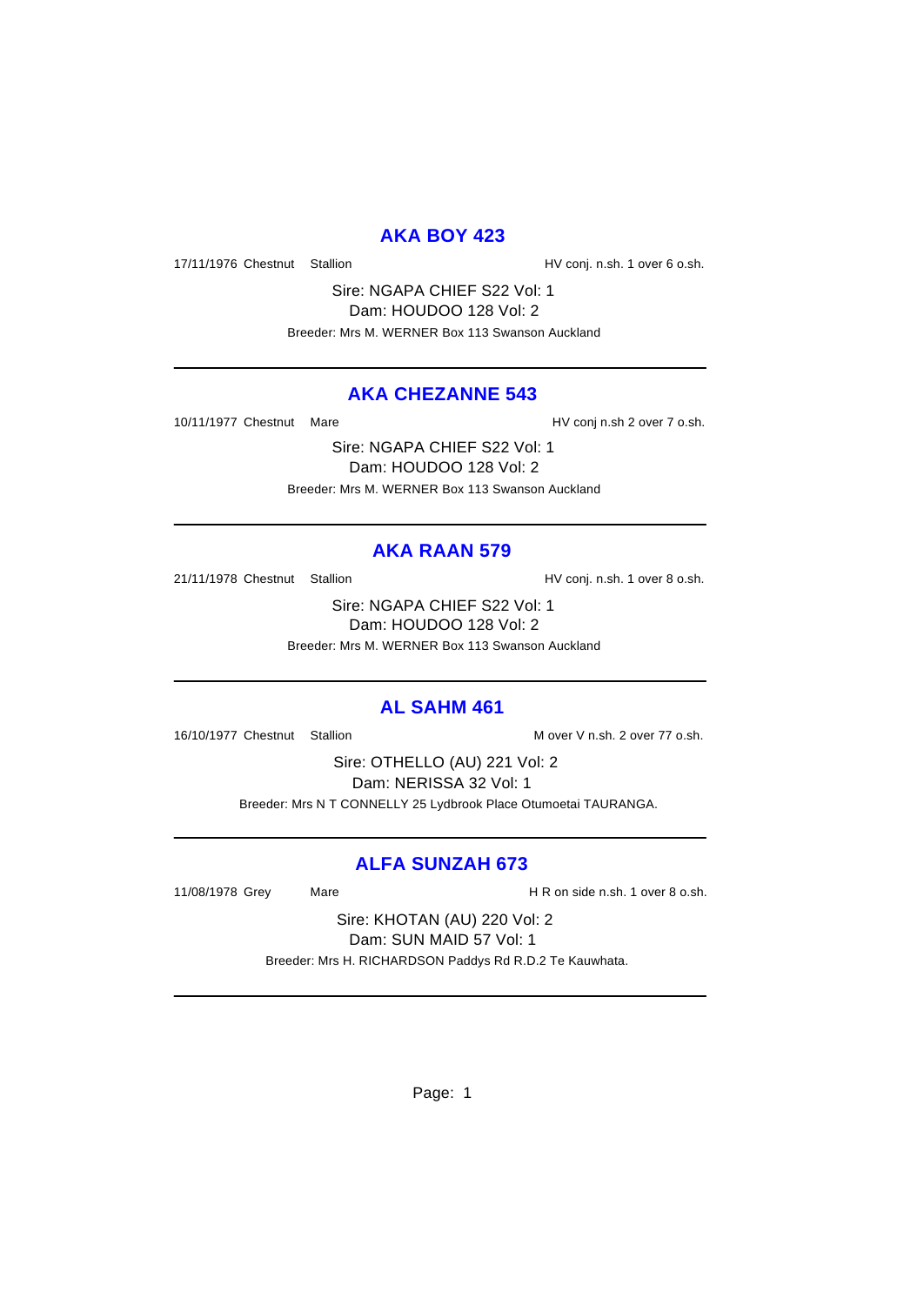# **ALPHA 651**

11/10/1978 Chestnut Gelding Bar M bar n.sh. 1 over 8 o.sh.

Sire: PUKETAHU KENTUCKY S117 Vol: 2

Dam: SAMIA 286 Vol: 2

Breeder: Mr H. G. MACDONALD Echolands Rd R.D.4 Taumaranui

#### **AMORINO 394**

09/09/1976 Chestnut Mare 68/09/1976 Chestnut Mare 5R n.sh. 1 over 76 o.sh.

Sire: INDIAN FIRE DANCE (AU) S56 Vol: 2 Dam: NADINE 125 Vol: 2 Breeder: Mrs Dawn E ROCHFORD Hermans Road, CURRA Via Gympie QUEENSLAND 4570

# **ANATOLIA 342**

03/10/1976 Bay Mare Mare H n.sh. 0 over 6 o.sh. Sire: REPARTEE (AU) 247 Vol: 2 Dam: ARMENIA (GB) 140 Vol: 2

Breeder: Mrs Helena M PATCHETT-CARTER Grafton, RD 14, RAKAIA

# **ARABESQUE AZIEZE (AU) 574**

02/01/1978 Grey Stallion Controller Lover D n.sh. 7 over 7 o.sh.

Sire: HANSAN US 115206US Dam: ORILLA GB V9M4

Breeder: Mrs. L. DOWEY AUSTRALIA.

Importer: Mrs Robyn LLEWELLYN c/- Mrs I Sinclair 127 Puriri Park WHANGAREI

# **ARABIAN DIAMOND 566**

22/10/1977 Grey Gelding Cash C in C n.sh. 6 over 7 o.nk.

Sire: ROSLAND (AU) S129 Vol: 2 Dam: ARABIAN LASS 169 Vol: 2

Breeder: Mrs Cindy L LIGGETT 19 Robertson Street Frankton QUEENSTOWN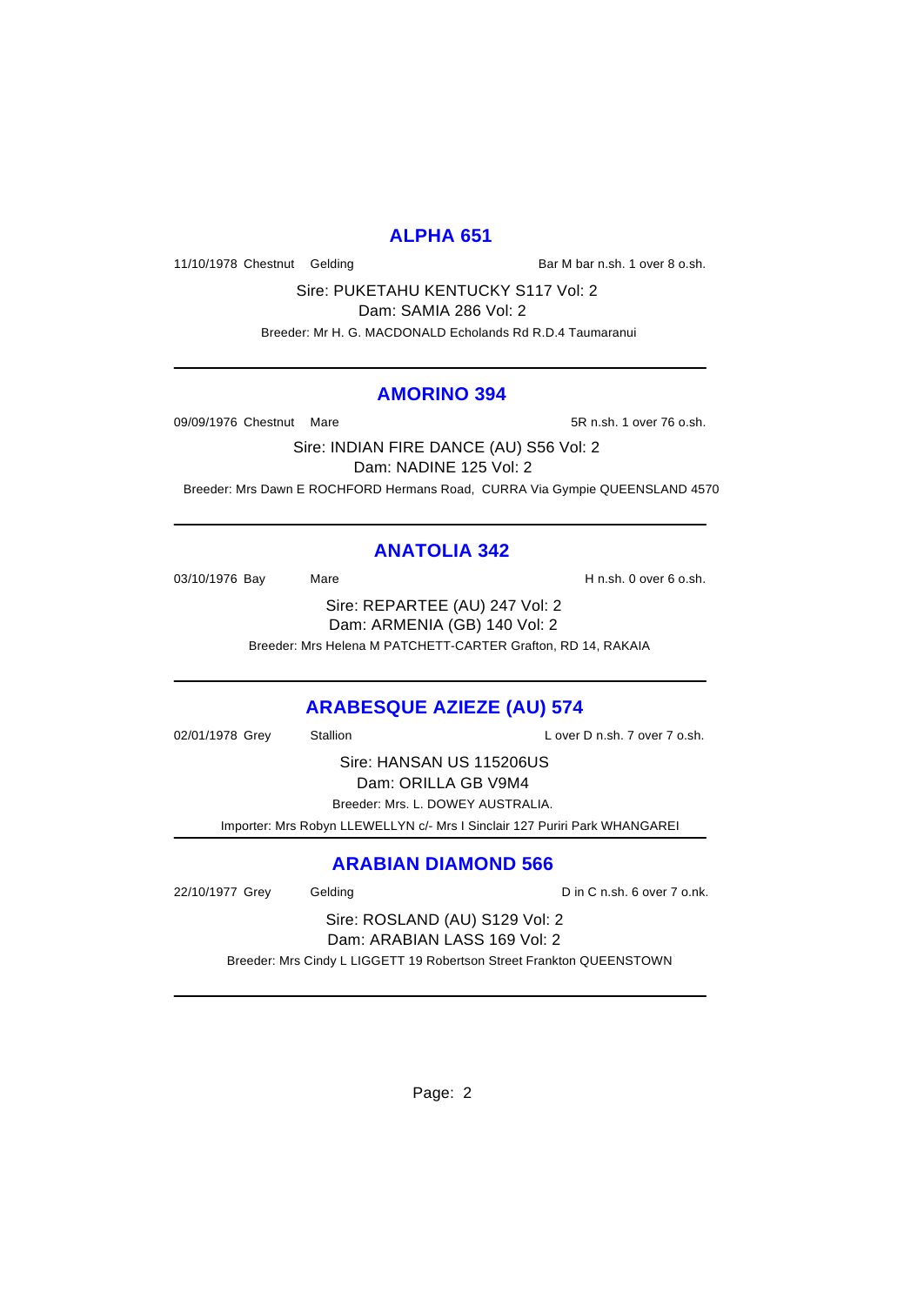# **ARALEIGH ANDIS 699**

15/09/1978 Grey Gelding Case Conj. over 63 n.sh.

Sire: GAI ARISTOCRAT (US) 219 Vol: 2 Dam: ARALEIGH ANNABELL 181 Vol: 2 Breeder: Mr R M GUBB 188 Racecourse Road, RD 1, CAMBRIDGE 3493

# **ARALEIGH CHEROKEE 340**

30/09/1976 Grey Gelding Gelding AA conj. over 40 n.sh Sire: GAI ARISTOCRAT (US) 219 Vol: 2 Dam: ARALEIGH KRISTINA 6 Vol: 1 Breeder: Mr R M GUBB 188 Racecourse Road, RD 1, CAMBRIDGE 3493

# **ARALEIGH CLAUDEYN 701**

05/12/1978 Grey Mare Mare AA conj over 66 n.sh. Sire: GAI ARISTOCRAT (US) 219 Vol: 2 Dam: ARALEIGH CLAUDETTE 183 Vol: 2 Breeder: Mr R M GUBB 188 Racecourse Road, RD 1, CAMBRIDGE 3493

# **ARALEIGH FERZERO 702**

| 09/09/1978 Grey | Mare                                                           | AA conj over 61 n.sh. |
|-----------------|----------------------------------------------------------------|-----------------------|
|                 | Sire: GAI ARISTOCRAT (US) 219 Vol: 2                           |                       |
|                 | Dam: ARALEIGH HABERO 184 Vol: 2                                |                       |
|                 | Breeder: Mr R M GUBB 188 Racecourse Road, RD 1, CAMBRIDGE 3493 |                       |
|                 |                                                                |                       |

# **ARALEIGH GAIBRIELLE 511**

02/08/1977 Grey Mare Mare AA conj over 46 n.sh.

Sire: GAI ARISTOCRAT (US) 219 Vol: 2 Dam: ARALEIGH TINKERBELL 8 Vol: 1 Breeder: Mr R M GUBB 188 Racecourse Road, RD 1, CAMBRIDGE 3493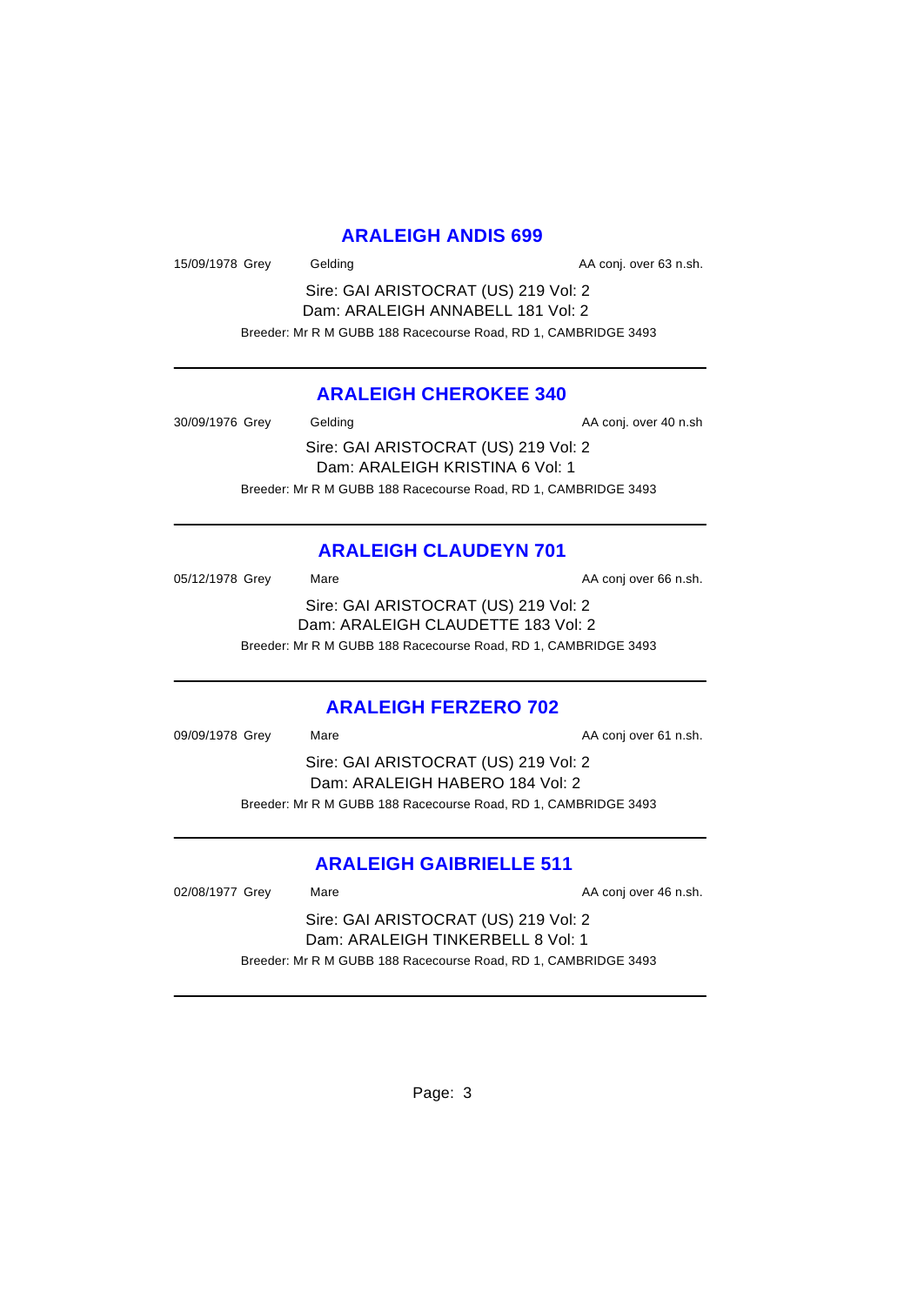# **ARALEIGH GAIETY 369**

27/09/1976 Grey Mare Mare AA conj over 42 n.sh.

Sire: GAI ARISTOCRAT (US) 219 Vol: 2 Dam: ARALEIGH TINA 123 Vol: 2 Breeder: Mr R M GUBB 188 Racecourse Road, RD 1, CAMBRIDGE 3493

# **ARALEIGH GAILINA 516**

08/10/1977 Grey Mare Mare AA conj over 50 n.sh.

Sire: GAI ARISTOCRAT (US) 219 Vol: 2 Dam: ARALEIGH KALINA 4 Vol: 1 Breeder: Mr R M GUBB 188 Racecourse Road, RD 1, CAMBRIDGE 3493

# **ARALEIGH GAIZETTE 512**

05/12/1977 Grey Mare Mare AA conj over 54 n.sh. Sire: GAI ARISTOCRAT (US) 219 Vol: 2 Dam: ARALEIGH CLAUDETTE 183 Vol: 2 Breeder: Mr R M GUBB 188 Racecourse Road, RD 1, CAMBRIDGE 3493

# **ARALEIGH HAVANA 514**

28/07/1977 Grey Gelding Construction Construction AA conj. over 45 n.sh. Sire: GAI ARISTOCRAT (US) 219 Vol: 2 Dam: HABIBA 23 Vol: 1 Breeder: Mr R M GUBB 188 Racecourse Road, RD 1, CAMBRIDGE 3493

# **ARALEIGH JAMAAL 555**

14/09/1977 Grey Gelding Case Conj. over 53 n.sh.

Sire: GAI ARISTOCRAT (US) 219 Vol: 2 Dam: ARALEIGH HABERO 184 Vol: 2 Breeder: Mr R M GUBB 188 Racecourse Road, RD 1, CAMBRIDGE 3493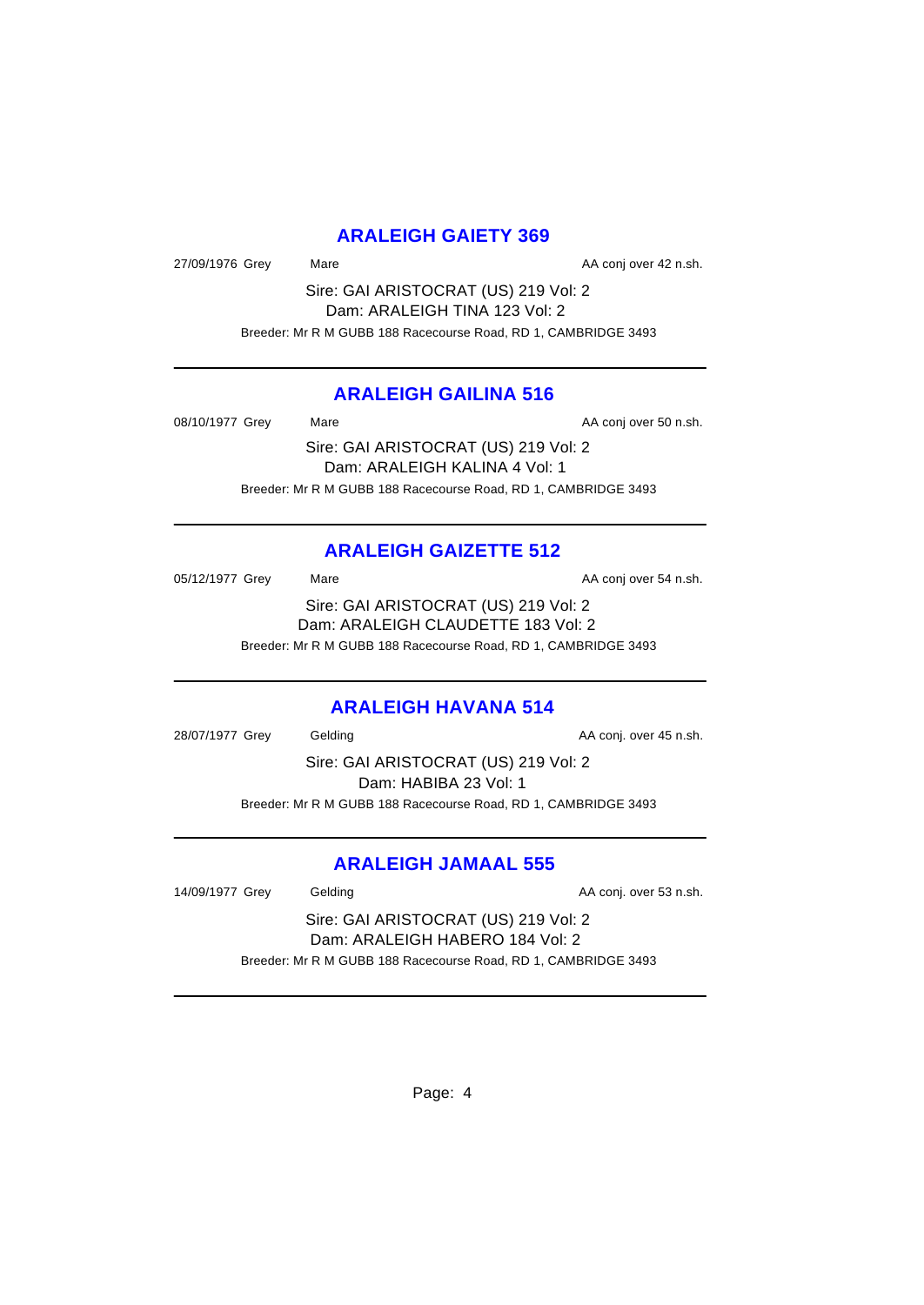# **ARALEIGH JON CLAUDE 703**

06/08/1978 Grey Gelding Construction Construction AA conj. over 55 n.sh.

Sire: GAI ARISTOCRAT (US) 219 Vol: 2 Dam: ARALEIGH SUE 83 Vol: 2 Breeder: Mr R M GUBB 188 Racecourse Road, RD 1, CAMBRIDGE 3493

# **ARALEIGH JULES 517**

21/10/1977 Grey Gelding Case Conj. over 47 n.sh. Sire: GAI ARISTOCRAT (US) 219 Vol: 2 Dam: ARALEIGH JULINA 122 Vol: 2 Breeder: Mr R M GUBB 188 Racecourse Road, RD 1, CAMBRIDGE 3493

# **ARALEIGH JUNEYN 704**

29/10/1978 Grey Mare Mare AA conj over 60 n.sh. Sire: GAI ARISTOCRAT (US) 219 Vol: 2 Dam: ARALEIGH JULINA 122 Vol: 2 Breeder: Mr R M GUBB 188 Racecourse Road, RD 1, CAMBRIDGE 3493

# **ARALEIGH KAMARA 515**

28/09/1977 Grey Stallion Stallion State AA conj. over 52 n.sh. Sire: GAI ARISTOCRAT (US) 219 Vol: 2 Dam: ARALEIGH KAMIN 5 Vol: 1 Breeder: Mr R M GUBB 188 Racecourse Road, RD 1, CAMBRIDGE 3493

# **ARALEIGH KAMEYN 705**

10/10/1978 Grey Mare Mare AA conj over 64 n.sh.

Sire: GAI ARISTOCRAT (US) 219 Vol: 2 Dam: ARALEIGH KAMIN 5 Vol: 1 Breeder: Mr R M GUBB 188 Racecourse Road, RD 1, CAMBRIDGE 3493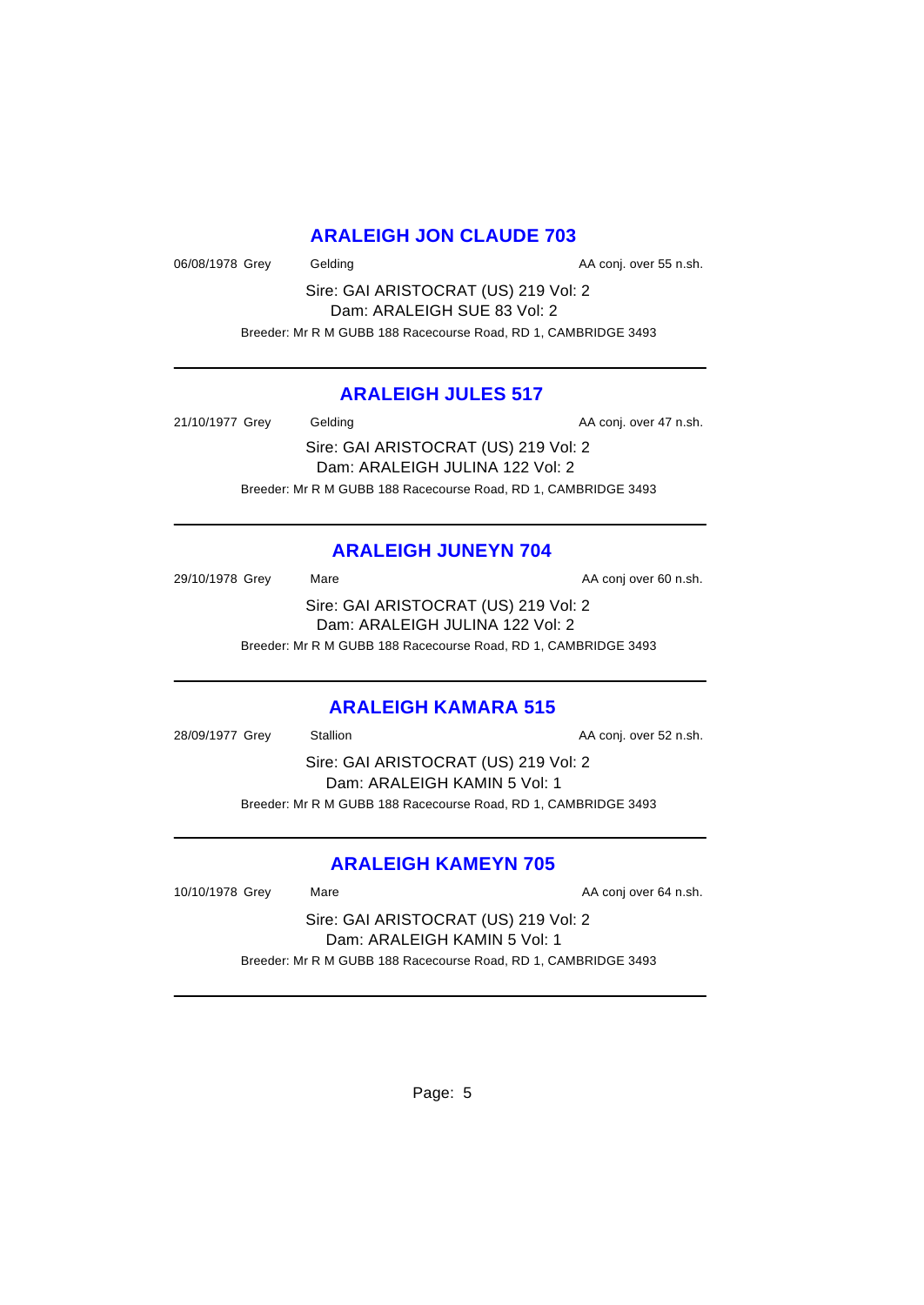# **ARALEIGH KASKA 370**

02/10/1976 Grey Gelding Constanting COM CONSERVIATION AA conj. over 41 n.sh.

Sire: GAI ARISTOCRAT (US) 219 Vol: 2 Dam: ARALEIGH KALINA 4 Vol: 1 Breeder: Mr R M GUBB 188 Racecourse Road, RD 1, CAMBRIDGE 3493

# **ARALEIGH KAVANNA 371**

04/10/1976 Grey Stallion Stallion State AA conj. over 43 n.sh.

Sire: GAI ARISTOCRAT (US) 219 Vol: 2 Dam: ARALEIGH KAMIN 5 Vol: 1 Breeder: Mr R M GUBB 188 Racecourse Road, RD 1, CAMBRIDGE 3493

# **ARALEIGH KRIZONA 518**

30/09/1977 Grey Mare Mare AA conj over 48 n.sh. Sire: GAI ARISTOCRAT (US) 219 Vol: 2 Dam: ARALEIGH KRISTINA 6 Vol: 1 Breeder: Mr R M GUBB 188 Racecourse Road, RD 1, CAMBRIDGE 3493

# **ARALEIGH MODECCA 519**

17/09/1977 Grey Gelding Cases Conj. over 44 n.sh. Sire: GAI ARISTOCRAT (US) 219 Vol: 2 Dam: ARALEIGH MOYRA 179 Vol: 2 Breeder: Mr R M GUBB 188 Racecourse Road, RD 1, CAMBRIDGE 3493

# **ARALEIGH NERO 706**

30/10/1978 Grey Gelding Gelding AA conj. over 62 n.sh.

Sire: GAI ARISTOCRAT (US) 219 Vol: 2 Dam: ARALEIGH MYRA 7 Vol: 1 Breeder: Mr R M GUBB 188 Racecourse Road, RD 1, CAMBRIDGE 3493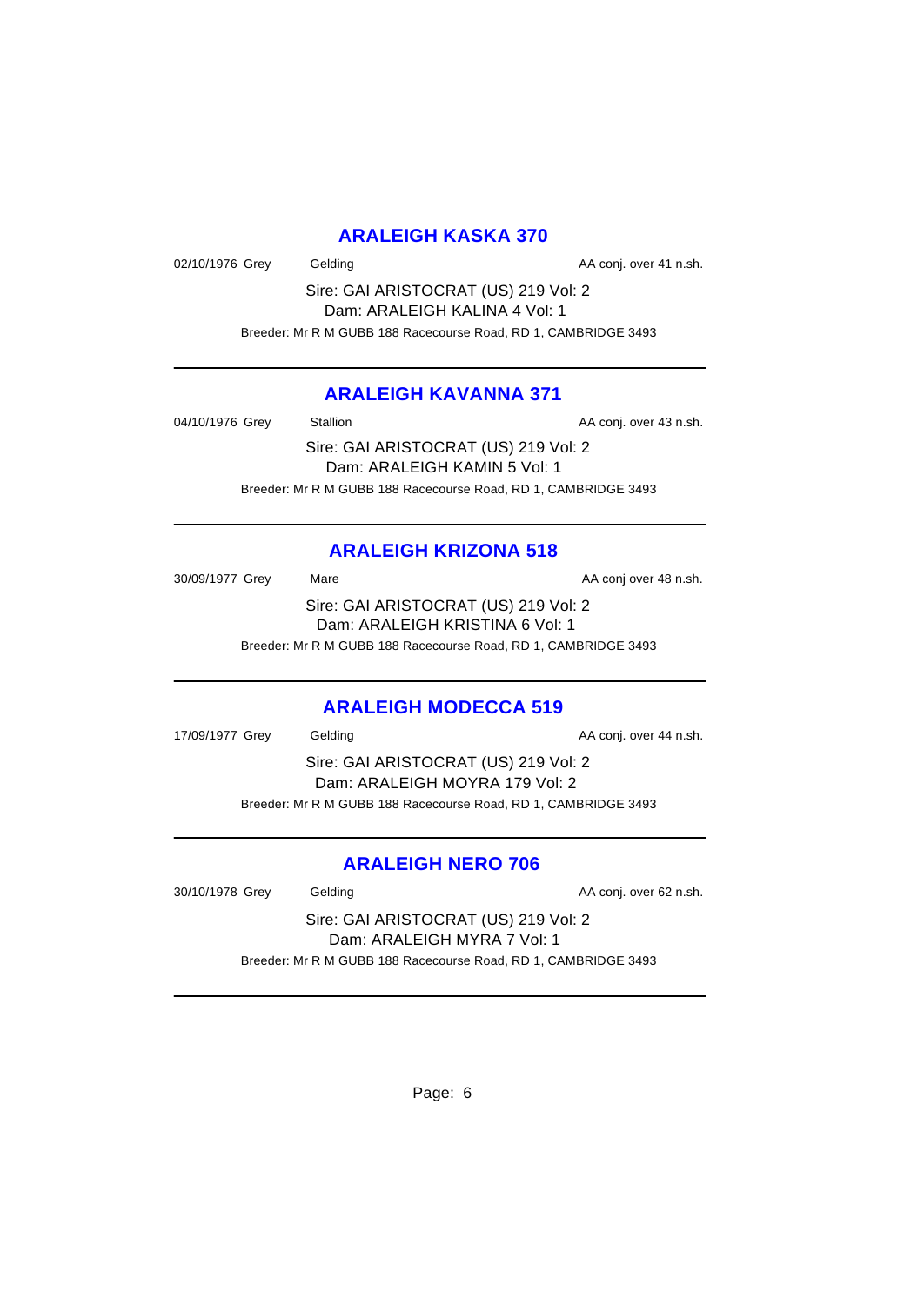# **ARALEIGH NICHOLI 700**

15/09/1978 Grey Gelding Case Conj. over 58 n.sh.

Sire: GAI ARISTOCRAT (US) 219 Vol: 2 Dam: ARALEIGH KRISTINA 6 Vol: 1 Breeder: Mr R M GUBB 188 Racecourse Road, RD 1, CAMBRIDGE 3493

# **ARALEIGH PETER PAN 709**

14/07/1978 Grey Gelding Case Conj. over 56 n.sh. Sire: GAI ARISTOCRAT (US) 219 Vol: 2 Dam: ARALEIGH TINKERBELL 8 Vol: 1 Breeder: Mr R M GUBB 188 Racecourse Road, RD 1, CAMBRIDGE 3493

# **ARALEIGH SHIREYN 707**

27/07/1978 Grey Mare Mare AA conj over 57 n.sh. Sire: GAI ARISTOCRAT (US) 219 Vol: 2 Dam: HABIBA 23 Vol: 1 Breeder: Mr R M GUBB 188 Racecourse Road, RD 1, CAMBRIDGE 3493

# **ARALEIGH SHOSHONI 372**

02/08/1976 Grey Gelding Construction Construction AA conj. over 38 n.sh. Sire: GAI ARISTOCRAT (US) 219 Vol: 2 Dam: ARALEIGH TINKERBELL 8 Vol: 1 Breeder: Mr R M GUBB 188 Racecourse Road, RD 1, CAMBRIDGE 3493

# **ARALEIGH SUEZON 510**

30/06/1977 Grey Mare Mare AA conj over 49 n.sh.

Sire: GAI ARISTOCRAT (US) 219 Vol: 2 Dam: ARALEIGH SUE 83 Vol: 2 Breeder: Mr R M GUBB 188 Racecourse Road, RD 1, CAMBRIDGE 3493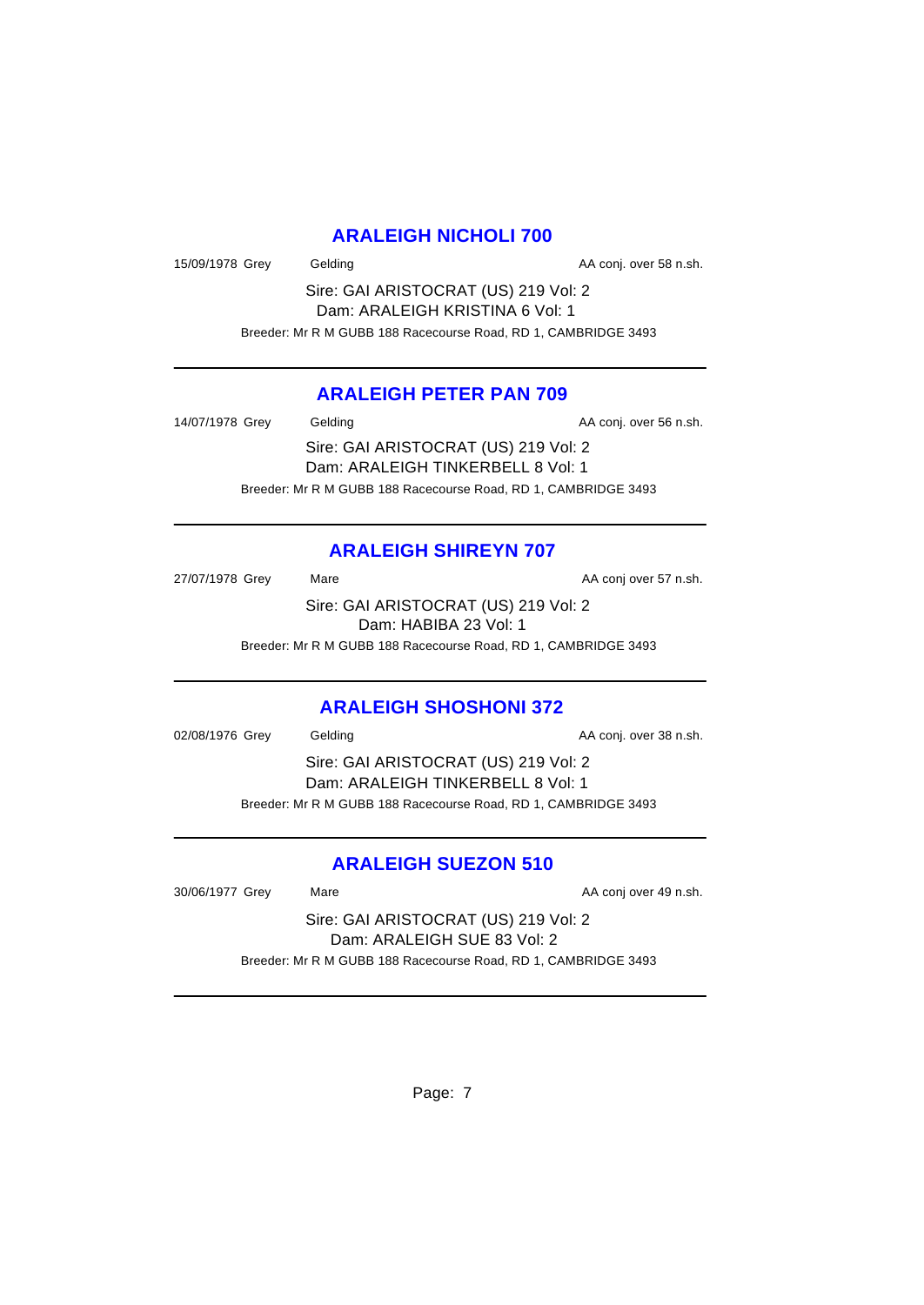# **ARALEIGH TAHLTAN 373**

07/09/1976 Grey Gelding Case Conj. over 39 n.sh.

Sire: GAI ARISTOCRAT (US) 219 Vol: 2 Dam: TASMIN 62 Vol: 1

Breeder: Mr R M GUBB 188 Racecourse Road, RD 1, CAMBRIDGE 3493

# **ARALEIGH TASEYN 708**

21/07/1978 Grey Mare Mare AA conj over 59 n.sh.

Sire: GAI ARISTOCRAT (US) 219 Vol: 2 Dam: TASMIN 62 Vol: 1 Breeder: Mr R M GUBB 188 Racecourse Road, RD 1, CAMBRIDGE 3493

# **ARALEIGH TIZAAN 513**

15/10/1977 Grey Gelding Case Conj. over 51 n.sh.

Sire: GAI ARISTOCRAT (US) 219 Vol: 2 Dam: ARALEIGH TINA 123 Vol: 2 Breeder: Mr R M GUBB 188 Racecourse Road, RD 1, CAMBRIDGE 3493

# **ARATIKA TIARA 653**

22/09/1978 Chestnut Mare Anchor in diamond n.sh. 1 over 8 o.sh

Sire: EL ZADOK 235 Vol: 2 Dam: TAMARI 279 Vol: 2 Breeder: Mr A. H. SMITH Longridge R.D.3 Blenheim

# **ASTRID 390**

05/11/1976 Chestnut Mare  $\overline{N}$  inside C n.sh. 2 over 6 o.sh

Sire: IMPALA (AU) S92 Vol: 2 Dam: ADRIENNE 94 Vol: 2 Breeder: Mr. N.V. MEWETT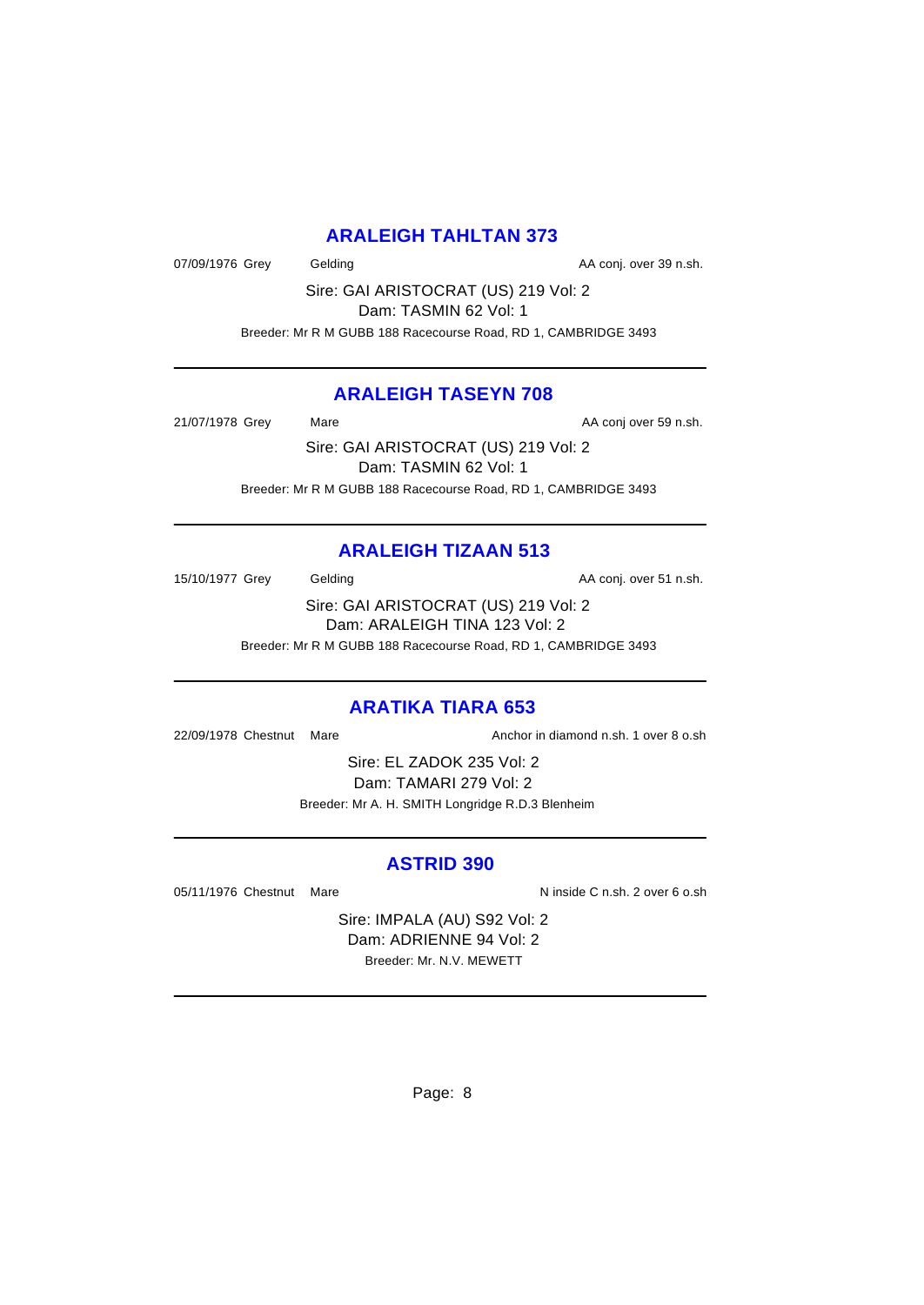# **ATLANTA 450**

11/10/1977 Chestnut Mare **H** n.sh. 1 over 7 o.sh.

Sire: OCEAN MONARCH (GB) S110 Vol: 2 Dam: ARMENIA (GB) 140 Vol: 2 Breeder: Mrs Helena M PATCHETT-CARTER Grafton, RD 14, RAKAIA

#### **AVIVA 453**

20/09/1976 Bay Mare 1 over 6 o.sh RS n.sh.

Sire: ARABIAN PARK MAJESTIC (AU) S77 Vol: 2 Dam: SAADIA 189 Vol: 2 Breeder: Mr. R SHAW Box 4127 Marewei Napier

# **BABOUKA 554**

05/10/1977 Bay Mare Mare RI n.sh. 1 over 7 o.sh. Sire: NAHDA (AU) S127 Vol: 2 Dam: NASSEMNA 109 Vol: 2 Breeder: Mrs A BOWRON Roscommon R.D. 2 BLENHEIM.

# **BARELLAN IMPROMPTU 664**

04/11/1978 Grey Stallion N in C over bar n.sh. Inverted 2 over 8 o.sh.

Sire: IMPALA (AU) S92 Vol: 2 Dam: ADRIENNE 94 Vol: 2 Breeder: Mrs C MEWETT Cove Road R.D.2 WAIPU

# **BINA (AU) 441**

| 23/10/1970 Grey           | Mare                                          | RY conj. n.sh. 7 over 0 o.nk. |  |
|---------------------------|-----------------------------------------------|-------------------------------|--|
| Sire: ABIRAM NL 362AAHSB  |                                               |                               |  |
| Dam: RANI AU 435AAHSB     |                                               |                               |  |
| Breeder: MR JOHN A. WYATT |                                               |                               |  |
|                           | Importer: Mrs Estelle G EMMETT R.D. 2 OPARAU. |                               |  |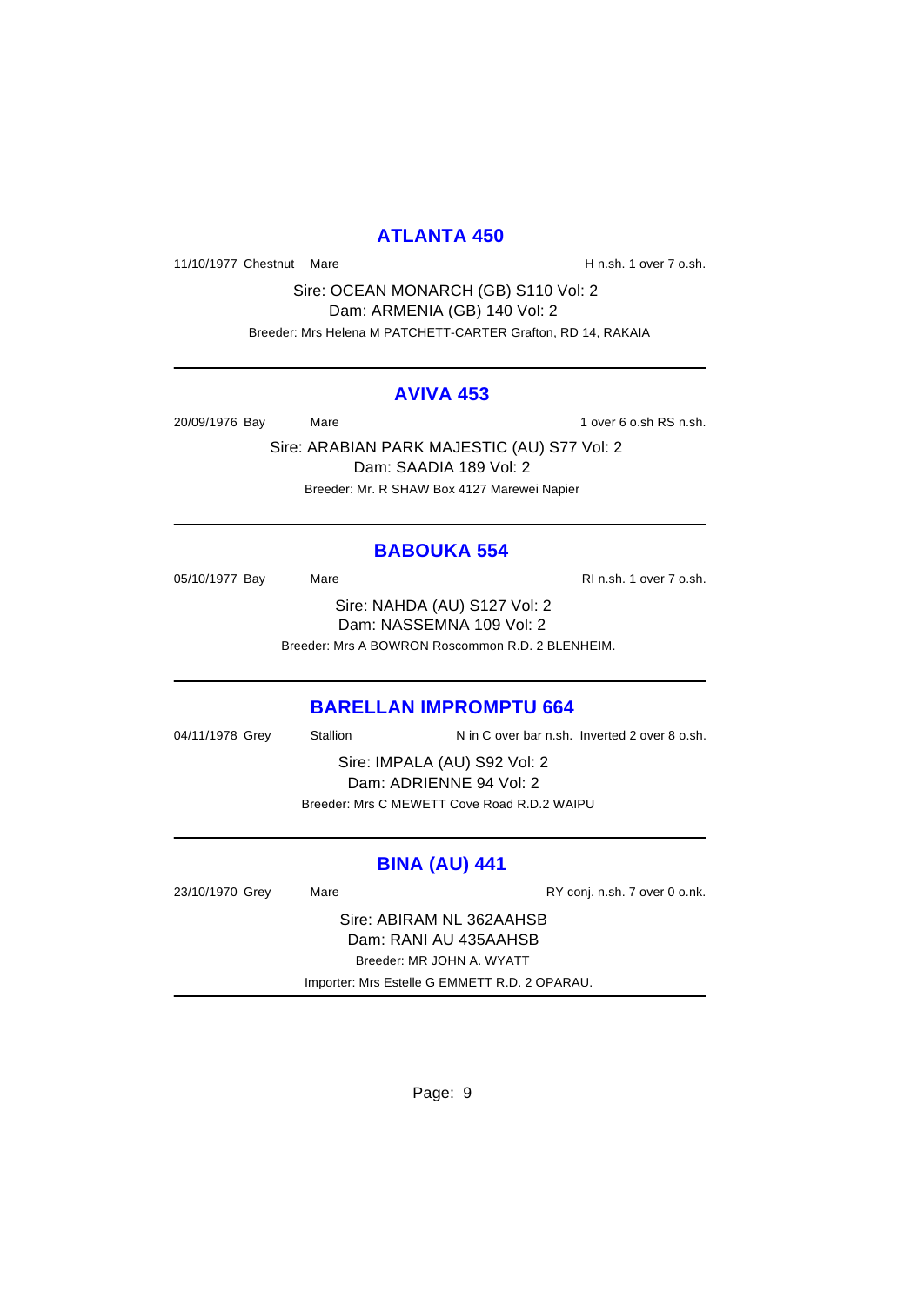# **BINET EL LAYL 435**

25/09/1976 Grey Mare Mare T n.sh. 1 over 6 o.sh.

Sire: KAMIL S17 Vol: 1 Dam: SUKAYET 56 Vol: 1 Breeder: Dr S L TONKIN 27 Eastbourne Road Remuera AUCKLAND.

#### **BINT BIKRI (NL) 402**

01/03/1974 Grey Mare natural Mare nill and Mare nill and Mare nill and Mare nill and Mare nill and Mare nill and Mare nill and Mare nill and Mare nill and Mare nill and Mare nill and Mare nill and Mare nill and Mare nill a Sire: FIKRI NL 577NL Dam: SAIDER NL 442NL

Breeder: J. SMARIUS Holland

Importer: MR A. P. ROWE uNIT 32 Glenbrae Retirement 22 Hilda St ROTORUA

# **BINT KILLALA 642**

21/02/1979 Grey Mare Mare HF conj. n.sh. 7 over 78 o.sh.

Sire: SARACEN KARIM (CA) S119 Vol: 2 Dam: KILLALA 155 Vol: 2 Breeder: Mr L.M. MARSHALL

#### **BINT NAARINA 646**

14/10/1978 Grey Mare Mare HF conj. n.sh. 2 over 78 o.sh.

Sire: SARACEN KARIM (CA) S119 Vol: 2 Dam: NAARINA 271 Vol: 2 Breeder: Mr L.M. MARSHALL

# **BINT SPARKLE GOLD 506**

30/10/1977 Grey Mare Mare HF conj. n.sh. 4 over 77 o.sh.

Sire: NAADDEL (AU) S106 Vol: 2 Dam: SPARKLE GOLD 55 Vol: 1 Breeder: Mr L.M. MARSHALL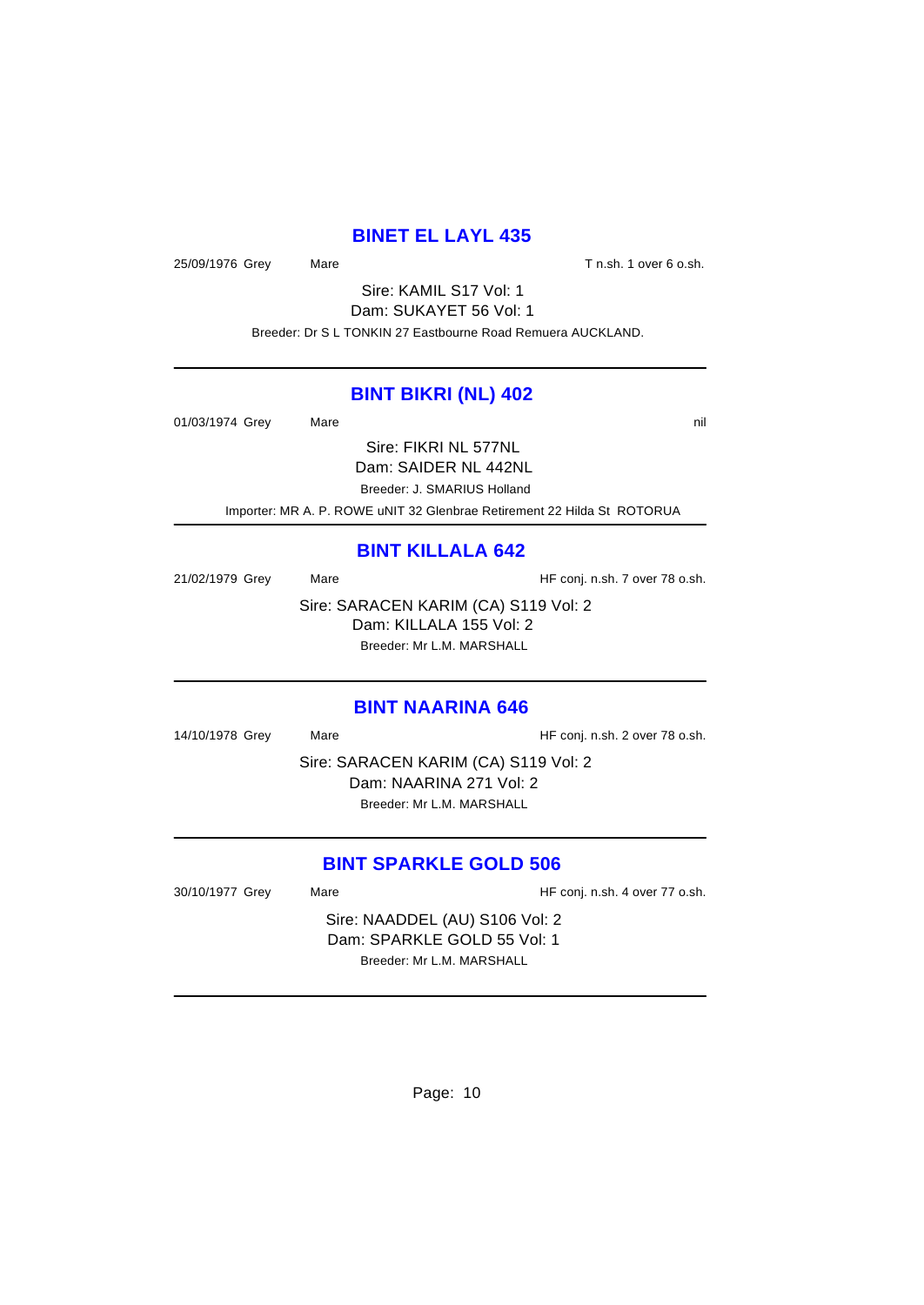# **BINT YASMIN 467**

16/10/1977 Grey Mare 16/10/1977 Grey Mare

Sire: DYNAMIT (NL) 238 Vol: 2 Dam: GREY GIRL 21 Vol: 1

Breeder: Mr T S ROCHFORD Hermans Road CURRA via Gympie QUEENSLAND 4570 AUST

# **BRAESIDE CALEB 418**

23/11/1976 Grey Gelding BS over bar n.sh. 6 over 76 o.sh. Sire: CLASSICAL S35 Vol: 1

> Dam: ARALEIGH KRIS 86 Vol: 2 Breeder: Mrs B J SMITH Wendon Valley R.D. 3 GORE.

# **BRAESIDE DEBORAH 614**

10/11/1978 Grey Mare Mare BS over bar n.sh. 3 over 78 o.sh. Sire: ARALEIGH DESERT DUST S65 Vol: 2 Dam: JEWELIET 280 Vol: 2

Breeder: Mrs B J SMITH Wendon Valley R.D. 3 GORE.

# **BRAESIDE ISHMAEL 529**

05/11/1977 Grey Gelding BS over bar n.sh. 8 over 7 o.sh.

Sire: ILIAD S118 Vol: 2 Dam: ARALEIGH KRIS 86 Vol: 2 Breeder: Mrs B J SMITH Wendon Valley R.D. 3 GORE.

# **BRAESIDE RACHEL 613**

09/11/1978 Grey Mare Mare BS over bar n.sh. 2 over 78 o.sh.

Sire: SKY HAWK (GB) 254 Vol: 2 Dam: ARALEIGH KRIS 86 Vol: 2 Breeder: Mrs B J SMITH Wendon Valley R.D. 3 GORE.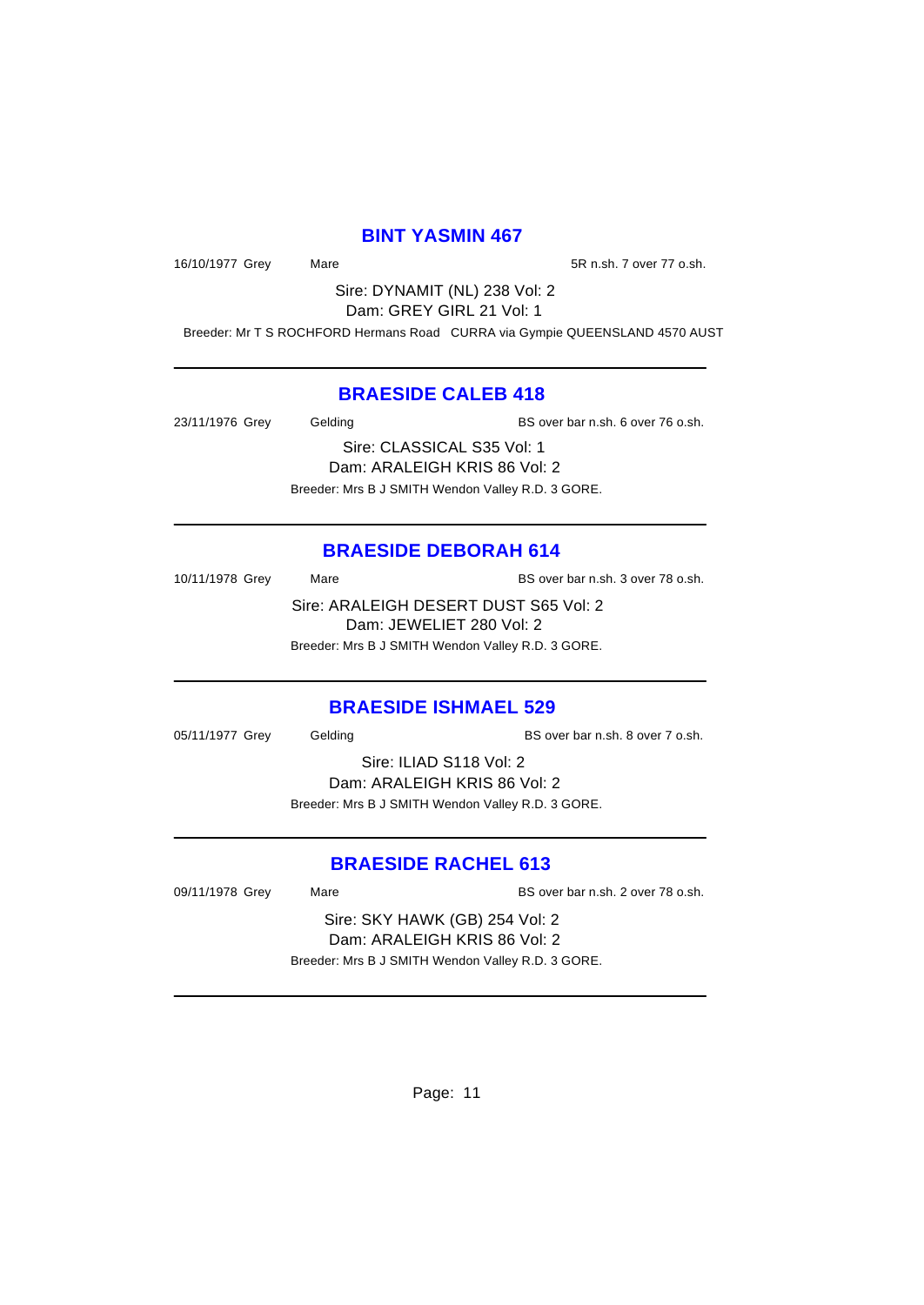# **CABINA 521**

19/12/1977 Grey Mare Mare Din C n.sh. 4 over 7 o.nk.

Sire: CALLISTA S135 Vol: 2 Dam: JABINA 153 Vol: 2

Breeder: Mrs Cindy L LIGGETT 19 Robertson Street Frankton QUEENSTOWN

# **CAITHNESS CAPRICIOUS 465**

10/10/1977 Grey Mare Mare C n.sh. 1 over 77 o.sh.

Sire: GLENDALE SIRROCCO S94 Vol: 2 Dam: GOLDEN SCHERZO 145 Vol: 2 Breeder: Mrs Patricia A GRIGG c/- Mrs A Read Bells Road RD4 ASHBURTON

# **CAITHNESS EXTRAVAGANZA 343**

21/09/1976 Chestnut Mare C n.sh. 1 over 6 o.sh.

Sire: GLENDALE SIRROCCO S94 Vol: 2 Dam: GOLDEN SCHERZO 145 Vol: 2

Breeder: Mrs Patricia A GRIGG c/- Mrs A Read Bells Road RD4 ASHBURTON

# **CAITHNESS MINSTRAL BOY 635**

03/10/1978 Grey Stallion C n.sh. 1 over 78 o.sh.

Sire: CAITHNESS MAESTRO (IIU) S55 Vol: 2 Dam: CAITHNESS COPPELIA 118 Vol: 2 Breeder: Mrs Patricia A GRIGG c/- Mrs A Read Bells Road RD4 ASHBURTON

# **CAITHNESS MOONRAKER 344**

25/10/1976 Chestnut Gelding C n.sh. 2 over 76 o.sh.

Sire: GLENDALE SIRROCCO S94 Vol: 2 Dam: LETOKE (AU) 71 Vol: 2 Breeder: Mrs Patricia A GRIGG c/- Mrs A Read Bells Road RD4 ASHBURTON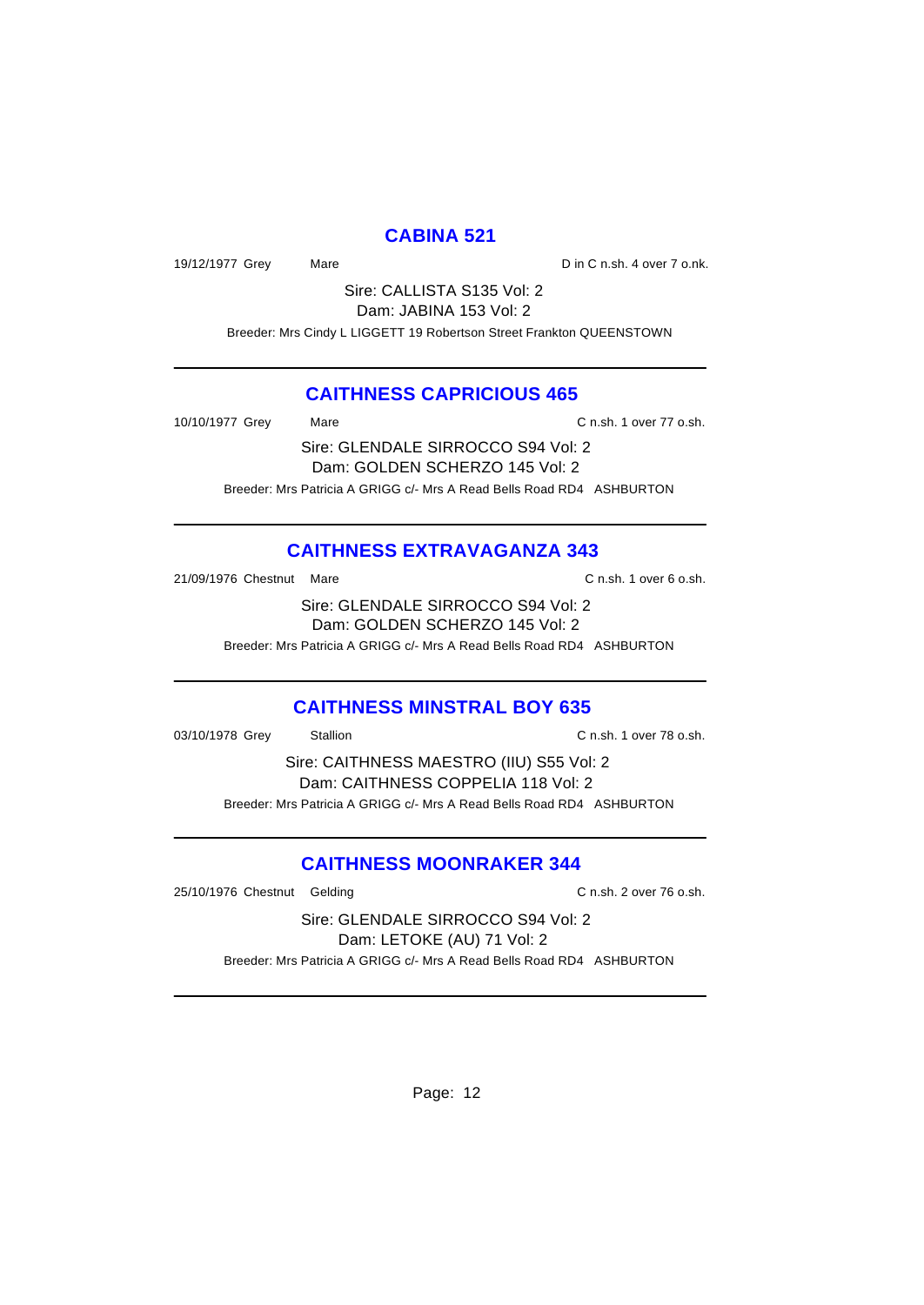# **CAITHNESS SUN CHARIOT 634**

05/11/1978 Chestnut Stallion C n.sh. 4 over 78 o.sh.

Sire: GLENDALE SIRROCCO S94 Vol: 2 Dam: LETOKE (AU) 71 Vol: 2 Breeder: Mrs Patricia A GRIGG c/- Mrs A Read Bells Road RD4 ASHBURTON

# **CASHMERE PARK PHAROAH 561**

10/02/1978 Grey Gelding Gelding H n.sh. 2 over 7 o.sh.

Sire: D.C. SOLOMON (AU) 350 Vol: 3 Dam: KAREEMA (GB) 130 Vol: 2 Breeder: Mrs Helena M PATCHETT-CARTER Grafton, RD 14, RAKAIA

# **CASSINI 553**

16/11/1977 Grey Mare Mare RI n.sh. 2 over 7 o.sh. Sire: NAHDA (AU) S127 Vol: 2 Dam: HADLEY RILLE 144 Vol: 2 Breeder: Mrs A BOWRON Roscommon R.D. 2 BLENHEIM.

# **CHERIE 661**

31/12/1978 Grey Mare National Assembly N in C over bar n.sh. 6 over 8 o.sh.

Dam: CECELIA (IIU) 120 Vol: 2 Breeder: Mrs C MEWETT Cove Road R.D.2 WAIPU

# **CRABBETT 503**

06/10/1977 Grey Gelding Gelding HF conj. n.sh. 1 over 77 o.sh.

Sire: JABAL S16 Vol: 1 Dam: EZRINA 15 Vol: 1 Breeder: Mr L.M. MARSHALL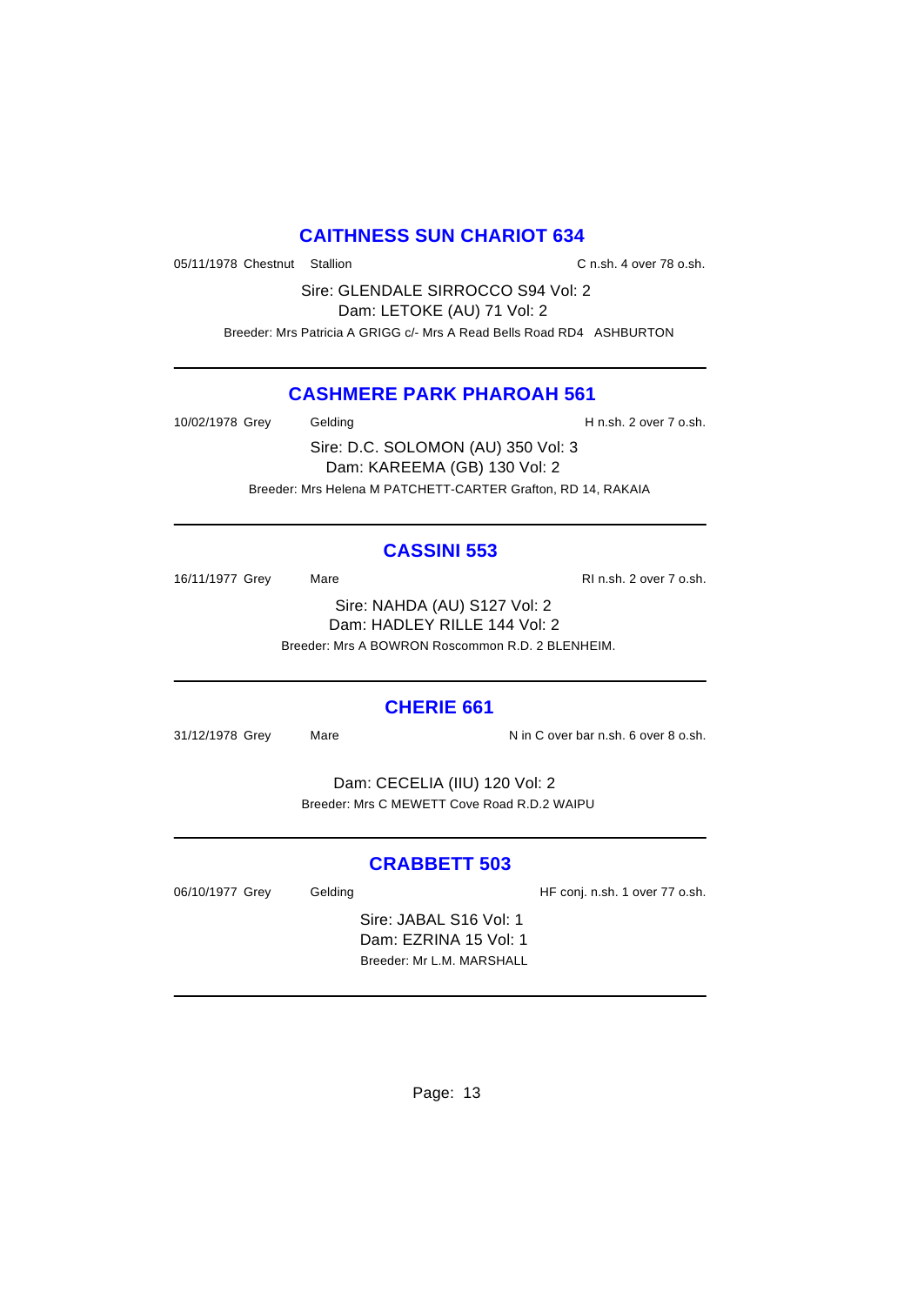#### **CYDEN LAD 593**

02/11/1978 Grey Stallion Upturned C over bar n.sh. 1 over 8 o.sh.

Sire: PUKETAHU KENTUCKY S117 Vol: 2 Dam: NGAPA ETHEL 303 Vol: 2

Breeder: Mrs Mary TYLDEN 352B Scott Road, RD 2, MORRINSVILLE 3372

# **D.C. SOLOMON (AU) 350**

05/09/1974 Grey Stallion D reversed C inverted n.sh. 1 over 4 o.sh.

Sire: THE PURITAN AU 1100AAHSB Dam: CLIO AU 54AAHSB

Breeder: M.A. STOLLZNOW Australia

Importer: Mrs D. J. HIDE Glenloc Omihi Amberley

# **DAFINA 466**

29/10/1977 Bay Mare Mare NC conj. 7 over 7 n.sh.

Sire: SANTARABIA BAHRAN (AU) S78 Vol: 2 Dam: RACCA 218 Vol: 2

Breeder: Mr N C NAPIER 16 Kaitawa Street Waikanae WELLINGTON.

## **DARIUS 558**

29/10/1977 Grey Gelding Sthrough W over 12 n.sh.

Sire: NGAPA KING S25 Vol: 1 Dam: BEENIE (AU) 9 Vol: 1 Breeder: Mrs Suzanne W SPRATT Maketu Road R.D. 9 TE PUKE.

# **DARK SHADOW 660**

28/09/1978 Chestnut Gelding NB n.sh. 1 over 8 o.sh.

Sire: DESERT SHADOW (GB) 448 Vol: 3 Dam: HOULLAIN 99 Vol: 2 Breeder: Mrs N BEVINS Barkers Rd Loburn, R.D., RANGIORA.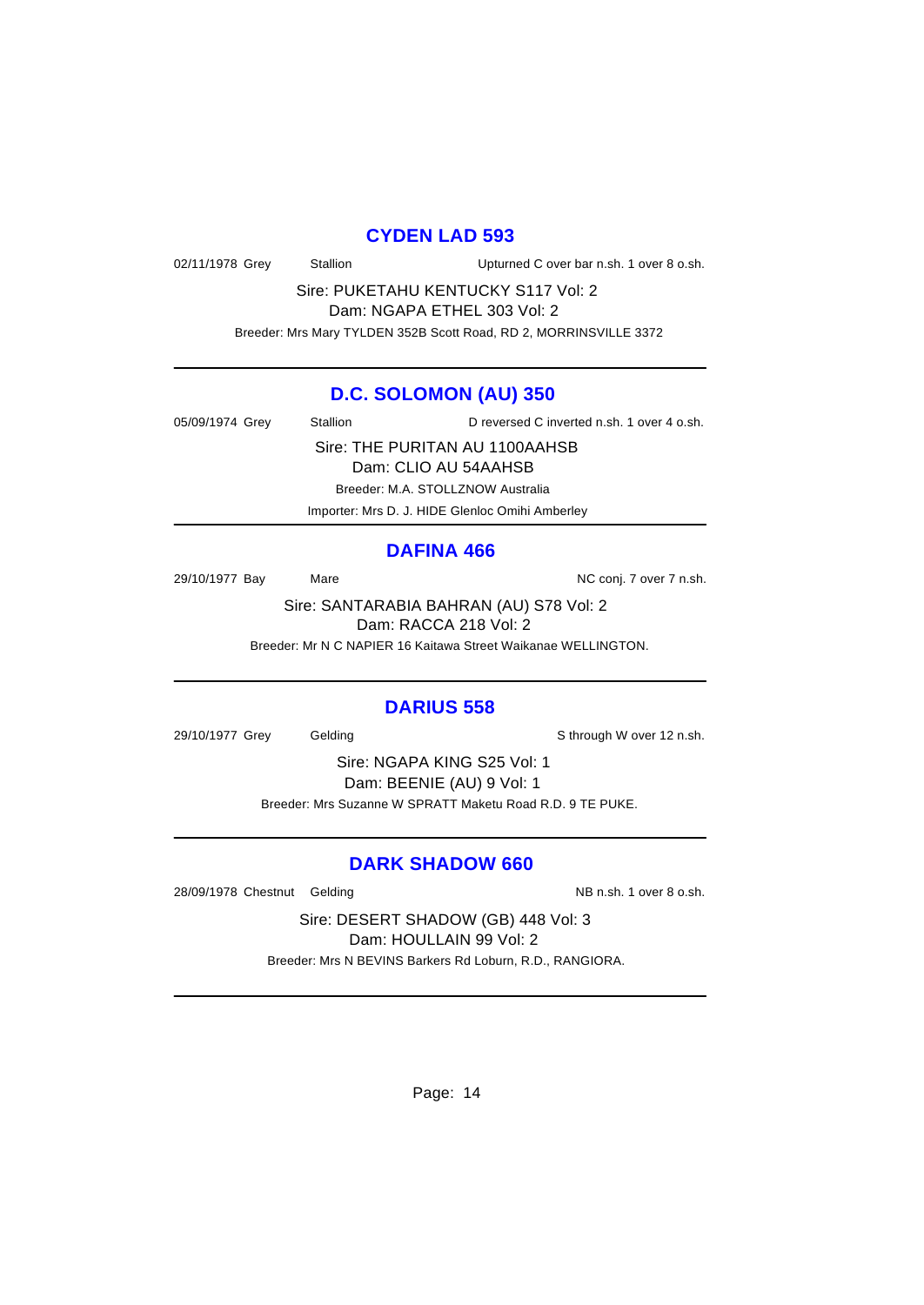# **DELILAH 588**

28/09/1978 Grey Mare Mare T n.sh. 1 over 78 o.sh.

Sire: SALMAN (GB) 251 Vol: 2 Dam: BINET EL RIH 288 Vol: 2 Breeder: Dr S L TONKIN 27 Eastbourne Road Remuera AUCKLAND.

# **DELLMOUNT ADAGIO 398**

17/11/1976 Grey Mare Mare Triangle R n.sh. 3 over 6 o.sh. Sire: TOUCH OF MAGIC (AU) S103 Vol: 2 Dam: JULIET 224 Vol: 2

Breeder: PARTNERSHIP B & NJ ROSS PARTNERSHIP Dellmount Arabians, 113 Woowich

# **DELLMOUNT AMIR 714**

06/11/1978 Grey Gelding Gelding Triangle R n.sh. 7 over 78 o.sh.

Sire: ILIAD S118 Vol: 2 Dam: SHALIMAR 171 Vol: 2

Breeder: Mr Brian ROSS Dellmount Arabians, 113 Woolwich Street, RD 3, GORE

# **DELLMOUNT ANISA 548**

01/09/1977 Grey Mare Mare Triangle R n.sh. 1 over 7 o.sh.

Sire: NAHDA (AU) S127 Vol: 2 Dam: DELLMOUNT ANAH 166 Vol: 2 Breeder: PARTNERSHIP B & NJ ROSS PARTNERSHIP Dellmount Arabians, 113 Woowich

# **DELLMOUNT ARDYS 717**

20/10/1978 Grey Mare Mare Triangle R n.sh. 5 over 78 o.sh.

Sire: RALVON PILGRIM (AU) EXP 729 Vol: 3

Dam: FORINA 17 Vol: 1

Breeder: Mr Brian ROSS Dellmount Arabians, 113 Woolwich Street, RD 3, GORE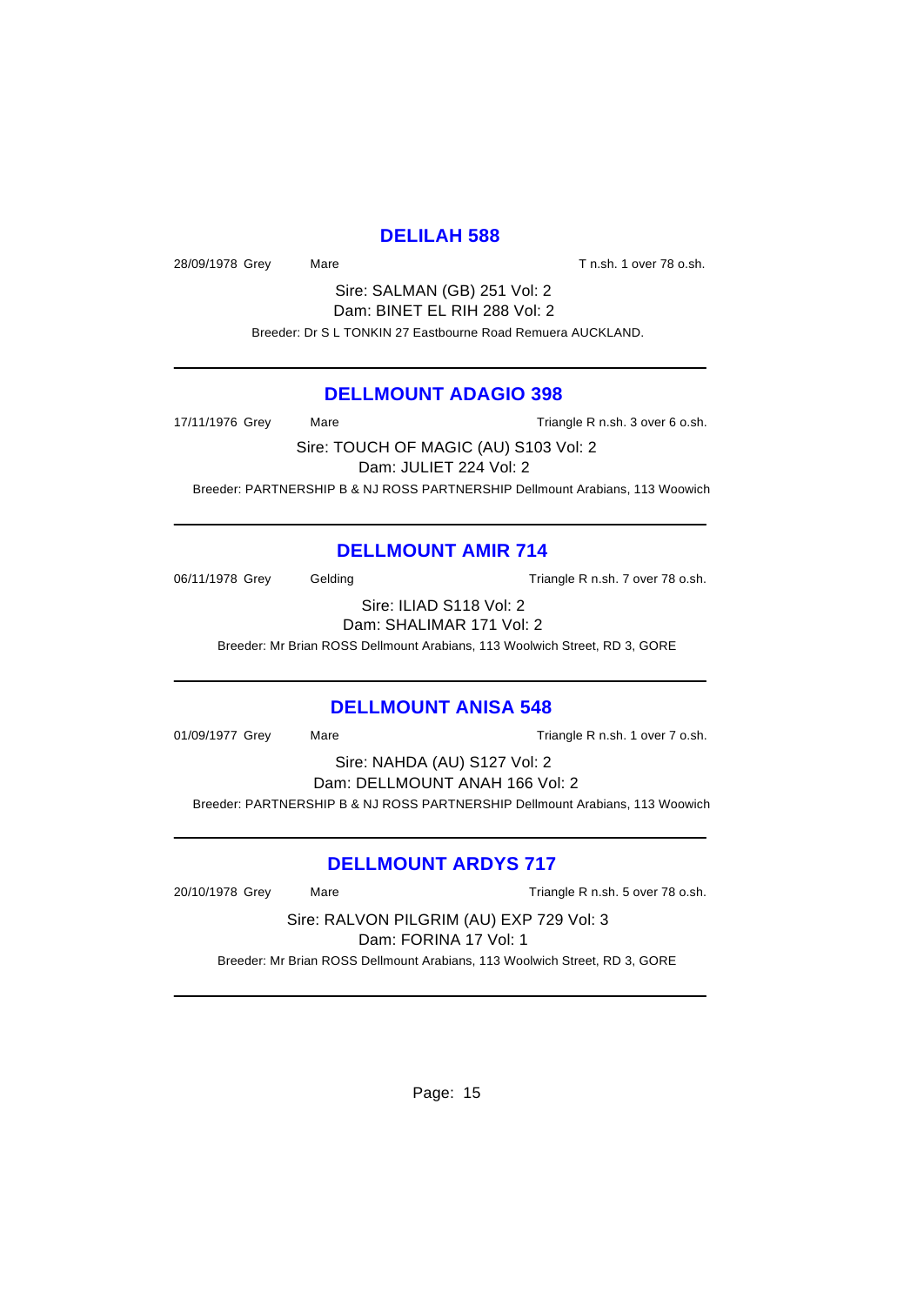# **DELLMOUNT GHAZALA 552**

19/09/1977 Grey Mare Mare Triangle R n.sh. 3 over 7 o.sh.

Sire: ILIAD S118 Vol: 2 Dam: LIBANAH 106 Vol: 2

Breeder: Mrs Noelene J ROSS Dellmount Arabians, 113 Woolwich Street, RD 3, GORE

# **DELLMOUNT IBN PILGRIM 716**

16/10/1978 Chestnut Stallion Triangle R n.sh. 4 over 78 o.sh.

Sire: RALVON PILGRIM (AU) EXP 729 Vol: 3 Dam: ADRASTEA (AU) 104 Vol: 2 Breeder: Mr Brian ROSS Dellmount Arabians, 113 Woolwich Street, RD 3, GORE

# **DELLMOUNT IZBA 550**

25/10/1977 Grey Stallion Stallion State Triangle R n.sh. 5 over 7 o.sh.

Sire: ILIAD S118 Vol: 2 Dam: ADRASTEA (AU) 104 Vol: 2

Breeder: Mr Brian ROSS Dellmount Arabians, 113 Woolwich Street, RD 3, GORE

# **DELLMOUNT JAMIL 546**

20/11/1977 Grey Mare Mare Triangle R n.sh. 7 over 7 o.sh.

Sire: TOUCH OF MAGIC (AU) S103 Vol: 2 Dam: DELLMOUNT ATASSI 105 Vol: 2 Breeder: PARTNERSHIP B & NJ ROSS PARTNERSHIP Dellmount Arabians, 113 Woowich

# **DELLMOUNT KALLAM 549**

04/09/1977 Grey Stallion Stallion Triangle R n.sh. 2 over 7 o.sh.

Sire: NAHDA (AU) S127 Vol: 2 Dam: DELLMOUNT SHAHZAR 164 Vol: 2

Breeder: PARTNERSHIP B & NJ ROSS PARTNERSHIP Dellmount Arabians, 113 Woowich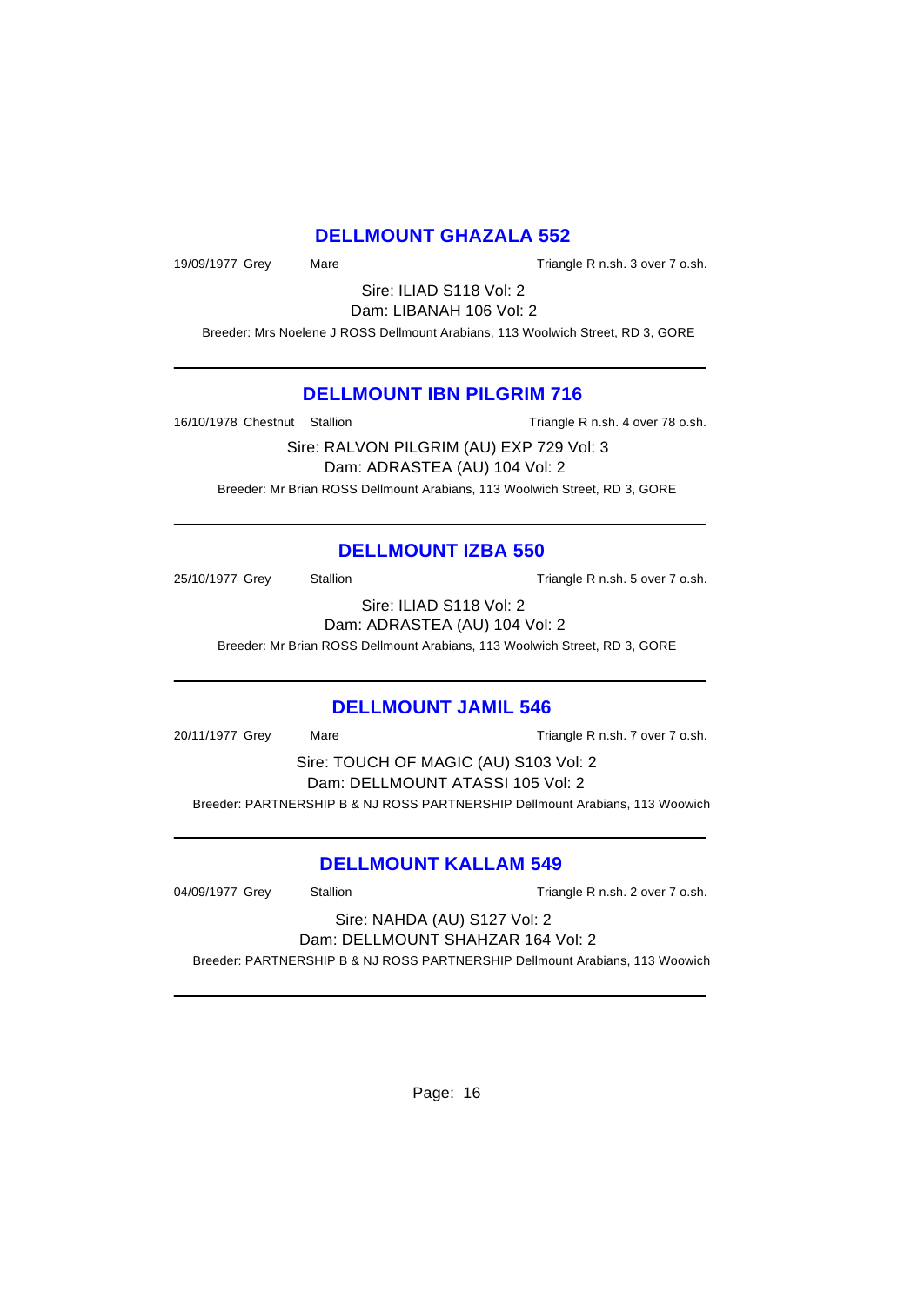# **DELLMOUNT MALIKA 397**

10/11/1976 Grey Mare Mare Triangle R n.sh. 2 over 6 o.sh.

Sire: CLASSICAL S35 Vol: 1 Dam: FORINA 17 Vol: 1

Breeder: Mr Brian ROSS Dellmount Arabians, 113 Woolwich Street, RD 3, GORE

#### **DELLMOUNT MISKA 396**

19/12/1976 Grey Gelding Gelding Triangle R n.sh. 4 over 6 o.sh.

Sire: TOUCH OF MAGIC (AU) S103 Vol: 2 Dam: SILVER MOONBEAM (AU) 139 Vol: 2 Breeder: Mr Brian ROSS Dellmount Arabians, 113 Woolwich Street, RD 3, GORE

# **DELLMOUNT MOON MAGIC 547**

28/11/1977 Grey Gelding Cassett Contract Triangle R n.sh. 9 over 7 o.sh.

Sire: TOUCH OF MAGIC (AU) S103 Vol: 2 Dam: SILVER MOONBEAM (AU) 139 Vol: 2

Breeder: Mr Brian ROSS Dellmount Arabians, 113 Woolwich Street, RD 3, GORE

# **DELLMOUNT NAFISA 712**

30/09/1978 Chestnut Mare Triangle R n.sh. 1 over 8 o.sh.

Sire: RALVON PILGRIM (AU) EXP 729 Vol: 3 Dam: LIBANAH 106 Vol: 2

Breeder: Mrs Noelene J ROSS Dellmount Arabians, 113 Woolwich Street, RD 3, GORE

# **DELLMOUNT NUSKA 395**

19/09/1976 Grey Gelding Triangle R n.sh. 1 over 6 o.sh.

Sire: ILIAD S118 Vol: 2 Dam: LIBANAH 106 Vol: 2

Breeder: Mrs Noelene J ROSS Dellmount Arabians, 113 Woolwich Street, RD 3, GORE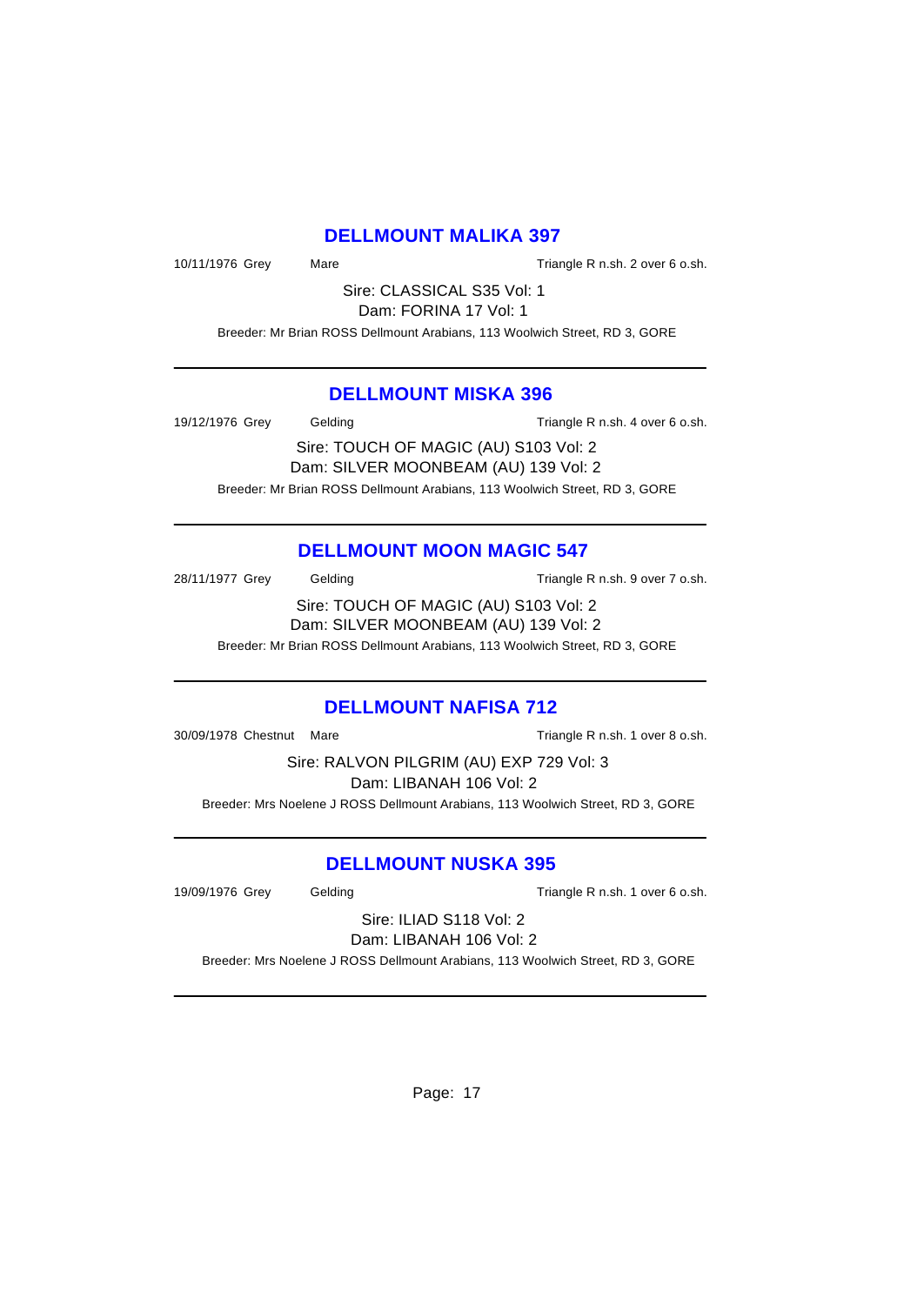# **DELLMOUNT SAMAWI 713**

26/10/1978 Grey Mare Triangle R n.sh. 2 over 78 o.sh.

Sire: RALVON PILGRIM (AU) EXP 729 Vol: 3

Dam: JULIET 224 Vol: 2

Breeder: PARTNERSHIP B & NJ ROSS PARTNERSHIP Dellmount Arabians, 113 Woowich

# **DELLMOUNT SHAH 545**

25/10/1977 Grey Gelding Cassett Controller R n.sh. 6 over 7 o.sh.

Sire: CLASSICAL S35 Vol: 1 Dam: FORINA 17 Vol: 1

Breeder: Mr Brian ROSS Dellmount Arabians, 113 Woolwich Street, RD 3, GORE

# **DELLMOUNT SHAHREEM 544**

22/11/1977 Grey Mare Mare Triangle R n.sh. 8 over 7 o.sh.

Sire: ILIAD S118 Vol: 2 Dam: SHALIMAR 171 Vol: 2

Breeder: Mr Brian ROSS Dellmount Arabians, 113 Woolwich Street, RD 3, GORE

# **DELLMOUNT SOVEREIGN 551**

10/10/1977 Grey Gelding Triangle R n.sh. 4 over 7 o.sh.

Sire: SILVER DOLLAR S79 Vol: 2 Dam: DELLMOUNT LEALA 223 Vol: 2 Breeder: PARTNERSHIP B & NJ ROSS PARTNERSHIP Dellmount Arabians, 113 Woowich

# **DELLMOUNT SUDANI 715**

08/10/1978 Grey Stallion Stallion Stallion Triangle R n.sh. 3 over 78 o.sh. Sire: RALVON PILGRIM (AU) EXP 729 Vol: 3 Dam: DELLMOUNT SHAHZAR 164 Vol: 2

Breeder: PARTNERSHIP B & NJ ROSS PARTNERSHIP Dellmount Arabians, 113 Woowich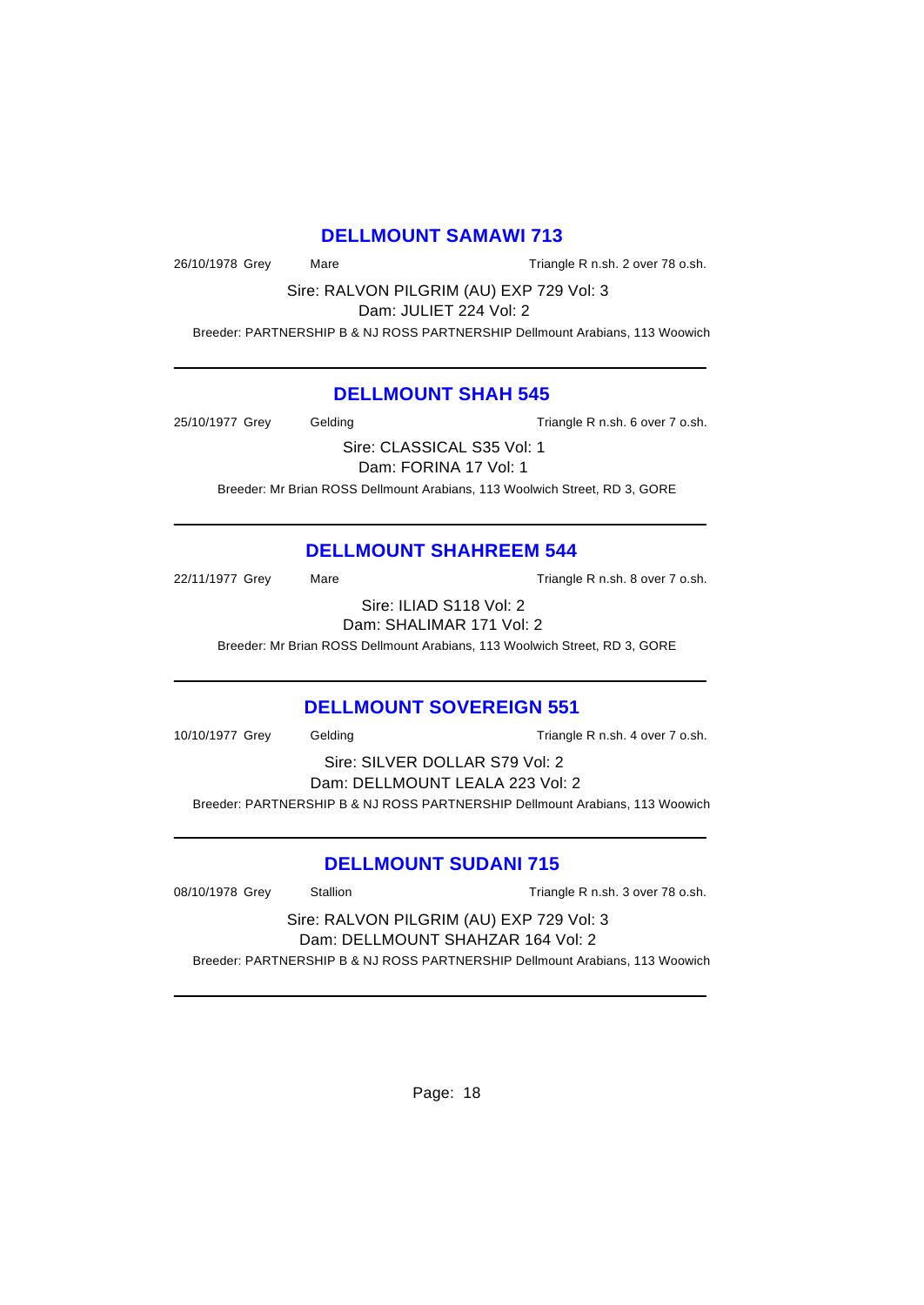# **DELLMOUNT TIFLA 711**

27/12/1978 Chestnut Mare **Triangle R n.sh. 8 over 78 o.sh.** 

Sire: ATHOS (IIU) S132 Vol: 2 Dam: DELLMOUNT LEALA 223 Vol: 2

Breeder: PARTNERSHIP B & NJ ROSS PARTNERSHIP Dellmount Arabians, 113 Woowich

# **DELPH`S GEMMA 691**

05/10/1978 Grey Mare Mare T in circle n.sh. 01 over 8 o.sh.

Sire: WAIMEHA FRANCHISE S125 Vol: 2 Dam: WILD FYRE 337 Vol: 2 Breeder: K. L. TOWNSEND 15 Karaka Rd Beachlands

# **DESERT SHADOW (GB) 448**

10/04/1973 Chestnut Stallion nil

Sire: DESERT KING GB V11S1 Dam: AUTUMN SHADOW GB V11M1 Breeder: Mrs G.T. GREENWOOD England

Importer: Mrs N BEVINS Barkers Rd Loburn, R.D., RANGIORA.

#### **DRAMAN 437**

19/10/1976 Chestnut Gelding EM n.sh. 1 over 6 o.sh.

Sire: TAMAM (AU) 244 Vol: 2 Dam: MOONDREAM (AU) 262 Vol: 2 Breeder: Mrs C. MCCLUSKEY P.O. Box 361, Gisborne.

# **DURDAN GORDON 564**

19/11/1977 Grey Gelding Conj. n.sh. 1 over 7 o.sh.

Sire: DELLMOUNT SANTEA S81 Vol: 2 Dam: CYMBAL 150 Vol: 2 Breeder: Mr C.C.L "Leo" OLDHAM 4 Dame Street Waikouaiti OTAGO.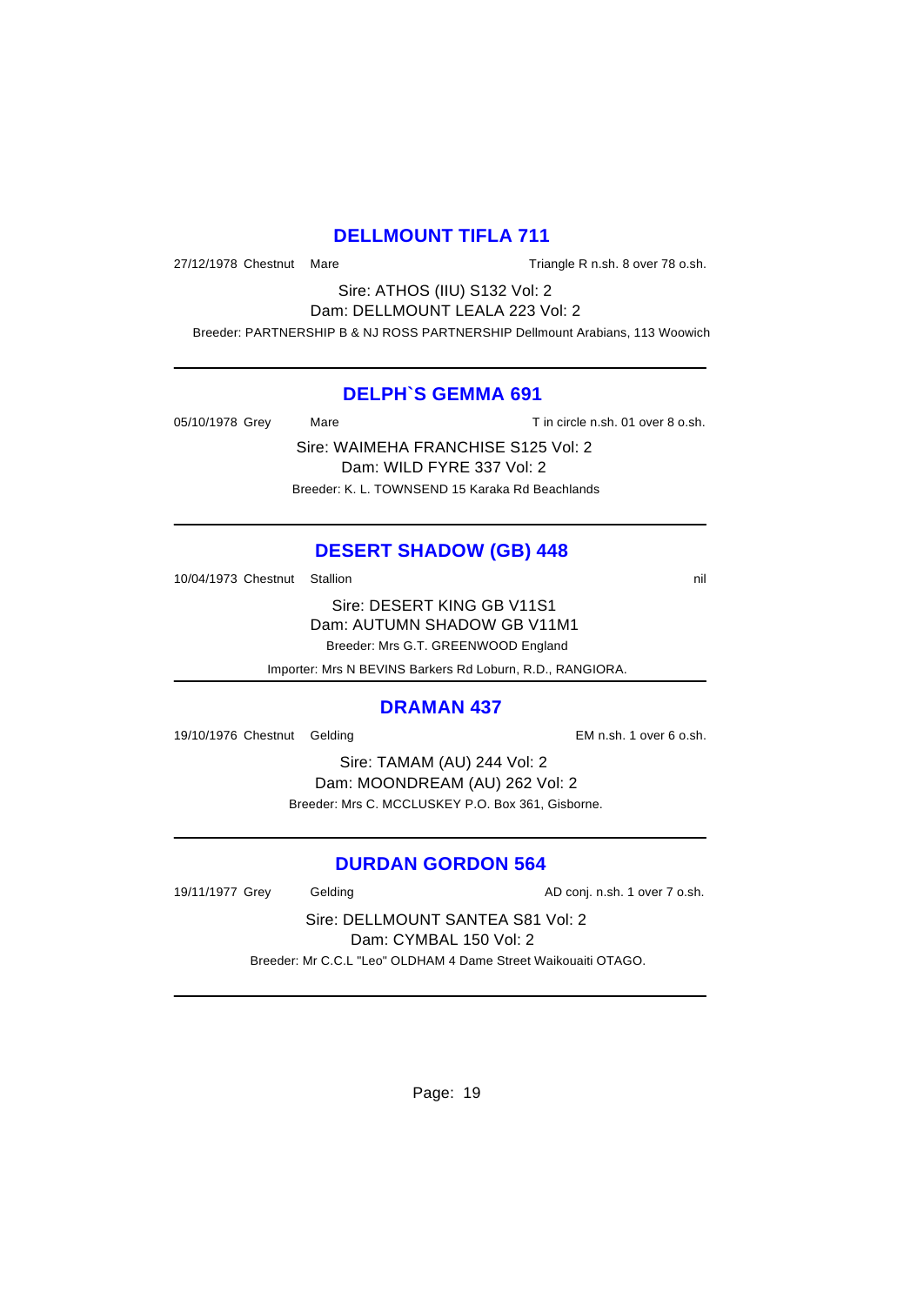# **DURDAN ROBIN 436**

10/11/1976 Chestnut Gelding and and the AD conj. n.sh. 1 over 6 o.sh.

Sire: DELLMOUNT SANTEA S81 Vol: 2

Dam: CYMBAL 150 Vol: 2

Breeder: Mr C.C.L "Leo" OLDHAM 4 Dame Street Waikouaiti OTAGO.

# **E`ARLIA USIYA (AU) 572**

05/10/1977 Grey Mare Mare DB conj. n.sh. 1 over 70 o.sh.

Sire: RALVON PILGRIM (AU) EXP 729 Vol: 3 Dam: TALQUAH SADIRA AU 1658AAHSB Breeder: D G CLARKE AUSTRALIA

Importer: Mrs Beverley A MORRISSEY 89 Dyers Pass Road, Cashmere, CHRISTCHURCH

# **EL DANCING DIAMOND 688**

21/10/1978 Chestnut Mare EK n.sh. 22 o.sh.

Sire: INDIAN FIRE DANCE (AU) S56 Vol: 2 Dam: EL DIAMOND SPARKLE 74 Vol: 2

Breeder: Mrs CHERYL SKINNER 77 Gearon Road, Glenbrook, RD 1, WAIUKU 2681

# **EL DANCING DOLL 689**

27/08/1978 Chestnut Mare EK n.sh. 20 o.sh.

Sire: INDIAN FIRE DANCE (AU) S56 Vol: 2 Dam: EL GOLDEN SPARKLE 75 Vol: 2 Breeder: Mr Allan W SKINNER El Kheir Stud Ltd, 77 Gearon Rd, RD 1, WAIUKU 2681

# **EL DANCING SUNLIGHT 416**

28/09/1976 Chestnut Mare EK n.sh. 13 o.sh.

Sire: INDIAN FIRE DANCE (AU) S56 Vol: 2 Dam: SILVER SAALA 52 Vol: 1 Breeder: Mr Allan W SKINNER El Kheir Stud Ltd, 77 Gearon Rd, RD 1, WAIUKU 2681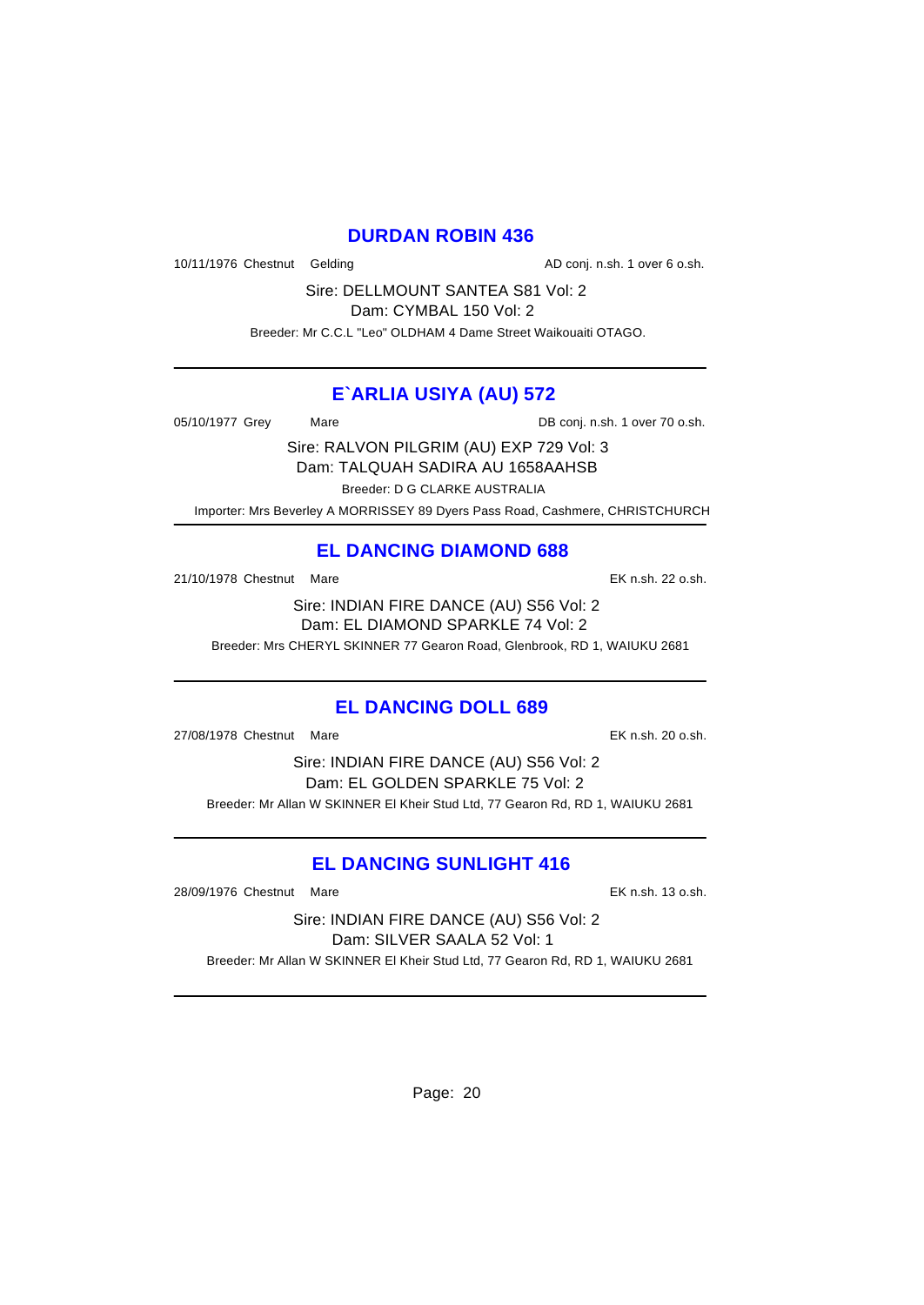# **EL DIAMOND GODDESS 535**

15/10/1977 Chestnut Mare EK n.sh. 16 o.sh.

Sire: ROYAL GOLD TREASURE (AU) S53 Vol: 2 Dam: EL DIAMOND SPARKLE 74 Vol: 2 Breeder: Mrs CHERYL SKINNER 77 Gearon Road, Glenbrook, RD 1, WAIUKU 2681

# **EL FIRE GODESS 536**

01/09/1977 Chestnut Mare **EX n.sh.** 15 o.sh

Sire: INDIAN FIRE DANCE (AU) S56 Vol: 2 Dam: ATHALIAH 176 Vol: 2 Breeder: Mrs CHERYL SKINNER 77 Gearon Road, Glenbrook, RD 1, WAIUKU 2681

# **EL INDIAN JEWEL 687**

31/08/1978 Chestnut Mare EK n.sh. 21 o.sh.

Sire: INDIAN FIRE DANCE (AU) S56 Vol: 2 Dam: ATHALIAH 176 Vol: 2

Breeder: Mr Allan W SKINNER El Kheir Stud Ltd, 77 Gearon Rd, RD 1, WAIUKU 2681

# **EL MAGIC STARDANCE 417**

18/09/1976 Chestnut Mare EK n.sh. 12 o.sh

Sire: INDIAN FIRE DANCE (AU) S56 Vol: 2 Dam: TONKANOONA (GB) 65 Vol: 1 Breeder: Mr Allan W SKINNER El Kheir Stud Ltd, 77 Gearon Rd, RD 1, WAIUKU 2681

# **EL NAZEER 575**

20/10/1978 Grey Stallion H n.sh. 0 over 8 o.sh.

Sire: NAHDA (AU) S127 Vol: 2 Dam: KYRENIA 306 Vol: 2 Breeder: Mrs Helena M PATCHETT-CARTER Grafton, RD 14, RAKAIA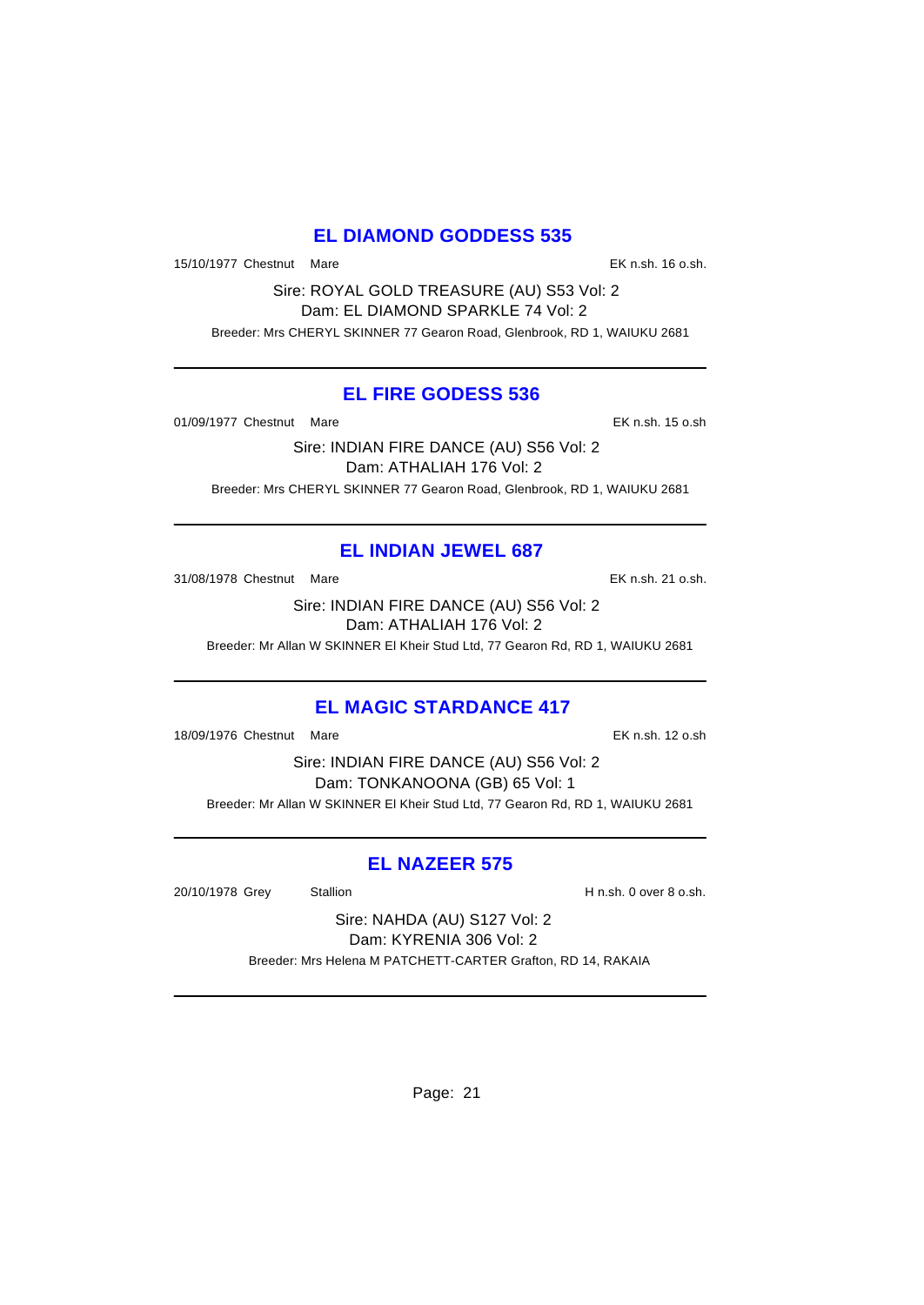# **EL RING OF FIRE 415**

10/10/1976 Chestnut Stallion EK n.sh. 14 o.sh.

Sire: INDIAN FIRE DANCE (AU) S56 Vol: 2 Dam: EL DIAMOND SPARKLE 74 Vol: 2 Breeder: Mrs CHERYL SKINNER 77 Gearon Road, Glenbrook, RD 1, WAIUKU 2681

# **EL ROSE 426**

24/08/1976 Grey Mare Mare IC n.sh. 3 over 6 o.sh.

Sire: ROSLAND (AU) S129 Vol: 2 Dam: EL-DAF (AU) 13 Vol: 1 Breeder: Mr K BAYNE

# **EL SAHER 462**

10/11/1977 Grey Stallion 3 over 77 o.sh. M over V n.sh.

Sire: ARABIAN PARK MAJESTIC (AU) S77 Vol: 2 Dam: BINT EL SAHER 142 Vol: 2

Breeder: Mrs N T CONNELLY 25 Lydbrook Place Otumoetai TAURANGA.

# **EMBLIM 508**

27/11/1977 Grey Mare Mare HF conj. n.sh. 8 over 77 o.sh.

Sire: SARACEN KARIM (CA) S119 Vol: 2 Dam: GLOWING EMBER 168 Vol: 2 Breeder: Mr L.M. MARSHALL

# **ERHARD 349**

31/12/1976 Chestnut Stallion Inverted A over A n.sh. 3 over 6 o.sh.

Sire: SHEREEF (GB) S42 Vol: 1 Dam: CRYSTAL STAR (GB) 12 Vol: 1 Breeder: Mr A R AYLIFFE 71 Ingram Road R.D. 3 DRURY.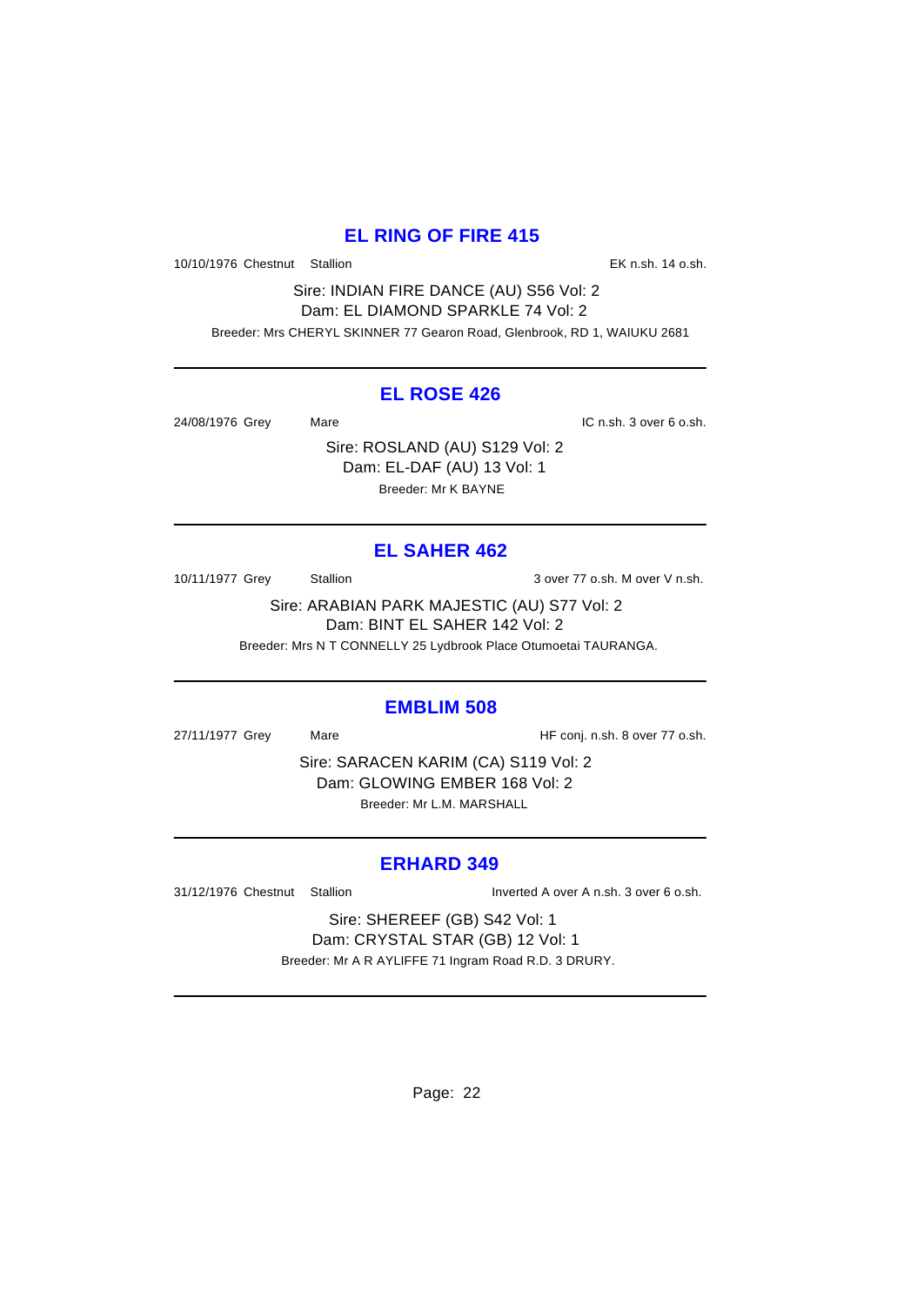#### **EUPHENUA 348**

30/11/1976 Grey Mare Mare Inverted A over A n.sh. 2 over 6 o.sh.

Sire: SHEREEF (GB) S42 Vol: 1 Dam: TINKABELLE (IIU) 64 Vol: 1 Breeder: Mr A R AYLIFFE 71 Ingram Road R.D. 3 DRURY.

#### **EUSTACE 347**

21/09/1976 Grey Stallion Inverted A over A n.sh. 1 over 6 o.sh.

Sire: SHEREEF (GB) S42 Vol: 1 Dam: TINDER BOX 63 Vol: 1 Breeder: Mr A R AYLIFFE 71 Ingram Road R.D. 3 DRURY.

# **FAKHR EL NATAL DEREGISTERED 589**

25/12/1978 Chestnut Stallion Supervisor States States States States States States States States States States

Sire: FAKHR EL NIL (GB) 440 Vol: 3 Dam: IBANEZ 292 Vol: 2

Breeder: Mrs Suzanne W SPRATT Maketu Road R.D. 9 TE PUKE.

# **FAKHR EL NIL (GB) 440**

06/01/1976 Grey Stallion 3. Stallion 3. The State of the State of the State of the State of the State of the State of the State of the State of the State of the State of the State of the State of the State of the State of

Sire: FAKHR EL KHIEL GB V13S2 Dam: BINT JEHAN GB V13M1 Breeder: Major & P.W. MAXWELL England

Importer: Mrs Suzanne W SPRATT Maketu Road R.D. 9 TE PUKE.

# **FAKKAR (AU) 447**

30/08/1976 Bay Stallion TP conj. over horizontal C n.sh. 3 over 6 o.sh.

Sire: TAFADIN AU 201AAHSB Dam: FLAMENCO AU 377AAHSB

Breeder: E.K. STAUTON Australia

Importer: Mrs Patricia A GRIGG c/- Mrs A Read Bells Road RD4 ASHBURTON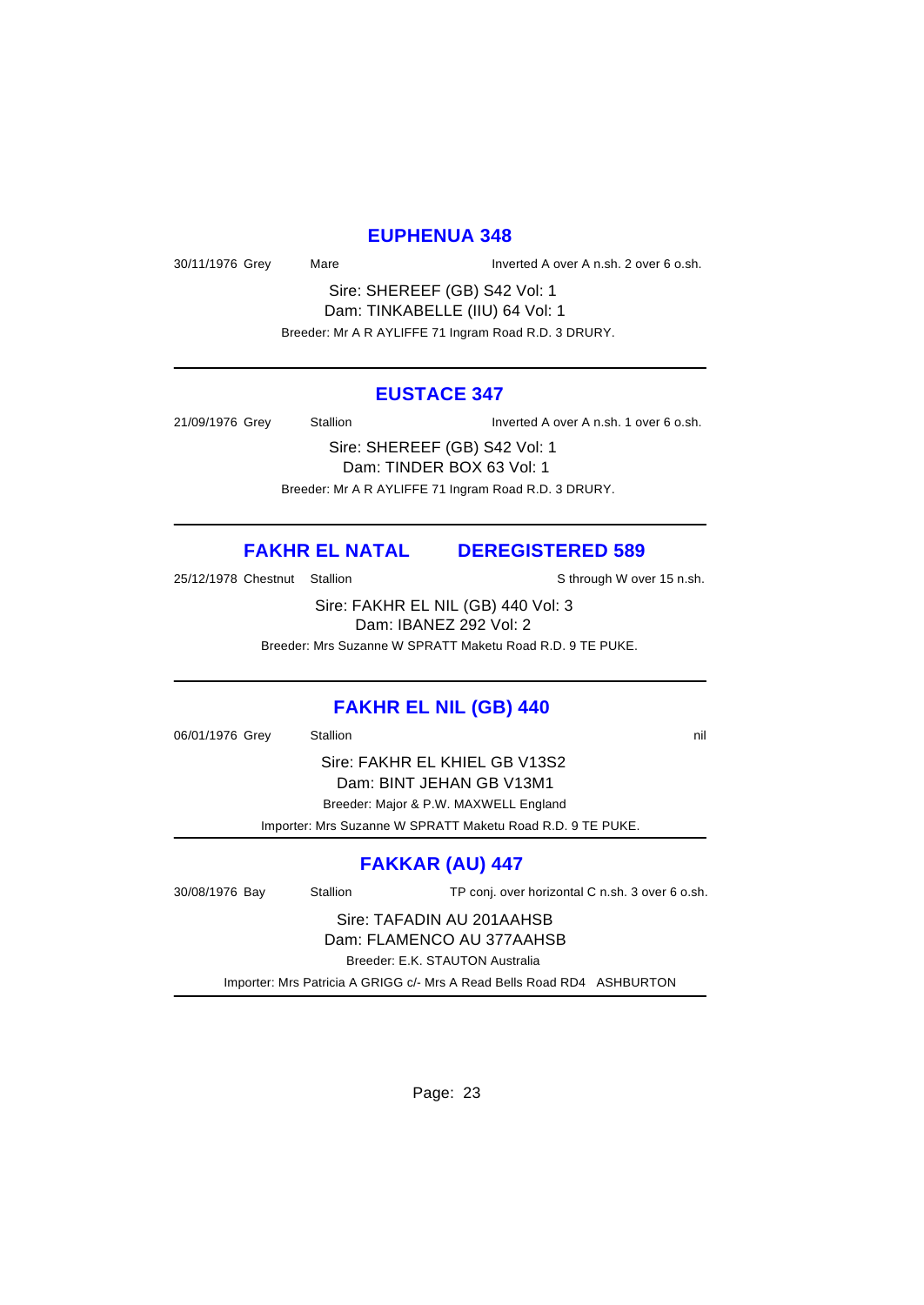# **FARA DIVA 458**

24/10/1977 Grey Mare Mare R over G n.sh. 1 over 77 o.nk.

Sire: ARABESQUE EL BEKAA (AU) S131 Vol: 2 Dam: ARABESQUE FELICIA (AU) 148 Vol: 2 Breeder: Mrs R J GORDON P.O.Box 44 Manukau LEVIN.

#### **FARADIN 433**

25/09/1976 Grey Stallion RG n.sh. 3 over 16 o.sh.

Sire: ARABESQUE EL BEKAA (AU) S131 Vol: 2 Dam: ARABESQUE FELICIA (AU) 148 Vol: 2

Breeder: Mrs R J GORDON P.O.Box 44 Manukau LEVIN.

# **FARAH DIBA 594**

17/11/1978 Chestnut Mare M over V n.sh. 1 over 78 o.sh.

Sire: ARABIAN PARK MAJESTIC (AU) S77 Vol: 2 Dam: BINT EL SAHER 142 Vol: 2 Breeder: Mrs N T CONNELLY 25 Lydbrook Place Otumoetai TAURANGA.

# **FARRAH 559**

16/03/1978 Chestnut Mare Show Sthrough W over 14 n.sh.

Sire: ARABIAN PARK BANDERO (AU) S59 Vol: 2 Dam: SUUMAH (IIU) 61 Vol: 1 Breeder: Mrs Suzanne W SPRATT Maketu Road R.D. 9 TE PUKE.

# **FINOOLA 454**

22/11/1977 Grey Mare Inverted A over A n.sh. 1 over 7 o.sh.

Sire: SHEREEF (GB) S42 Vol: 1 Dam: TINKABELLE (IIU) 64 Vol: 1 Breeder: Mr A R AYLIFFE 71 Ingram Road R.D. 3 DRURY.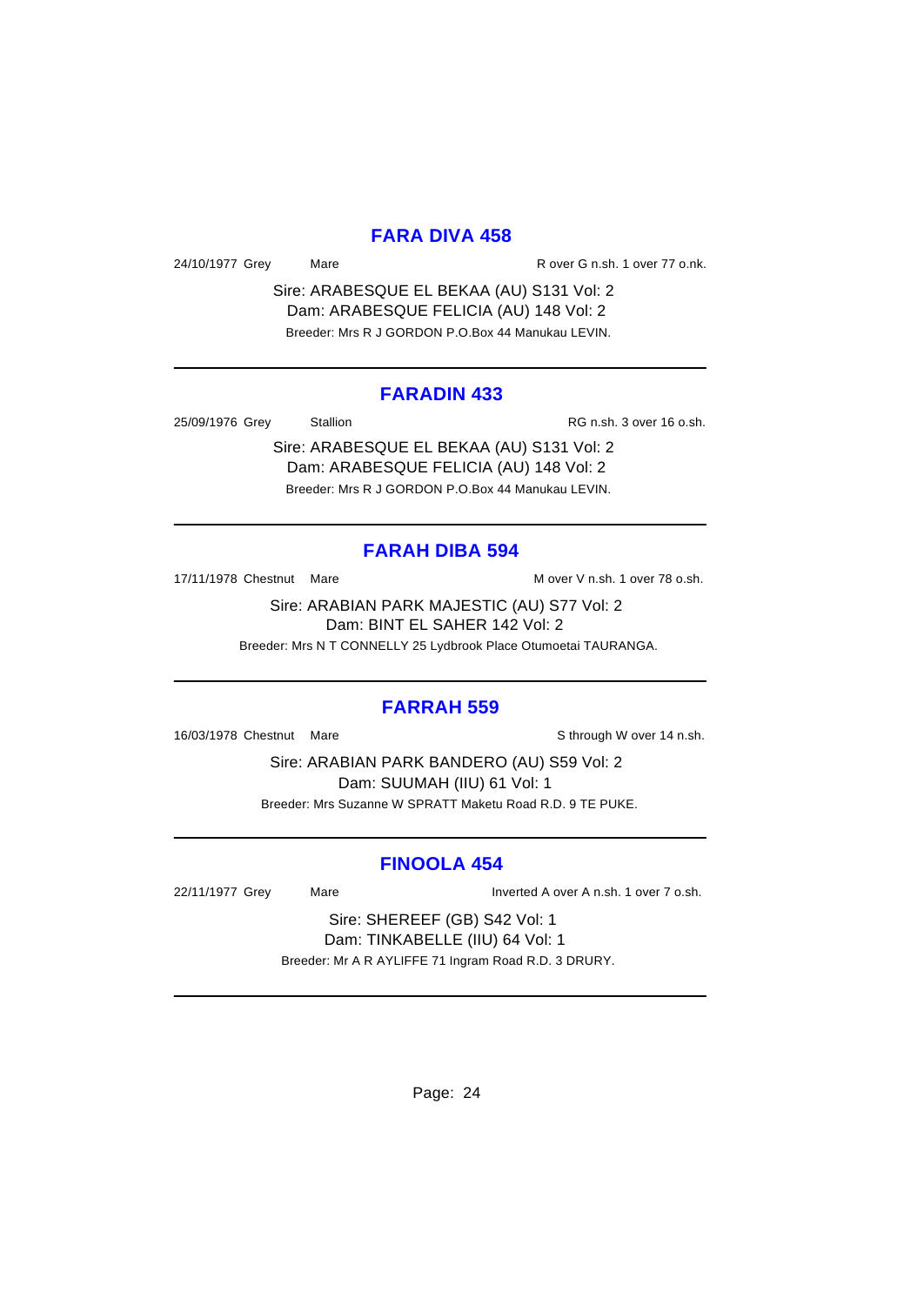# **FIRE BALL 391**

05/10/1976 Chestnut Stallion Nin C n.sh. 1 over 6 o.sh.

Sire: INDIAN FIRE DANCE (AU) S56 Vol: 2 Dam: JENNIFER (AU) 115 Vol: 2 Breeder: Mrs C MEWETT Cove Road R.D.2 WAIPU

# **FIVE-R DANCING CHARM 582**

02/11/1978 Chestnut Mare 5R n.sh. 3 over 8 o.sh.

Sire: EL INDIAN FLAME S150 Vol: 2 Dam: EL DANCING TREASURE 330 Vol: 2 Breeder: Mrs Dawn E ROCHFORD Hermans Road, CURRA Via Gympie QUEENSLAND 4570

# **FIVE-R GYPSY DAWN 581**

07/12/1978 Grey Mare Mare 5R n.sh. Inverted 2 over 8 n.sh. Sire: EL INDIAN FLAME S150 Vol: 2 Dam: GREY GIRL 21 Vol: 1

Breeder: Mr T S ROCHFORD Hermans Road CURRA via Gympie QUEENSLAND 4570 AUST

# **FLEMING`S BASARA 621**

19/10/1978 Grey Stallion F n.sh. 1 over 8 o.sh. Sire: KAMIL S17 Vol: 1 Dam: WAIMEHA PRUDENCE 256 Vol: 2 Breeder: Mr A J FLEMING R.D. 3 PUKEKOHE.

# **GAI CADET (US) 730**

22/07/1977 Grey Stallion Stallion Nil Sire: GAI PARADA US 54484US Dam: FIERA US 88407US Breeder: Mr. D.J. GAINEY U.S.A. Importer: Mr R M GUBB 188 Racecourse Road, RD 1, CAMBRIDGE 3493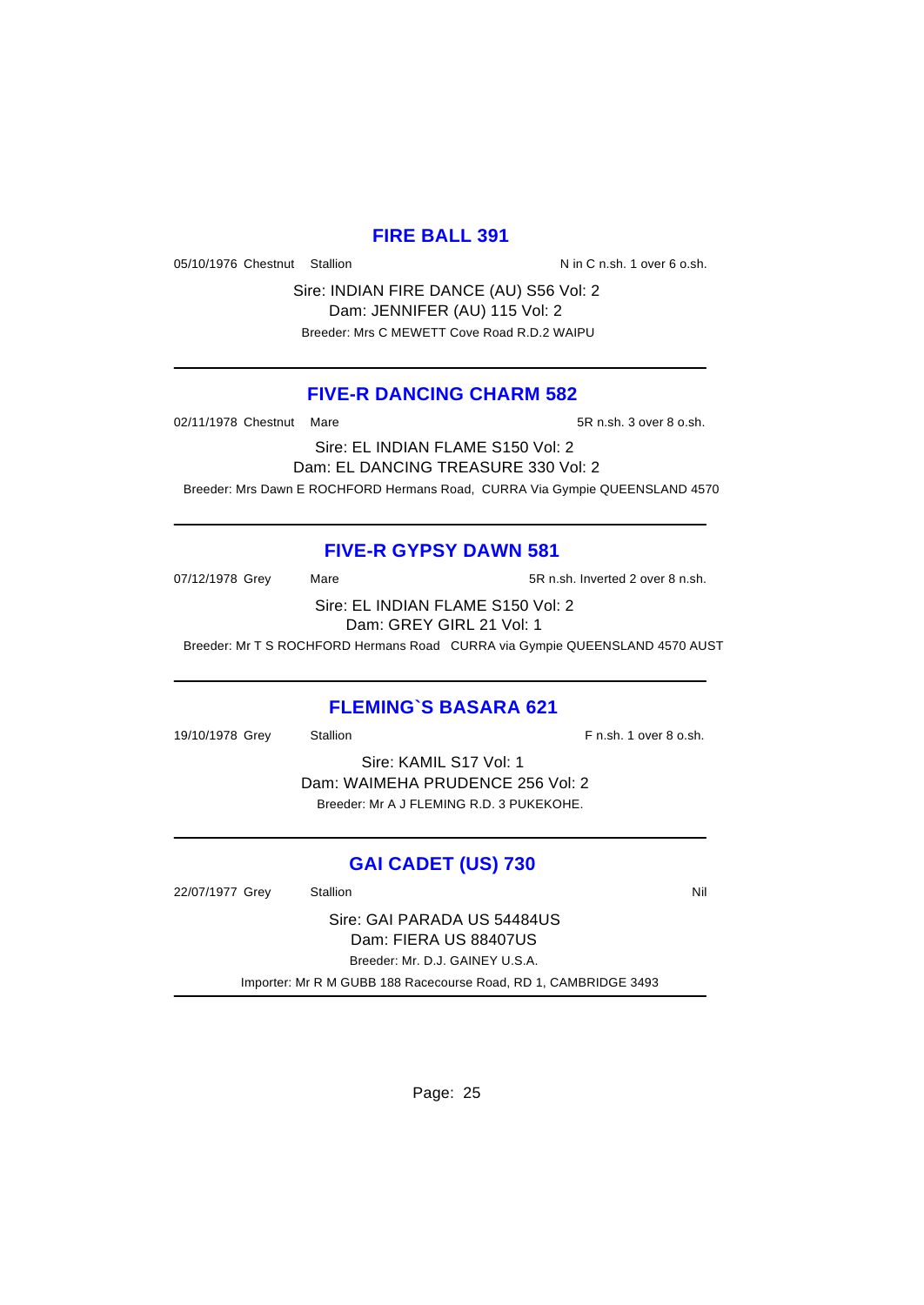# **GAIDIAN 725**

17/12/1978 Grey Gelding Gelding Controller Material Control Control Control Control Control Control Control Control Control Control Control Control Control Control Control Control Control Control Control Control Control Co

Sire: GAI ARISTOCRAT (US) 219 Vol: 2 Dam: INDIAN TOPAZ (AU) 265 Vol: 2 Breeder: Mrs C. MCCLUSKEY P.O. Box 361, Gisborne.

#### **GAILION 556**

29/11/1977 Grey Gelding School and Sthrough W over 13 n.sh.

Sire: GAI ARISTOCRAT (US) 219 Vol: 2

Breeder: Mrs Suzanne W SPRATT Maketu Road R.D. 9 TE PUKE.

# **GASPERINE 611**

14/04/1978 Grey Mare Mare Inverted A over A n.sh. 2 over 7 o.sh. Sire: SHEREEF (GB) S42 Vol: 1

Dam: TINDER BOX 63 Vol: 1

Breeder: Mr A R AYLIFFE 71 Ingram Road R.D. 3 DRURY.

# **GIANNA 376**

12/10/1976 Grey Mare Mare K n.sh. 2 over 76 o.sh.

Sire: SALMAN (GB) 251 Vol: 2 Dam: FRANGIPANI 135 Vol: 2 Breeder: Mr H J KROEF 56 Boundary Road PAPAKURA.

# **GLENVAR ACCOLADE 434**

20/10/1976 Grey Mare X in circle n.sh. 1 over 76 o.sh. Sire: ARABIAN PARK BANDERO (AU) S59 Vol: 2 Dam: ARALEIGH AQUALINA 85 Vol: 2 Breeder: Mr Kevin CHOLMONDELEY SMITH 279 Airfield Road, RD 2, PAPAKURA 2582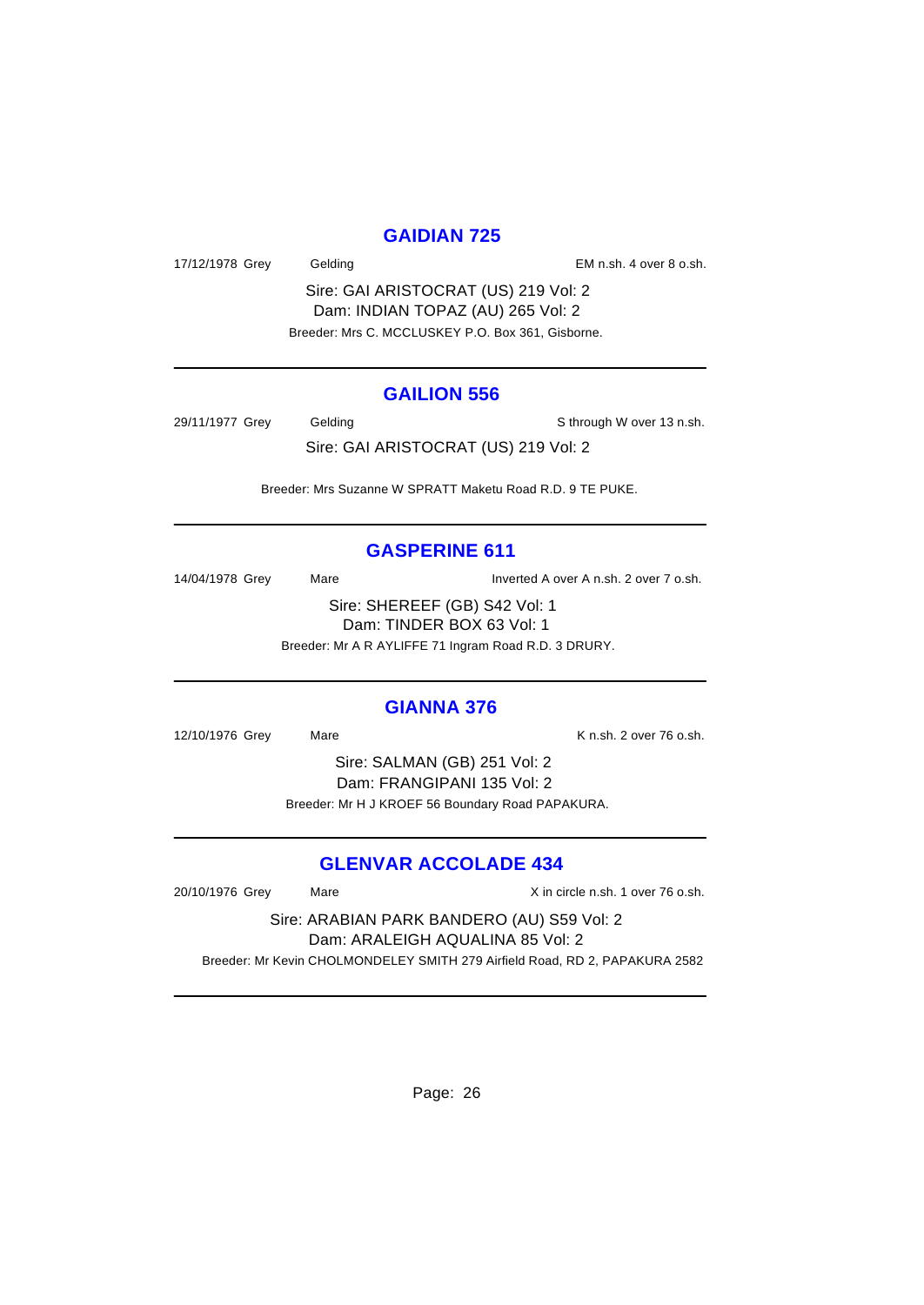# **GLENVAR ACCORDE 731**

04/11/1978 Grey Mare Mare X in circle n.sh. 3 over 8 o.sh.

Sire: ARABIAN PARK BANDERO (AU) S59 Vol: 2 Dam: ARALEIGH AQUALINA 85 Vol: 2 Breeder: Mr Kevin CHOLMONDELEY SMITH 279 Airfield Road, RD 2, PAPAKURA 2582

# **GLENVAR AQUITAINE 573**

02/11/1977 Grey Mare Mare X in circle n.sh. 2 over 7 o.sh. Sire: GAI ARISTOCRAT (US) 219 Vol: 2 Dam: ARALEIGH AQUALINA 85 Vol: 2 Breeder: Mr Kevin CHOLMONDELEY SMITH 279 Airfield Road, RD 2, PAPAKURA 2582

# **GOLDEN STAR 351**

12/11/1976 Grey Mare 12/11/1976 Grey Mare 12.11/1976 O.sh. Sire: ROSLAND (AU) S129 Vol: 2 Dam: ARABIAN GOLD 157 Vol: 2 Breeder: Mr K BAYNE

#### **GOLDEN WILLOW 643**

06/01/1979 Chestnut Mare **HF** conj. n.sh. 5 over 78 o.sh

Sire: NAADDEL (AU) S106 Vol: 2 Dam: GOLDEN LADY 167 Vol: 2 Breeder: Mr L.M. MARSHALL

# **GREENWOOD CLEOPATRA 539**

05/07/1977 Chestnut Mare GA n.sh. 1 over 7 o.sh.

Sire: ARALEIGH DESERT PRYDE S64 Vol: 2 Dam: EL DANCING SPARKLE 76 Vol: 2 Breeder: Mrs Meryleen GREENWOOD Matakotea Road RD 1 RAGLAN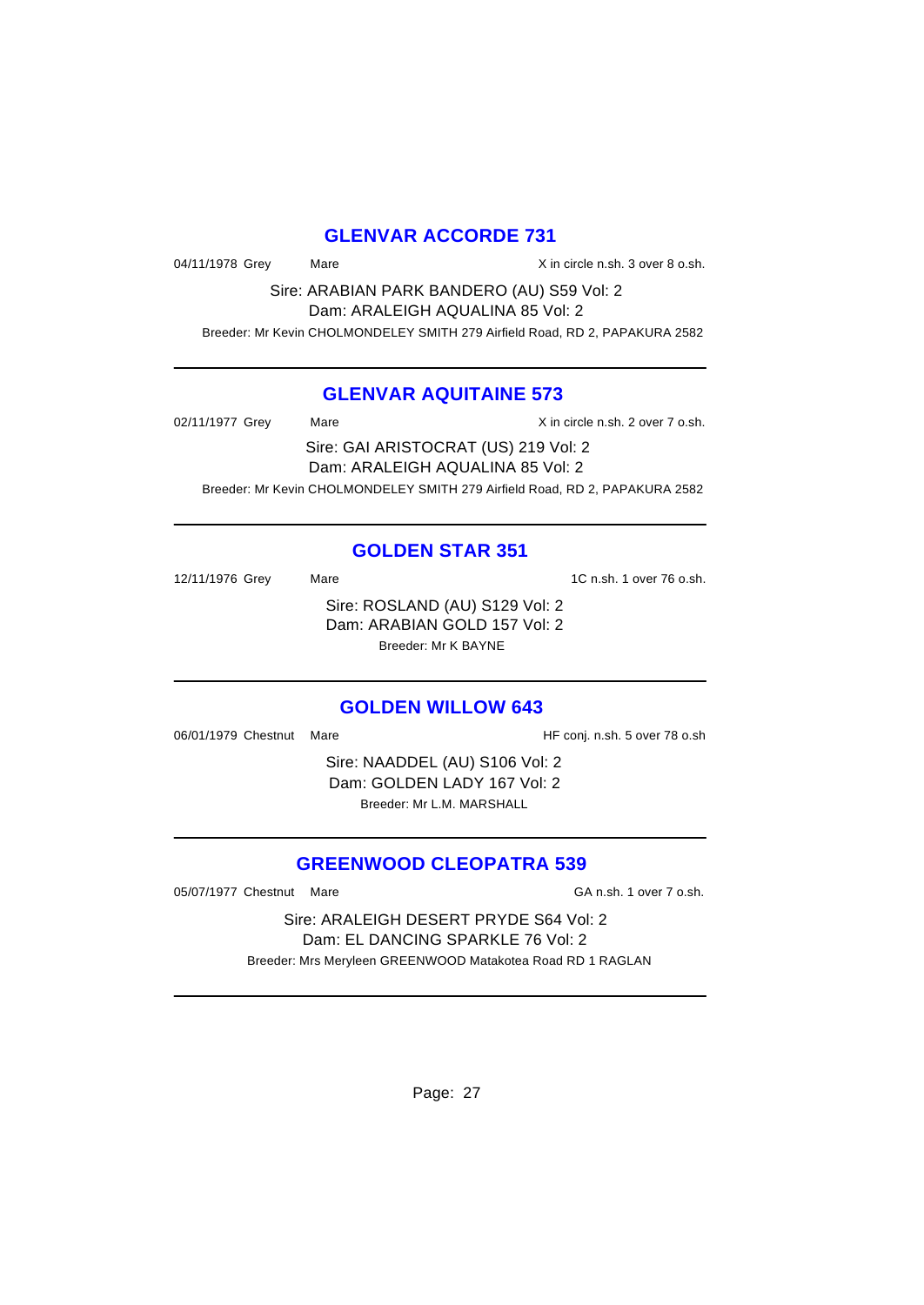# **GYDA 610**

06/11/1978 Bay Mare Mare Inverted A over A n.sh. 1 over 8 o.sh.

Sire: SHEREEF (GB) S42 Vol: 1 Dam: TINKABELLE (IIU) 64 Vol: 1 Breeder: Mr A R AYLIFFE 71 Ingram Road R.D. 3 DRURY.

#### **HAEREMAI 694**

20/09/1978 Bay Mare EW conj. n.sh. 1 over 8 o.sh.

Sire: TOUCH OF MAGIC (AU) S103 Vol: 2 Dam: RAINDROP 158 Vol: 2 Breeder: PARTNERSHIP WILSON E.W. & B.P. PARTNERSHIP

# **HASSANAH 583**

14/12/1978 Chestnut Mare Sin circle over 4 n.sh.

Sire: SANTARABIA SHAMMAR (AU) S40 Vol: 1 Dam: JAMILA 302 Vol: 2 Breeder: Mrs E Anne SPARKS 1199 Churchill Road, RD 1, TUAKAU 2696

#### **HEPETEMA 374**

29/06/1976 Grey Mare 1 over 76 o.sh. HE n.sh.

Sire: JABAL S16 Vol: 1 Dam: OELLA 39 Vol: 1 Breeder: Mr S. J. HAY 153 Maces Rd Christchruch

# **HIDDEN TREASURE 679**

23/09/1978 Chestnut Gelding N in C over bar n.sh. 3 over 8 o.sh.

Sire: ROYAL GOLD TREASURE (AU) S53 Vol: 2 Dam: JACQUELINE 178 Vol: 2 Breeder: Mrs C MEWETT Cove Road R.D.2 WAIPU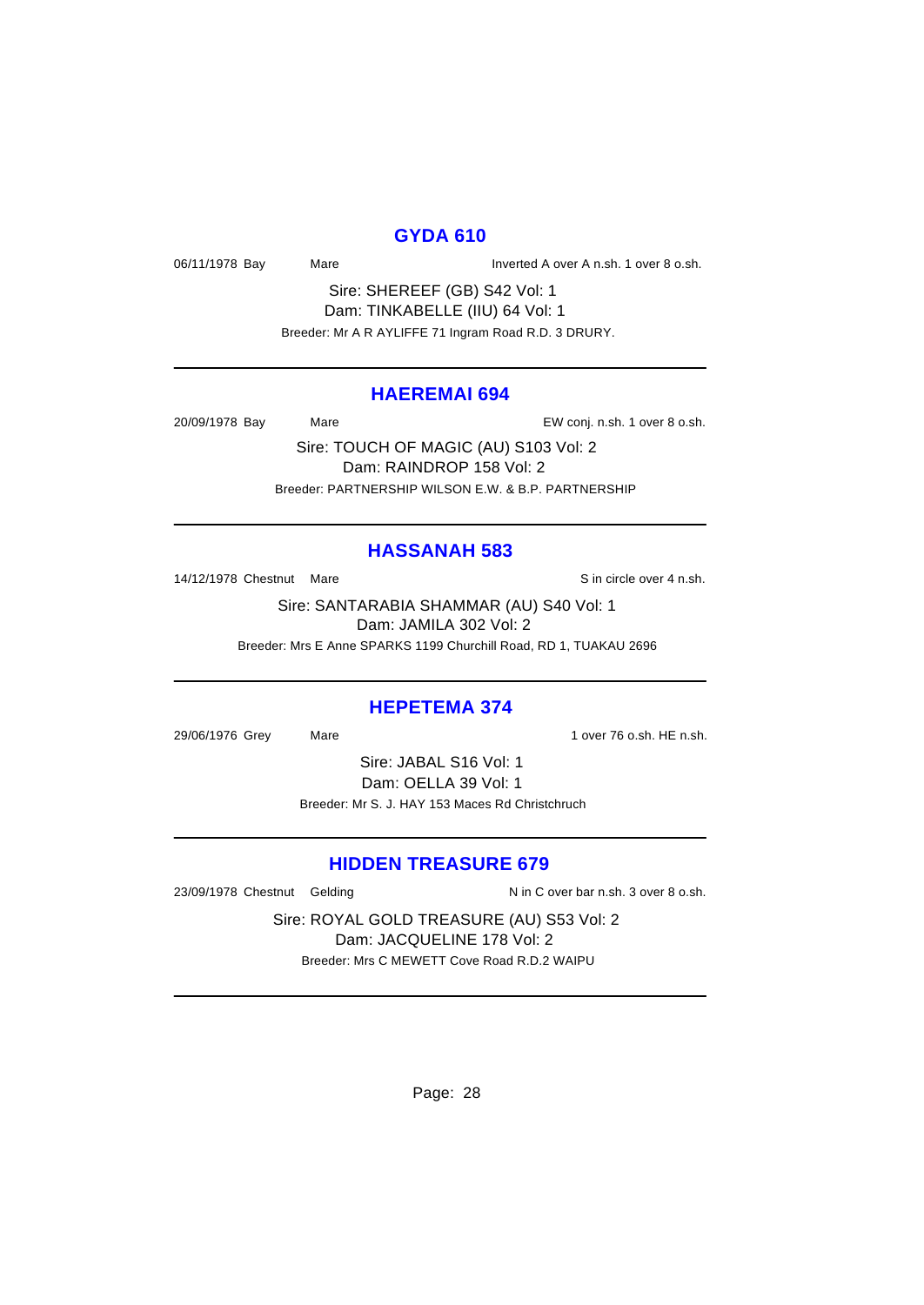# **HILAND ACE 362**

01/11/1976 Brown Gelding Gelding H under bar over 11 n.sh.

Sire: AQIL (AU) S5 Vol: 1 Dam: BINT NASSABA 110 Vol: 2 Breeder: Mr J EVANS

# **HILAND BEAUTY 365**

11/01/1977 Chestnut Mare **H** under bar over 15 n.sh.

Sire: AQIL (AU) S5 Vol: 1 Dam: NAAMA (AU) 111 Vol: 2 Breeder: Mr J EVANS

# **HILAND DANCER 427**

13/12/1976 Grey Mare Mare H under bar over 13 n.sh. Sire: HILAND CHIEF (AU) S85 Vol: 2 Dam: HILAND QUEEN 113 Vol: 2 Breeder: Mr J EVANS

#### **HILAND FLING 698**

05/10/1978 Bay Gelding Gelding H under bar over 18 n.sh.

Sire: AQIL (AU) S5 Vol: 1 Dam: PASCALI (AU) 40 Vol: 1 Breeder: Mr J EVANS

# **HILAND PRIDE 361**

31/10/1976 Grey Mare Mare H under bar over 10 n.sh.

Sire: GAI ARISTOCRAT (US) 219 Vol: 2 Dam: ARALEIGH HILLARY 121 Vol: 2 Breeder: Mr J EVANS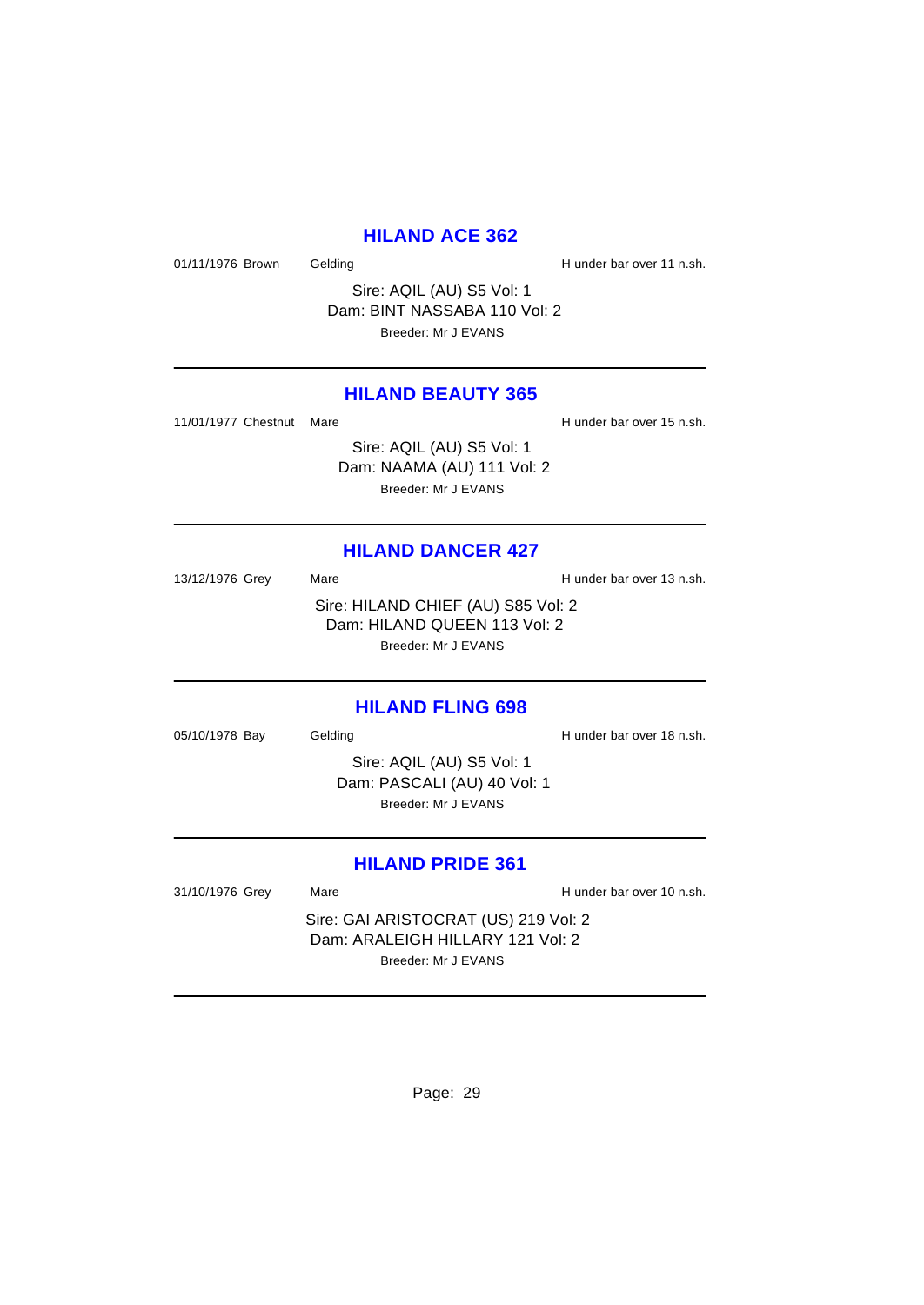# **HILAND SCOUT 363**

13/12/1976 Bay Gelding Gelding H under bar over 12 n.sh.

Sire: AQIL (AU) S5 Vol: 1 Dam: PASCALI (AU) 40 Vol: 1 Breeder: Mr J EVANS

# **HILAND SPARKLE 640**

23/09/1978 Grey Mare Mare H under bar over 16 n.sh. Sire: NGAPA KING S25 Vol: 1 Dam: RUTHENIUM (AU) 44 Vol: 1 Breeder: Mr J EVANS

# **HILAND WARRIOR 364**

10/01/1977 Grey Gelding Gelding H under bar over 14 n.sh. Sire: HILAND CHIEF (AU) S85 Vol: 2 Dam: RUTHENIUM (AU) 44 Vol: 1 Breeder: Mr J EVANS

#### **HOLLY INN 641**

21/11/1978 Grey Gelding Gelding HF conj. n.sh. 10 over 78 o.sh. Sire: NAADDEL (AU) S106 Vol: 2 Dam: KARIM GOLD 275 Vol: 2 Breeder: Mr L.M. MARSHALL

# **IBN NAHDA 445**

25/08/1977 Grey Gelding Cash. 1 over 7 o.sh.

Sire: NAHDA (AU) S127 Vol: 2 Dam: GOROUFALIE 143 Vol: 2 Breeder: Mrs E. D. GOULTER R.D. 2 Blenheim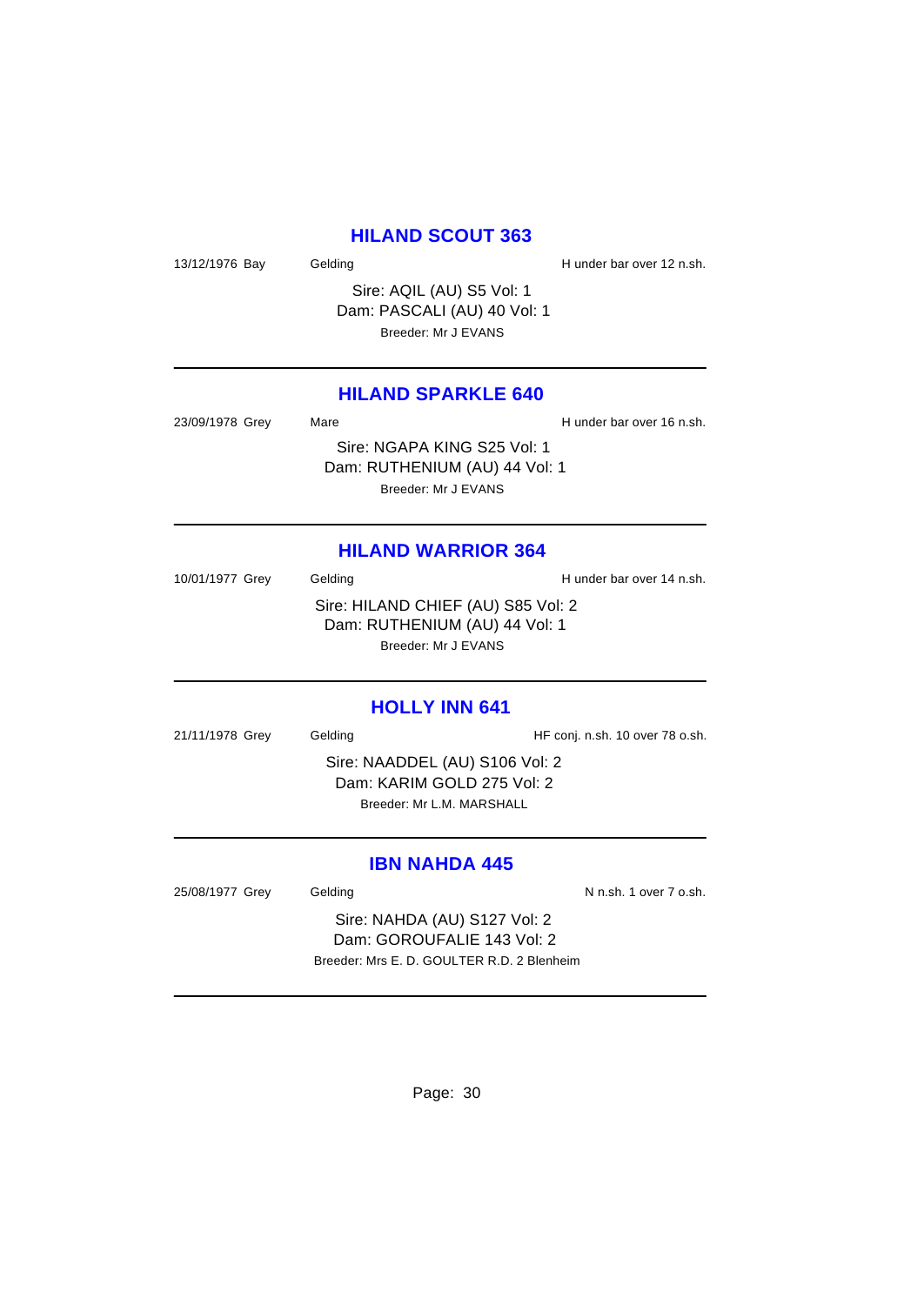# **IMPETUOUS 457**

16/11/1977 Chestnut Stallion Nin C over bar n.sh. 3 over 7 o.sh.

Sire: IMPALA (AU) S92 Vol: 2 Dam: ADRIENNE 94 Vol: 2 Breeder: Mr. N.V. MEWETT

# **ISHMAEL CRESCENT 488**

13/09/1977 Chestnut Stallion CB n.sh. 6 over 7 o.sh.

Sire: OTHELLO (AU) 221 Vol: 2 Dam: SILVER FERN 49 Vol: 1 Breeder: Mrs L. L. BENNETT P.O. BOX 64 WAIPUKURAU

#### **IVORY 491**

02/11/1977 Grey Gelding Contact Contact Contact Contact Contact Contact Contact Contact Contact Contact Contact Contact Contact Contact Contact Contact Contact Contact Contact Contact Contact Contact Contact Contact Contac

Sire: KHOTAN (AU) 220 Vol: 2 Dam: NGAPA VELVET 160 Vol: 2 Breeder: Mr R H EDWARD 523 Waotu South Road, RD 1, PUTARURU 3481

#### **JAMAM 726**

07/08/1978 Chestnut Gelding EM n.sh. 1 over 8 o.sh.

Sire: TAMAM (AU) 244 Vol: 2 Dam: JEWELIA 339 Vol: 2 Breeder: Mrs C. MCCLUSKEY P.O. Box 361, Gisborne.

# **JANDY 455**

02/10/1977 Grey Mare Mare N in C over bar n.sh. 20 over 7 o.sh.

Sire: GAI ARISTOCRAT (US) 219 Vol: 2 Dam: JENNIFER (AU) 115 Vol: 2 Breeder: Mrs C MEWETT Cove Road R.D.2 WAIPU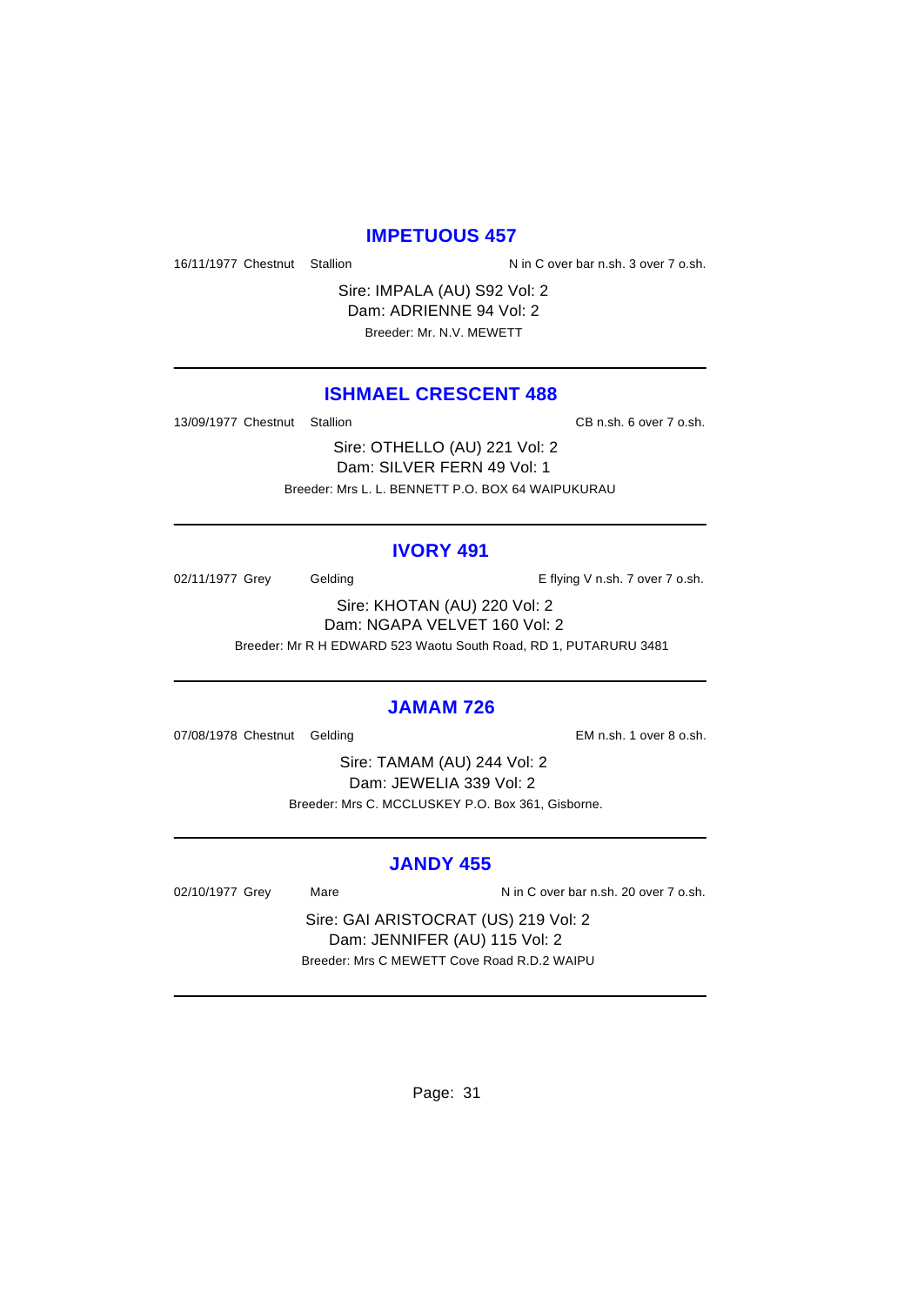# **JASMIN 658**

05/01/1979 Grey Mare Mare R over G n.sh. 1 over 78 o.nk.

Sire: ARABESQUE EL BEKAA (AU) S131 Vol: 2 Dam: RAMAH (AU) 147 Vol: 2 Breeder: Mrs R J GORDON P.O.Box 44 Manukau LEVIN.

# **JAUNTY 663**

12/09/1978 Grey Mare National Assembly N in C over bar n.sh. 2 over 8 o.sh. Sire: IMPALA (AU) S92 Vol: 2 Dam: JENNIFER (AU) 115 Vol: 2 Breeder: Mrs C MEWETT Cove Road R.D.2 WAIPU

# **JESMOND BEN ABU 638**

14/12/1978 Grey Stallion Reversed P bar R conj. n.sh. 3 over 8 o.sh. Sire: KHOTAN (AU) 220 Vol: 2 Dam: PUKETAHU CANDY 175 Vol: 2

Breeder: MR A. P. ROWE uNIT 32 Glenbrae Retirement 22 Hilda St ROTORUA

# **JESMOND CELINA 637**

16/12/1978 Grey Mare Reversed P bar R conj. n.sh. 4 over 8 o.sh.

Sire: KHOTAN (AU) 220 Vol: 2

Dam: WINDERMERE CHARMING ROSE 117 Vol: 2 Breeder: MR A. P. ROWE uNIT 32 Glenbrae Retirement 22 Hilda St ROTORUA

# **JESMOND GATTA 400**

15/12/1976 Grey Mare Reversed P dash R conj. n.sh. 3 over 6 o.sh.

#### Sire: NGAPA KING S25 Vol: 1 Dam: ARALEIGH TINKLE 84 Vol: 2

Breeder: MR A. P. ROWE uNIT 32 Glenbrae Retirement 22 Hilda St ROTORUA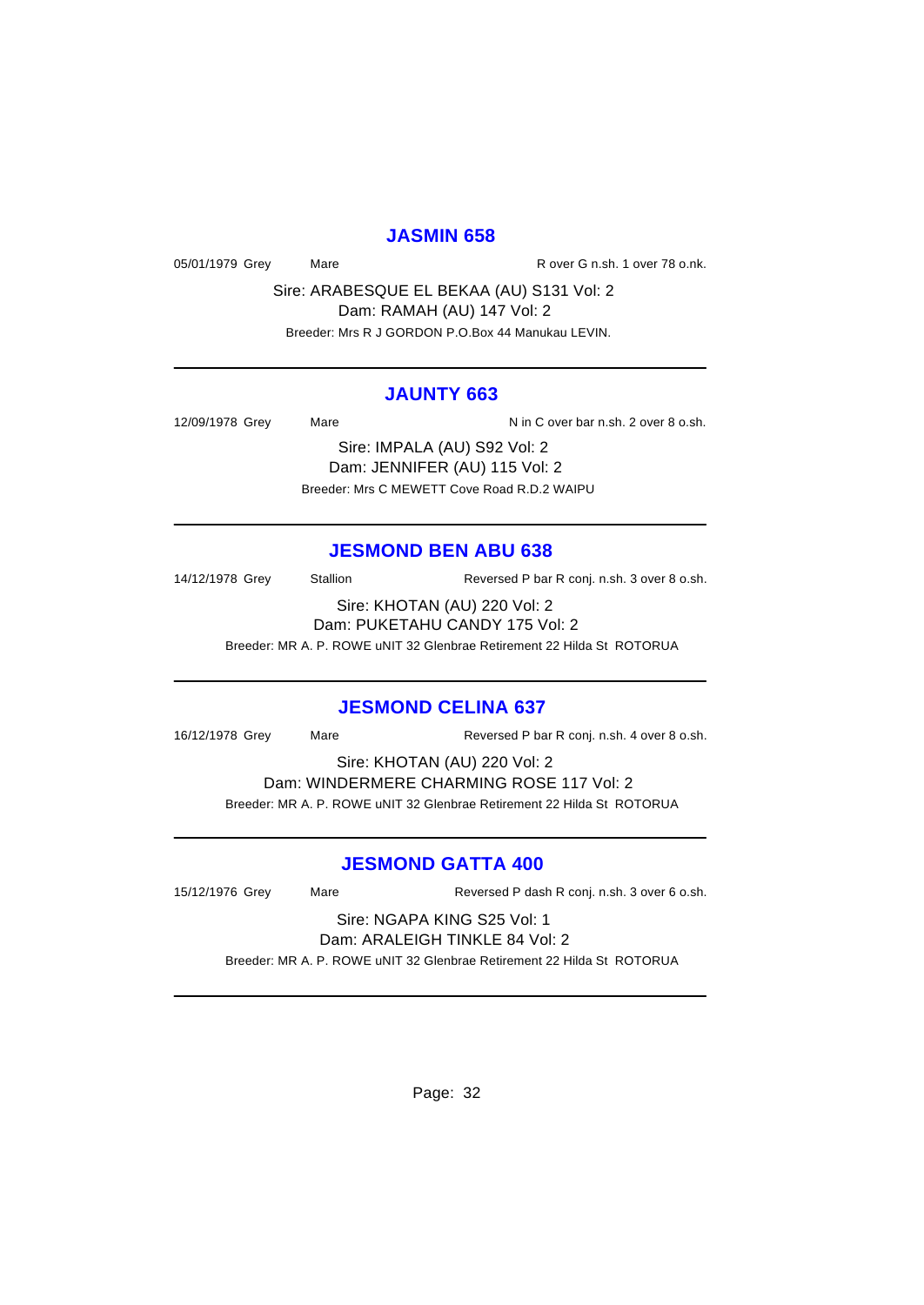#### **JESMOND JOPIE 401**

| 09/10/1976 Grey |  |
|-----------------|--|
|                 |  |

Mare **Mare** reversed P dash R conj n.sh 1 over 6 o sh

Sire: KHOTAN (AU) 220 Vol: 2 Dam: PUKETAHU CANDY 175 Vol: 2

Breeder: MR A. P. ROWE uNIT 32 Glenbrae Retirement 22 Hilda St ROTORUA

# **JESMOND KAMAHL 639**

11/11/1978 Grey Stallion Reversed P bar R conj. n.sh. 2 over 8 o.sh. Sire: KHOTAN (AU) 220 Vol: 2

Dam: ARALEIGH TINKLE 84 Vol: 2 Breeder: MR A. P. ROWE uNIT 32 Glenbrae Retirement 22 Hilda St ROTORUA

#### **JESMOND NARDA 485**

21/09/1977 Grey Mare Reversed P dash R conj. n.sh. 2 over 7 o.sh. Sire: KHOTAN (AU) 220 Vol: 2

Dam: PUKETAHU CANDY 175 Vol: 2

Breeder: MR A. P. ROWE uNIT 32 Glenbrae Retirement 22 Hilda St ROTORUA

#### **JESMOND SAIDER 636**

03/10/1978 Chestnut Mare Reversed P bar R conj. n.sh.

Sire: NGAPA KING S25 Vol: 1 Dam: BINT BIKRI (NL) 402 Vol: 3 Breeder: MR A. P. ROWE uNIT 32 Glenbrae Retirement 22 Hilda St ROTORUA

#### **JESMOND SHEBA 487**

24/11/1977 Bay Mare Reversed P dash R conj. n.sh. 3 over 7 o.sh.

Sire: KHOTAN (AU) 220 Vol: 2 Dam: ARALEIGH TINKLE 84 Vol: 2

Breeder: MR A. P. ROWE uNIT 32 Glenbrae Retirement 22 Hilda St ROTORUA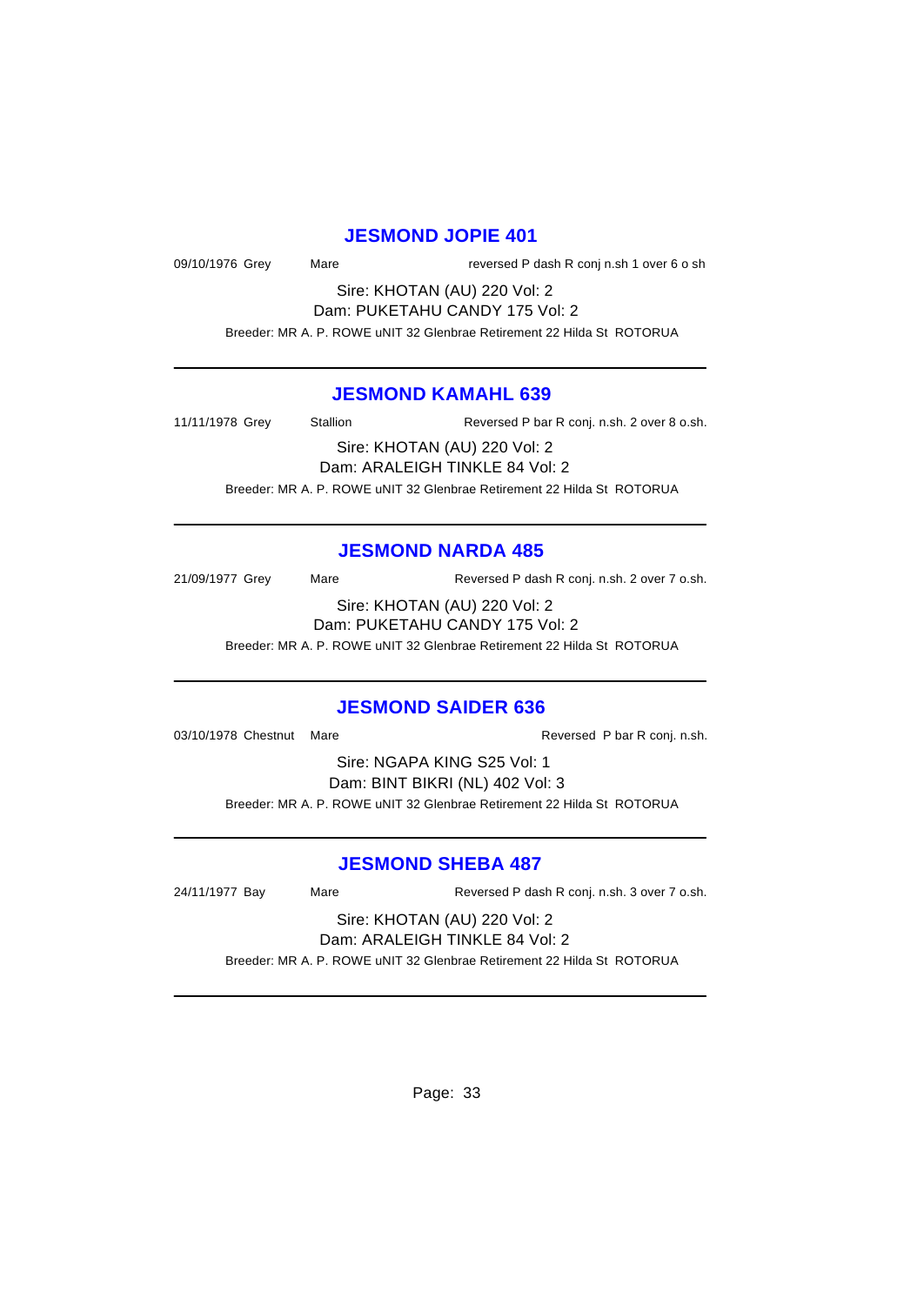# **JESMOND SMAROEL (IIU) 444**

26/05/1977 Grey Stallion Reversed P dash R conj. n.sh. 7 o.sh.

Sire: FIKRI NL 577NL Dam: BINT BIKRI (NL) 402 Vol: 3

Breeder: MR A. P. ROWE uNIT 32 Glenbrae Retirement 22 Hilda St ROTORUA

# **JESMOND TIFLA 486**

19/12/1977 Grey Mare Reversed P dash R conj. n.sh. 4 over 7 o.sh.

Sire: NGAPA KING S25 Vol: 1 Dam: WINDERMERE CHARMING ROSE 117 Vol: 2 Breeder: MR A. P. ROWE uNIT 32 Glenbrae Retirement 22 Hilda St ROTORUA

# **JESTER 690**

28/11/1978 Grey Gelding Gelding M over V n.sh. 2 over 78 o.sh.

Sire: ARABIAN PARK MAJESTIC (AU) S77 Vol: 2 Dam: NERISSA 32 Vol: 1

Breeder: Mrs N T CONNELLY 25 Lydbrook Place Otumoetai TAURANGA.

# **JIDDAH 723**

10/10/1978 Grey Mare SS n.sh. 1 over 78 o.nk.

Dam: VALOR 232 Vol: 2 Breeder: Mr W SCORGIE "Avalee" R.D. 2, Outram OTAGO.

# **JUNARI 452**

05/06/1977 Grey Mare Mare EM n.sh. 1 over 7 o.sh.

Sire: TAMAM (AU) 244 Vol: 2 Dam: RAZARI (AU) 245 Vol: 2 Breeder: Mrs C. MCCLUSKEY P.O. Box 361, Gisborne.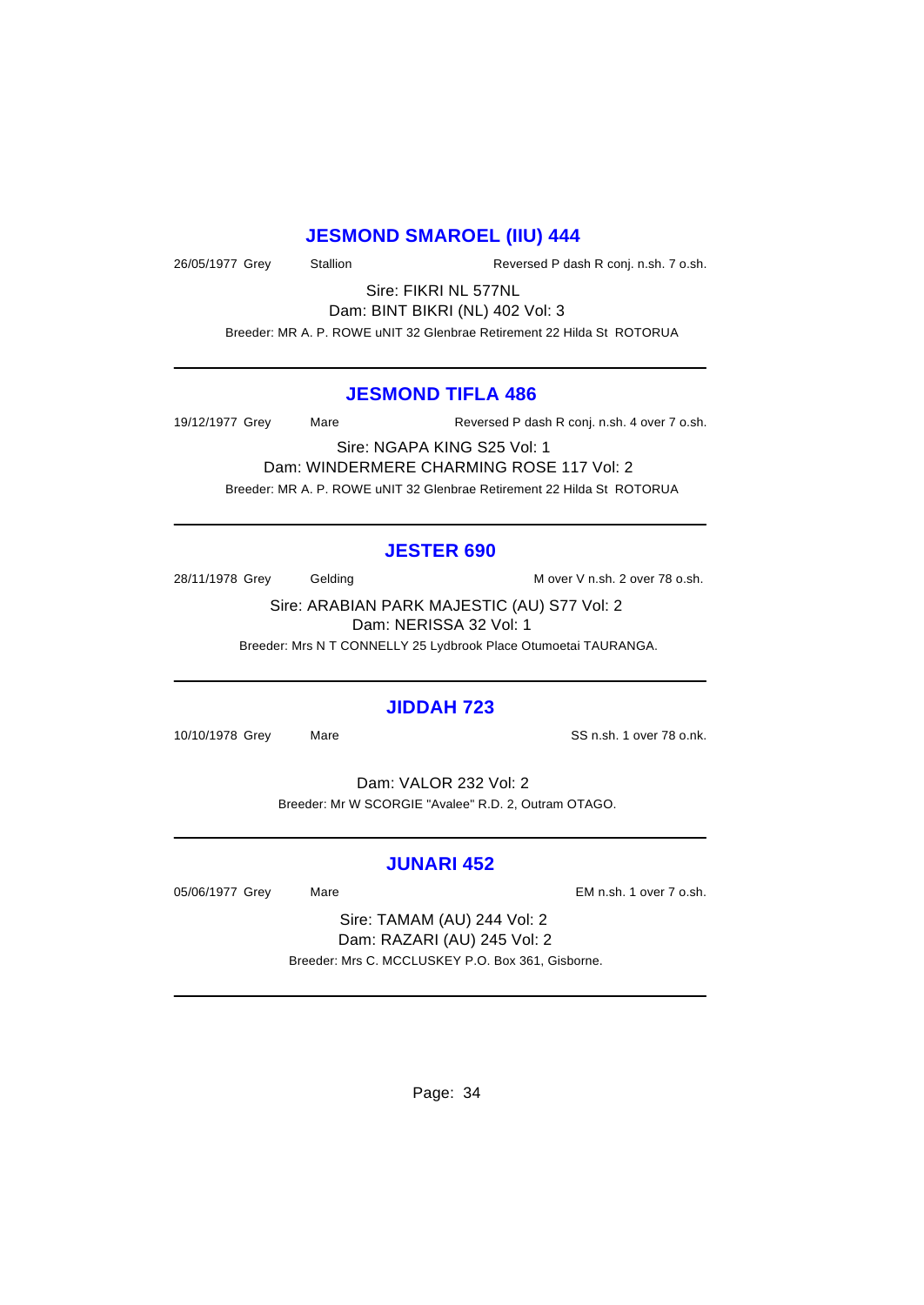# **KALINKA 420**

22/10/1976 Chestnut Mare State of the State of Sthrough W n.sh.over 9

Sire: ARABIAN PARK BANDERO (AU) S59 Vol: 2 Dam: BEENIE (AU) 9 Vol: 1

Breeder: Mrs Suzanne W SPRATT Maketu Road R.D. 9 TE PUKE.

# **KALLAI 383**

11/02/1977 Grey Gelding Gelding HF conj. n.sh. 9 over 76 o.sh.

Sire: NAADDEL (AU) S106 Vol: 2 Dam: SILVER EMBER 48 Vol: 1 Breeder: Mr L.M. MARSHALL

# **KARAMEA FARAH 464**

19/10/1977 Grey Mare Mare AR conj. n.sh. 1 over 7 o.sh. Sire: GAI ARISTOCRAT (US) 219 Vol: 2 Dam: ARALEIGH JUDITH 3 Vol: 1 Breeder: Mrs Alison B STEWARD Waikare Road, RD 3, KAWAKAWA 0283

# **KARAMEA GAZELLE 439**

27/10/1976 Grey Mare Mare AR conj. n.sh. 1 over 6 o.sh.

Sire: IMPALA (AU) S92 Vol: 2 Dam: ARALEIGH JUDITH 3 Vol: 1 Breeder: Mrs Alison B STEWARD Waikare Road, RD 3, KAWAKAWA 0283

# **KARAMEA TARA 675**

14/10/1978 Grey Mare Mare AR conj. n.sh. 1 over 8 o.sh.

Sire: ARABIAN PARK BANDERO (AU) S59 Vol: 2 Dam: ARALEIGH JUDITH 3 Vol: 1 Breeder: Mrs Alison B STEWARD Waikare Road, RD 3, KAWAKAWA 0283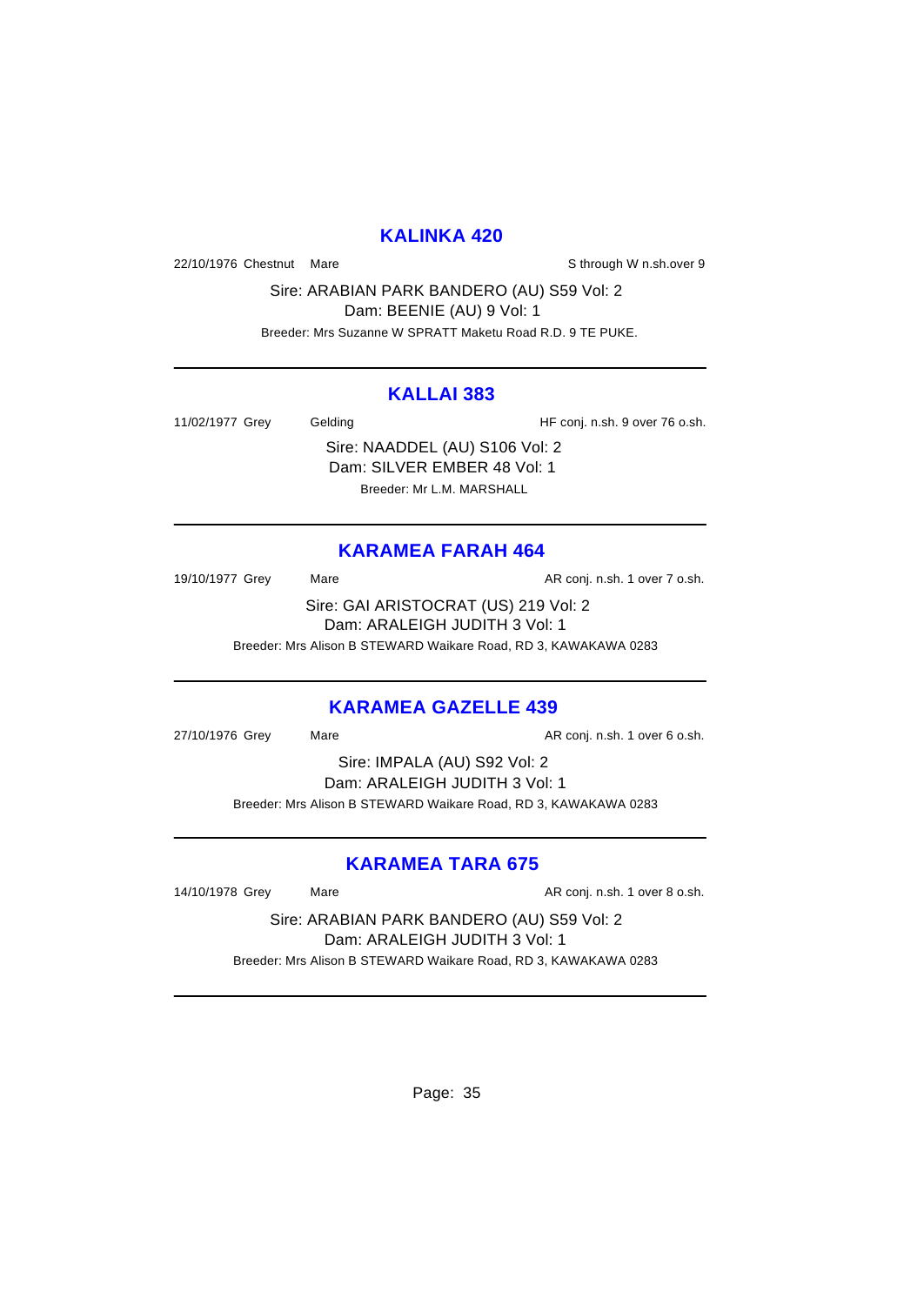# **KARBER 509**

12/12/1977 Grey Mare Mare HF conj. n.sh. 9 over 77 o.sh.

Sire: SARACEN KARIM (CA) S119 Vol: 2 Dam: GOLDEN EMBER 154 Vol: 2 Breeder: Mr L.M. MARSHALL

#### **KARIMBA 580**

24/11/1978 Grey Mare Mare Din circle n.sh. 1 over 8 o.nk.

Sire: SARACEN KARIM (CA) S119 Vol: 2 Dam: JABINA 153 Vol: 2 Breeder: Mrs Cindy L LIGGETT 19 Robertson Street Frankton QUEENSTOWN

# **KARLA 375**

20/10/1976 Grey Mare Mare K n.sh. 3 over 76 o.sh.

Sire: SALMAN (GB) 251 Vol: 2 Dam: ZOSMA 132 Vol: 2 Breeder: Mr H J KROEF 56 Boundary Road PAPAKURA.

# **KAURI COUNT 526**

31/10/1977 Grey Gelding Communication Communication Communication Communication Communication Communication Co

Sire: AQIL (AU) S5 Vol: 1 Dam: ARALEIGH HILLARY 121 Vol: 2 Breeder: Mr J EVANS

# **KAURI COUNTESS 527**

31/01/1978 Bay Mare Mare **Market Market Account Account Account Account Account Account Account Account Account** 

Sire: HILAND MONARCH S86 Vol: 2 Dam: HILAND PRINCESS 192 Vol: 2 Breeder: Mrs M D RYAN Kauri Arabian Stud R.D. 8 FRANKTON.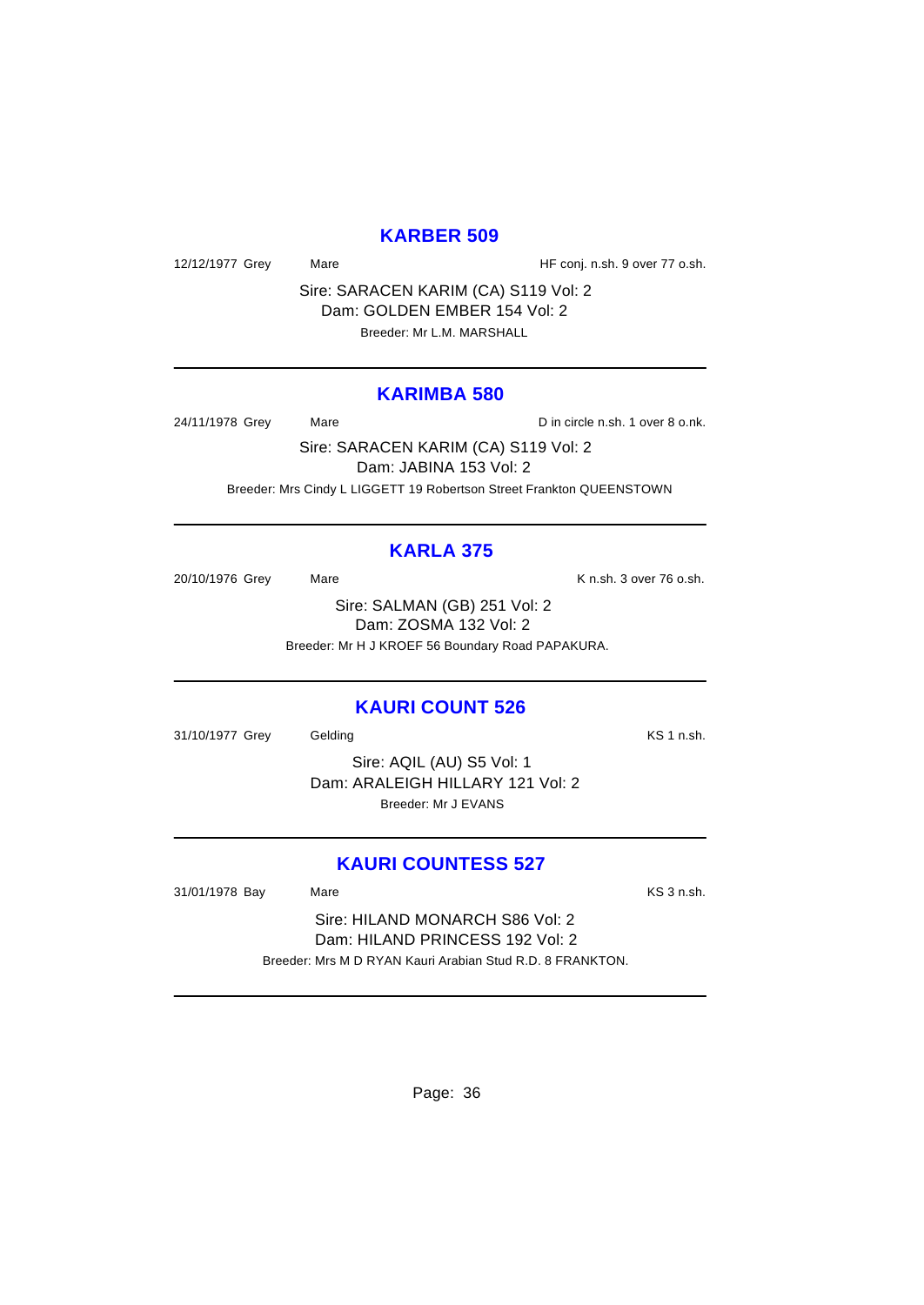#### **KAURI KING 528**

22/11/1977 Bay Gelding Care Constants Construction Construction Construction Construction Construction Constr

Sire: AQIL (AU) S5 Vol: 1 Dam: HILAND DOMINIQUE (IID) 112 Vol: 2 Breeder: Mrs M D RYAN Kauri Arabian Stud R.D. 8 FRANKTON.

## **KAURI KOOL KAT 696**

27/11/1978 Grey Stallion Stallion State State Control of State Control of State Control of State Control of St

Sire: HILAND BANNER 336 Vol: 2 Dam: HILAND DOMINIQUE (IID) 112 Vol: 2 Breeder: Mrs M D RYAN Kauri Arabian Stud R.D. 8 FRANKTON.

#### **KAURI LAD 697**

09/01/1979 Grey Gelding Contact Contact Contact Contact Contact Contact Contact Contact Contact Contact Contact Contact Contact Contact Contact Contact Contact Contact Contact Contact Contact Contact Contact Contact Contac Sire: HILAND BANNER 336 Vol: 2 Dam: HILAND PRINCESS 192 Vol: 2 Breeder: Mrs M D RYAN Kauri Arabian Stud R.D. 8 FRANKTON.

#### **KAURI ME HOME 695**

09/10/1981 Grey Gelding Communication Communication Communication Communication Communication Communication Co

Sire: AQIL (AU) S5 Vol: 1 Dam: ARALEIGH HILLARY 121 Vol: 2 Breeder: Mrs M D RYAN Kauri Arabian Stud R.D. 8 FRANKTON.

## **KAYLOF AIDA 421**

19/11/1976 Chestnut Mare M over lazy S n.sh. 1 over 6 o.sh.

Sire: GREY SWIRL (AU) S14 Vol: 1 Dam: NGAPA ISABELLE 88 Vol: 2 Breeder: F. H. MIDDLETON-STOKES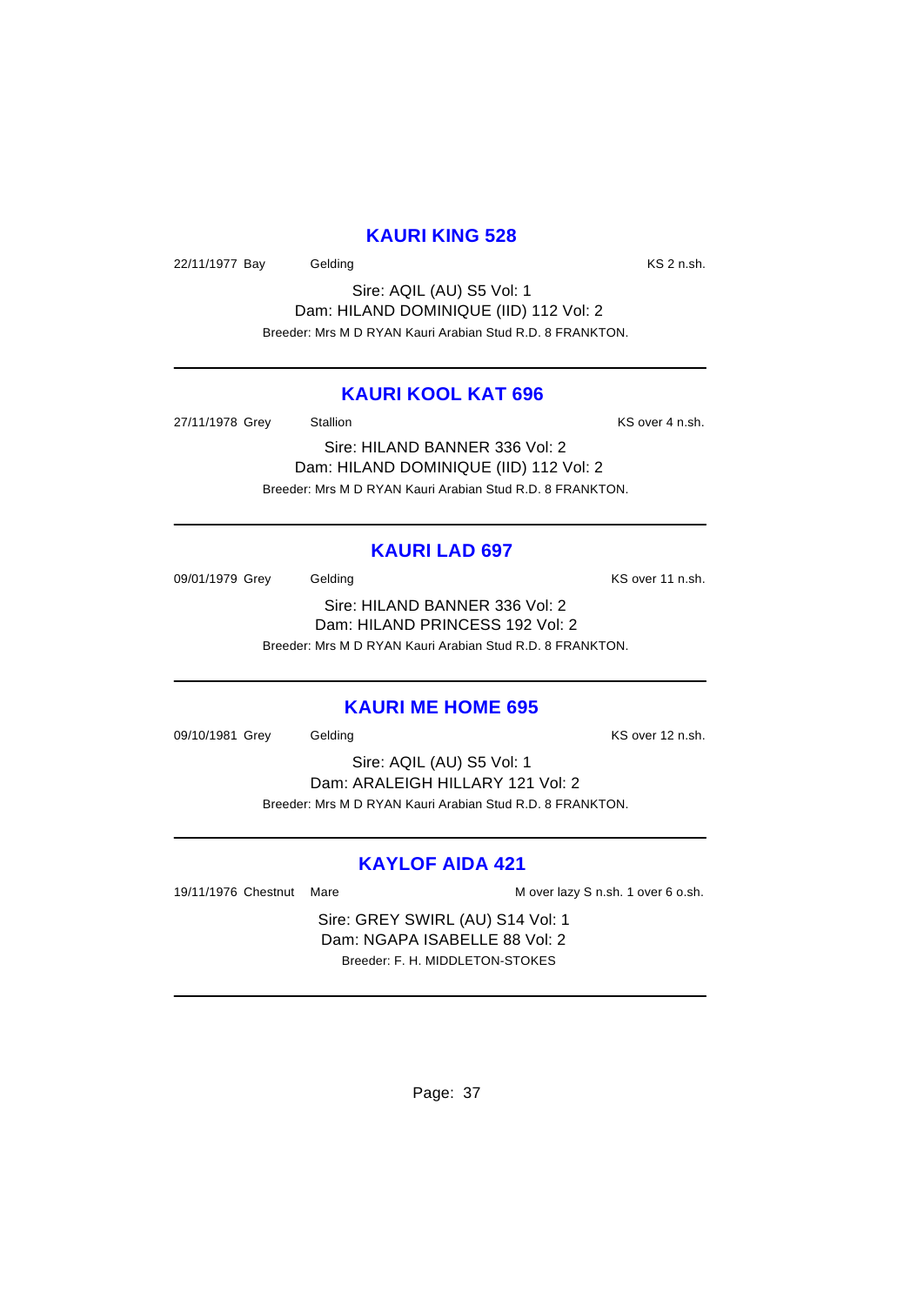## **KEDAR 507**

31/10/1977 Grey Stallion Stallion HF conj. n.sh. 5 over 77 o.sh.

Sire: SARACEN KARIM (CA) S119 Vol: 2 Dam: SARAH 45 Vol: 1 Breeder: Mr L.M. MARSHALL

#### **KHALEESH 557**

15/02/1977 Chestnut Mare State of the Sthrough W over 11 n.sh.

Sire: NGAPA KING S25 Vol: 1 Dam: SADIQUE 131 Vol: 2 Breeder: Mrs Suzanne W SPRATT Maketu Road R.D. 9 TE PUKE.

#### **KHALIFA 393**

15/01/1977 Grey Mare Mare H n.sh. 1 over 6 o.sh.

Sire: SARACEN KARIM (CA) S119 Vol: 2 Dam: KAREEMA (GB) 130 Vol: 2 Breeder: Mrs Helena M PATCHETT-CARTER Grafton, RD 14, RAKAIA

#### **KHORRASSAN 656**

13/11/1978 Grey Mare CM n.sh. 69 over 8 o.sh.

Sire: KHOTAN (AU) 220 Vol: 2 Dam: ALETHEA 95 Vol: 2 Breeder: Mrs S DE RONDE 30 Lastel Place Howick AUCKLAND.

**KHYBER DEREGISTERED 429**

05/02/1977 Chestnut Gelding Sthru W n.sh. 10 o.sh.

Sire: AQIL (AU) S5 Vol: 1 Dam: SUUMAH (IIU) 61 Vol: 1 Breeder: Mrs Suzanne W SPRATT Maketu Road R.D. 9 TE PUKE.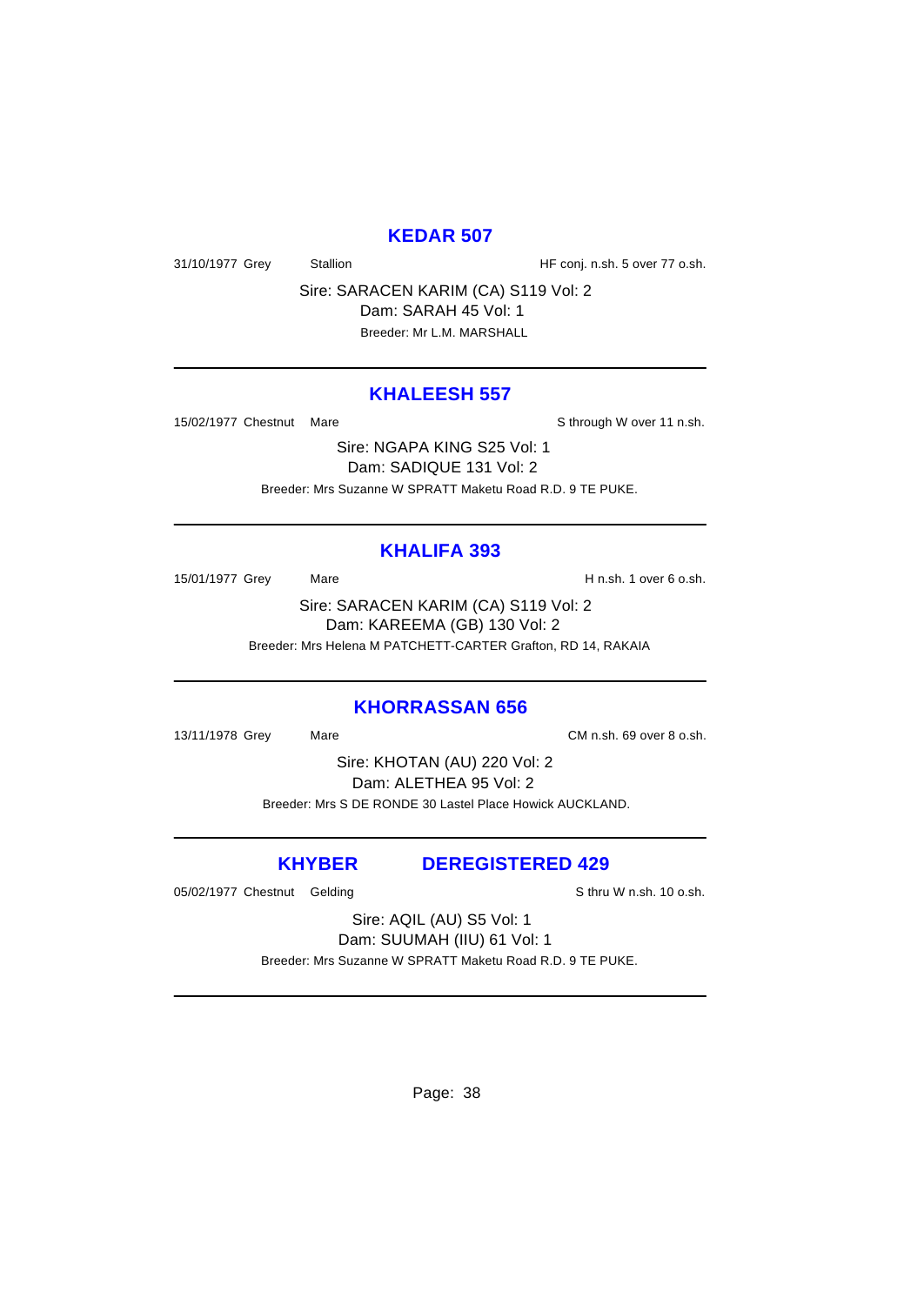## **KING DAVID 389**

20/09/1976 Chestnut Stallion 2M n.sh. 2 over 6 o.sh.

Sire: NGAPA KING S25 Vol: 1 Dam: SHERANI 133 Vol: 2 Breeder: Mrs M Jane HAYES PO Box 18, Kaeo 0448, NORTHLAND

#### **KIRSTEN 456**

04/09/1977 Chestnut Mare  $N$  in C over bar n.sh. 1 over 7 o.sh.

Sire: IMPALA (AU) S92 Vol: 2 Dam: KAREEBA 116 Vol: 2 Breeder: Mrs C MEWETT Cove Road R.D.2 WAIPU

## **KRIS 677**

27/09/1978 Grey Mare Mare N in C over bar n.sh. 4 over 8 o.sh.

Sire: IMPALA (AU) S92 Vol: 2 Dam: KAREEBA 116 Vol: 2 Breeder: Mrs C MEWETT Cove Road R.D.2 WAIPU

#### **KUBLA KHAN 587**

16/11/1978 Grey Stallion Stallion State T n.sh. 2 over 78 o.sh.

Sire: KAMIL S17 Vol: 1 Dam: SUKAYET 56 Vol: 1 Breeder: Dr S L TONKIN 27 Eastbourne Road Remuera AUCKLAND.

## **KURURAU DAMIAN 565**

23/10/1977 Chestnut Gelding and Sales and San JB n.sh. 1 over 7 o.sh.

Sire: INDIAN FIRE DANCE (AU) S56 Vol: 2 Dam: SILVER SAALA 52 Vol: 1 Breeder: Mrs J A BULLIONS P.O.Box 412 TAUMARUNUI.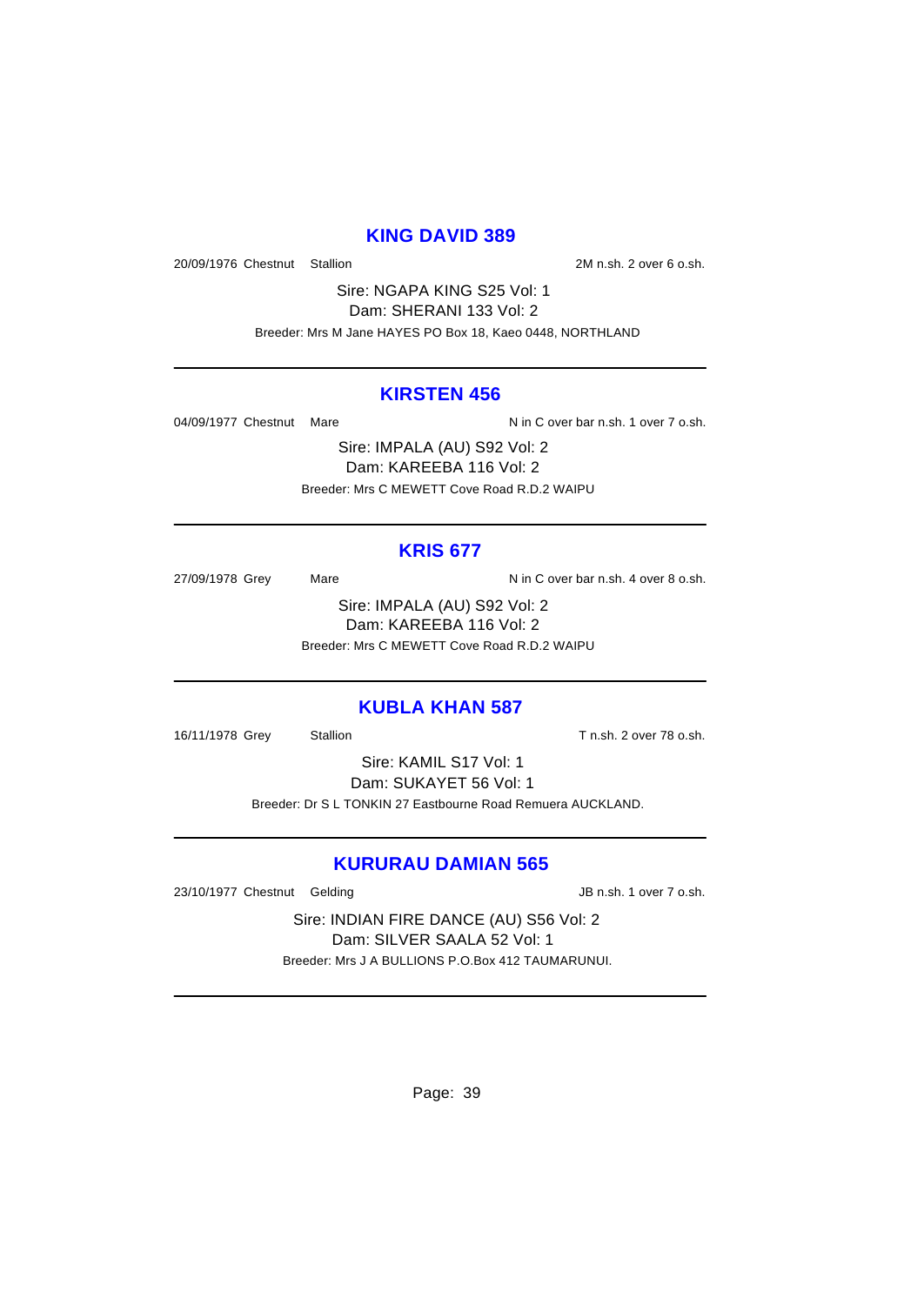## **LAADAH 386**

02/09/1976 Grey Stallion Stallion HF conj. n.sh. 1 over 76 o.sh

Sire: NAADDEL (AU) S106 Vol: 2 Dam: SILVER MAID 51 Vol: 1 Breeder: Mr L.M. MARSHALL

#### **LADY ROSLAND 352**

17/09/1976 Chestnut Mare 1C n.sh. 2 over 76 o.sh.

Sire: ROSLAND (AU) S129 Vol: 2 Dam: ARABIAN LASS 169 Vol: 2 Breeder: Mr K BAYNE

**LYRIC SADIQ (AU) 576**

10/02/1977 Brown Stallion 3.1 and 5.1 and 5.1 and 5.1 and 5.1 and 5.1 and 5.1 and 5.1 and 5.1 and 5.1 and 5.1 and 5.1 and 5.1 and 5.1 and 5.1 and 5.1 and 5.1 and 5.1 and 5.1 and 5.1 and 5.1 and 5.1 and 5.1 and 5.1 and 5.1

Sire: SHANDINE AU 2964AAHSB Dam: PERADIN AU 3095AAHSB Breeder: L.A. GEYDE Australia Importer: Mr. N.V. MEWETT

**MAGIC BAND 359**

26/11/1976 Grey Gelding M over V n.sh. 1 over 76 o.sh.

Sire: ARABIAN PARK MAJESTIC (AU) S77 Vol: 2 Dam: BINT EL SAHER 142 Vol: 2

Breeder: Mrs N T CONNELLY 25 Lydbrook Place Otumoetai TAURANGA.

# **MAGIC MINSTREL 618**

10/11/1978 Chestnut Stallion 2 over 78 o.sh. G over bar n.sh.

Sire: LYRIC 299 Vol: 2 Dam: MAGIC MOMENTS 103 Vol: 2

Breeder: Mrs Gabrielle J DEUSS 462 Paekakariki Hill Rd, RD 1, PORIRUA 5381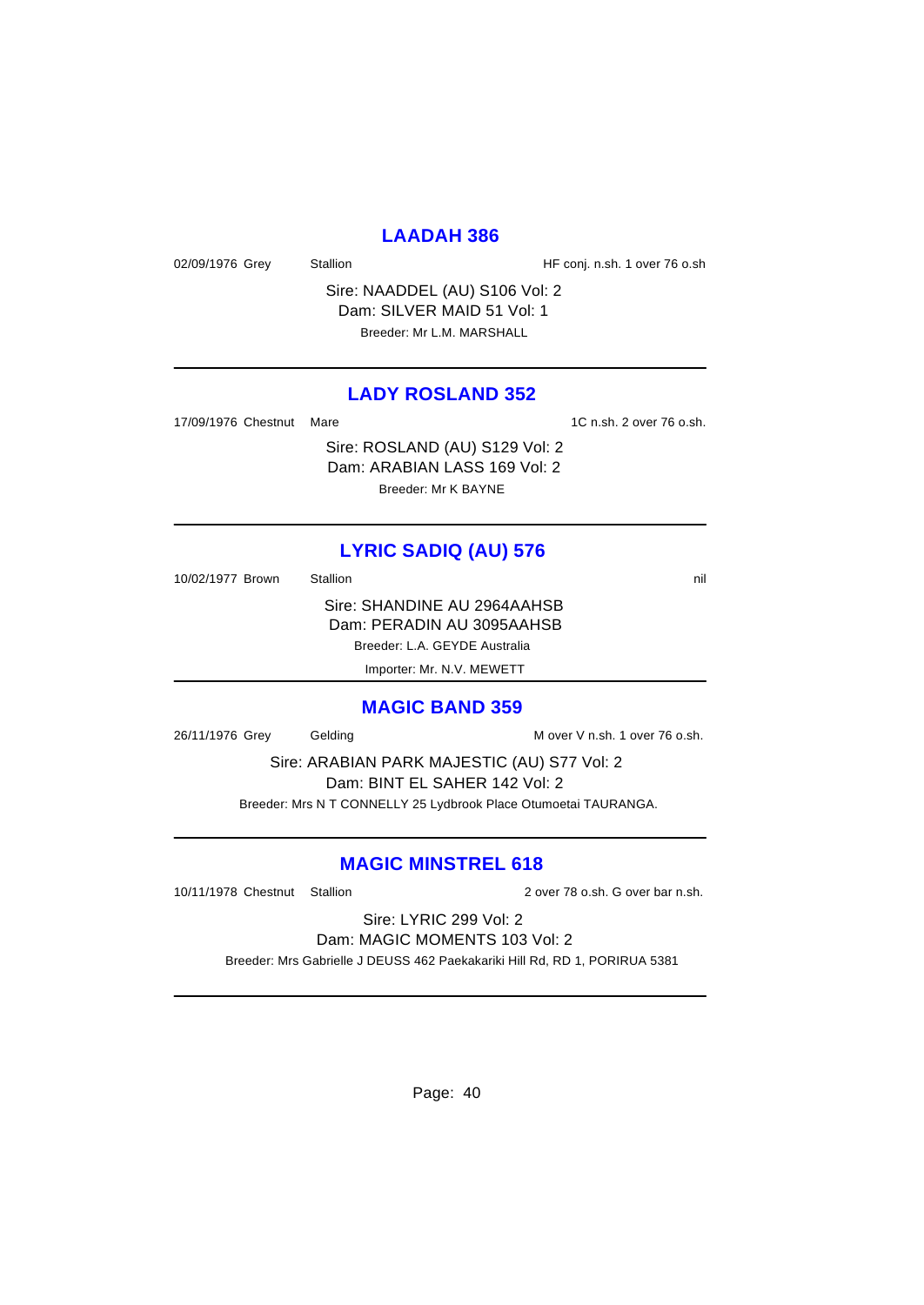#### **MAJESKA 463**

24/09/1977 Chestnut Mare M over V n.sh. 1 over 77 o.sh.

Sire: ARABIAN PARK MAJESTIC (AU) S77 Vol: 2 Dam: OTHRINA 170 Vol: 2

Breeder: Mrs N T CONNELLY 25 Lydbrook Place Otumoetai TAURANGA.

## **MAKAHIWI IBN NOMAD 728**

27/10/1978 Grey Stallion 1 over 8 o.sh. Square A with wavy bar n.sh.

Sire: NOMAD S89 Vol: 2 Dam: NGAPA CARMAN 304 Vol: 2 Breeder: Mr C Struan DUNCAN 31C Mear Road, RD 4, TAUMARUNUI 3994

# **MARAMA FAAL 674**

05/09/1978 Bay Gelding Gelding M in circle n.sh. 1 over 8 o.sh.

Sire: AQIL (AU) S5 Vol: 1 Dam: BINT NASSABA 110 Vol: 2 Breeder: Mr J EVANS

# **MASHENKA 520**

12/11/1977 Bay Mare G over bar n.sh. 2 over 78 o.sh.

Sire: NAHDA (AU) S127 Vol: 2 Dam: POLENKA 102 Vol: 2 Breeder: Mrs Gabrielle J DEUSS 462 Paekakariki Hill Rd, RD 1, PORIRUA 5381

# **MEKKA ALMIRA 422**

28/11/1976 Grey Mare **IT n.sh. 1 over 76 o.sh.** 

Sire: GEMMO S57 Vol: 2 Dam: AILEEN 96 Vol: 2 Breeder: Mr I. J THOMSON Lindemann Road R.D. 1 KATIKATI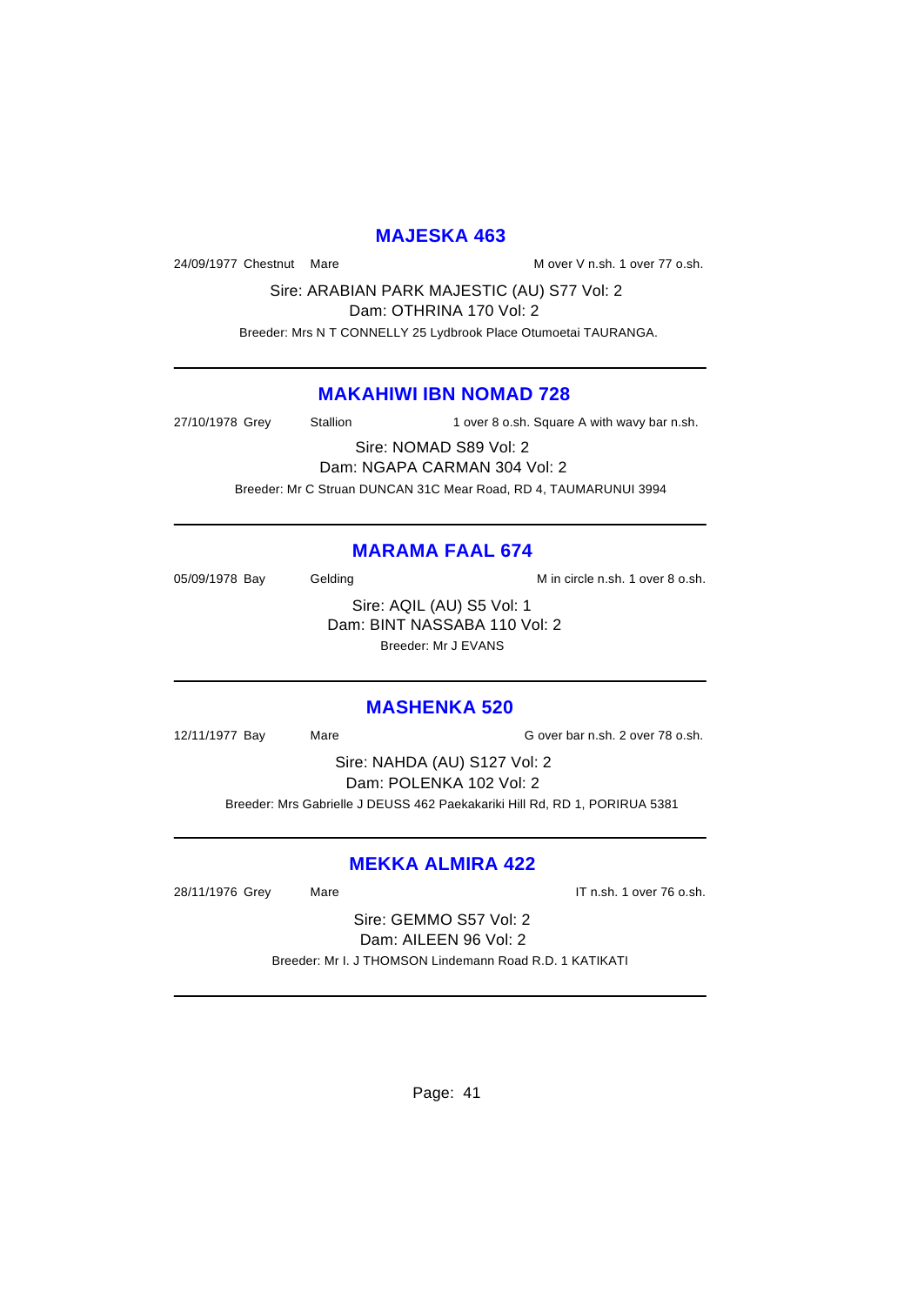## **MEKKA APEX 592**

27/01/1979 Grey Gelding Gelding IT n.sh. 1 over 8 o.sh.

Sire: GEMMO S57 Vol: 2 Dam: AILEEN 96 Vol: 2 Breeder: Mr I. J THOMSON Lindemann Road R.D. 1 KATIKATI

#### **MISS TOPAZ 563**

26/10/1977 Chestnut Mare EM n.sh. 3 over 7 o.sh.

Sire: ARABIAN PARK MAJESTIC (AU) S77 Vol: 2 Dam: INDIAN TOPAZ (AU) 265 Vol: 2 Breeder: Mrs C. MCCLUSKEY P.O. Box 361, Gisborne.

## **MOON SHADOW 659**

19/01/1979 Chestnut Stallion NB n.sh. 2 over 8 o.sh.

Sire: DESERT SHADOW (GB) 448 Vol: 3 Dam: SOUTH PACIFIC CRYSTAL MOON 277 Vol: 2 Breeder: Mrs N BEVINS Barkers Rd Loburn, R.D., RANGIORA.

#### **MYSTINA 523**

25/11/1977 Chestnut Mare **Apple n.sh. 1** over 7 o.sh.

Sire: TAMAM (AU) 244 Vol: 2 Dam: MYSTIF 124 Vol: 2 Breeder: Mr A. B. NAPIER R.D.1 Masterton

#### **NAABER 502**

27/01/1978 Grey Stallion Stallion HF conj. n.sh. 10 over 77 o.sh.

Sire: NAADDEL (AU) S106 Vol: 2 Dam: SILVER EMBER 48 Vol: 1 Breeder: Mr L.M. MARSHALL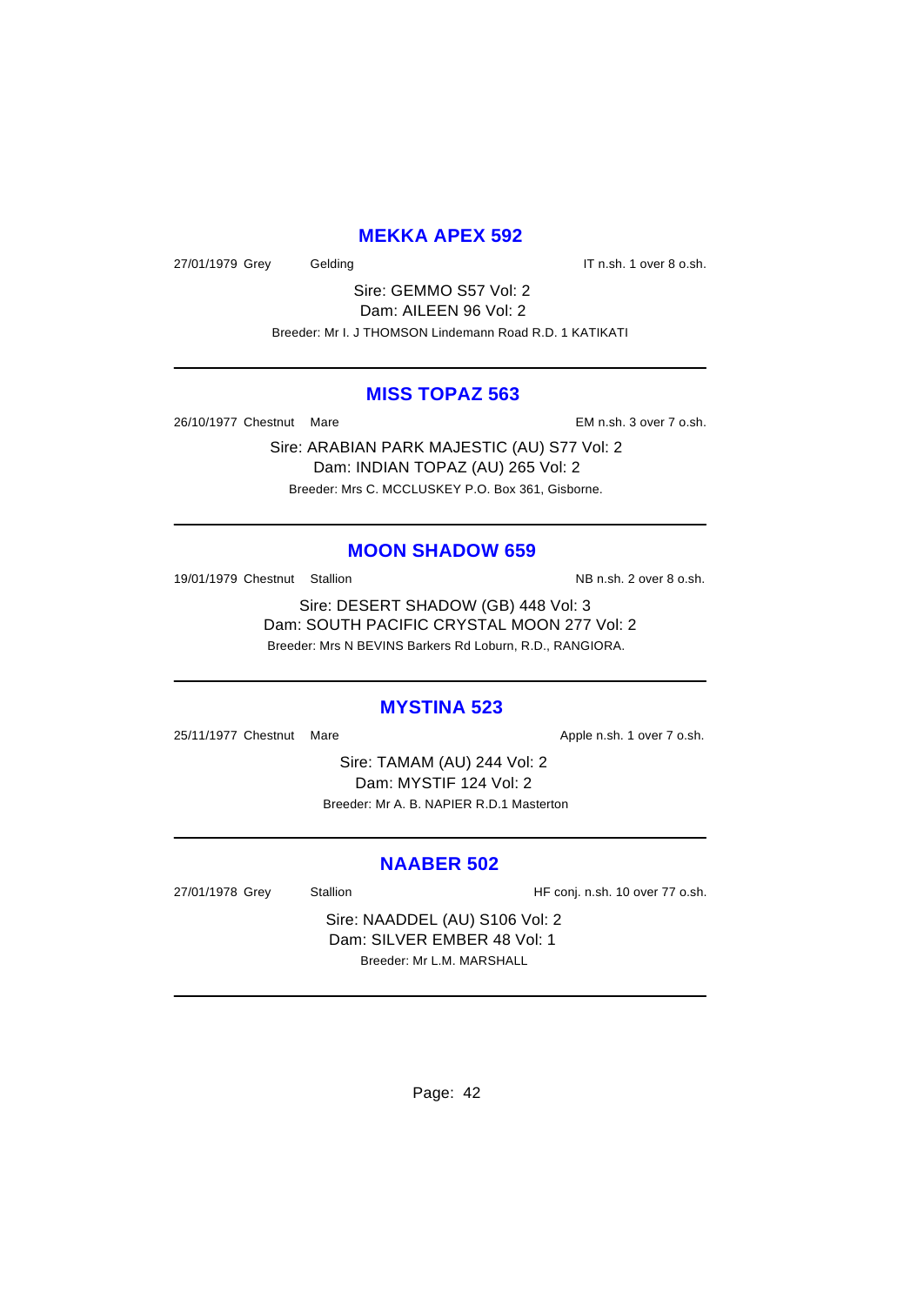#### **NAADINA 500**

23/10/1977 Grey Mare Mare HF conj. n.sh. 3 over 77 o.sh.

Sire: NAADDEL (AU) S106 Vol: 2 Dam: ELOTINA 141 Vol: 2 Breeder: Mr L.M. MARSHALL

#### **NAAMAH 379**

11/11/1976 Chestnut Gelding The State of HF conj. n.sh. 7 over 76 o.sh.

Sire: NAADDEL (AU) S106 Vol: 2 Dam: SPARKLE GOLD 55 Vol: 1 Breeder: Mr L.M. MARSHALL

#### **NAAMMA 644**

08/11/1978 Grey Stallion Stallion HF conj. n.sh. 4 over 78 o.sh. Sire: NAADDEL (AU) S106 Vol: 2 Dam: ELOTINA 141 Vol: 2 Breeder: Mr L.M. MARSHALL

#### **NAARAH 384**

26/11/1976 Grey Gelding Gelding HF conj. n.sh. 8 over 76 o.sh.

Sire: NAADDEL (AU) S106 Vol: 2 Dam: SARAH 45 Vol: 1 Breeder: Mr L.M. MARSHALL

#### **NAARAI 385**

05/10/1976 Chestnut Mare **Market Accord Market Contact Accord HF** conj.n.sh. 4 over 76 o.sh.

Sire: NAADDEL (AU) S106 Vol: 2 Dam: GOLDEN EMBER 154 Vol: 2 Breeder: Mr L.M. MARSHALL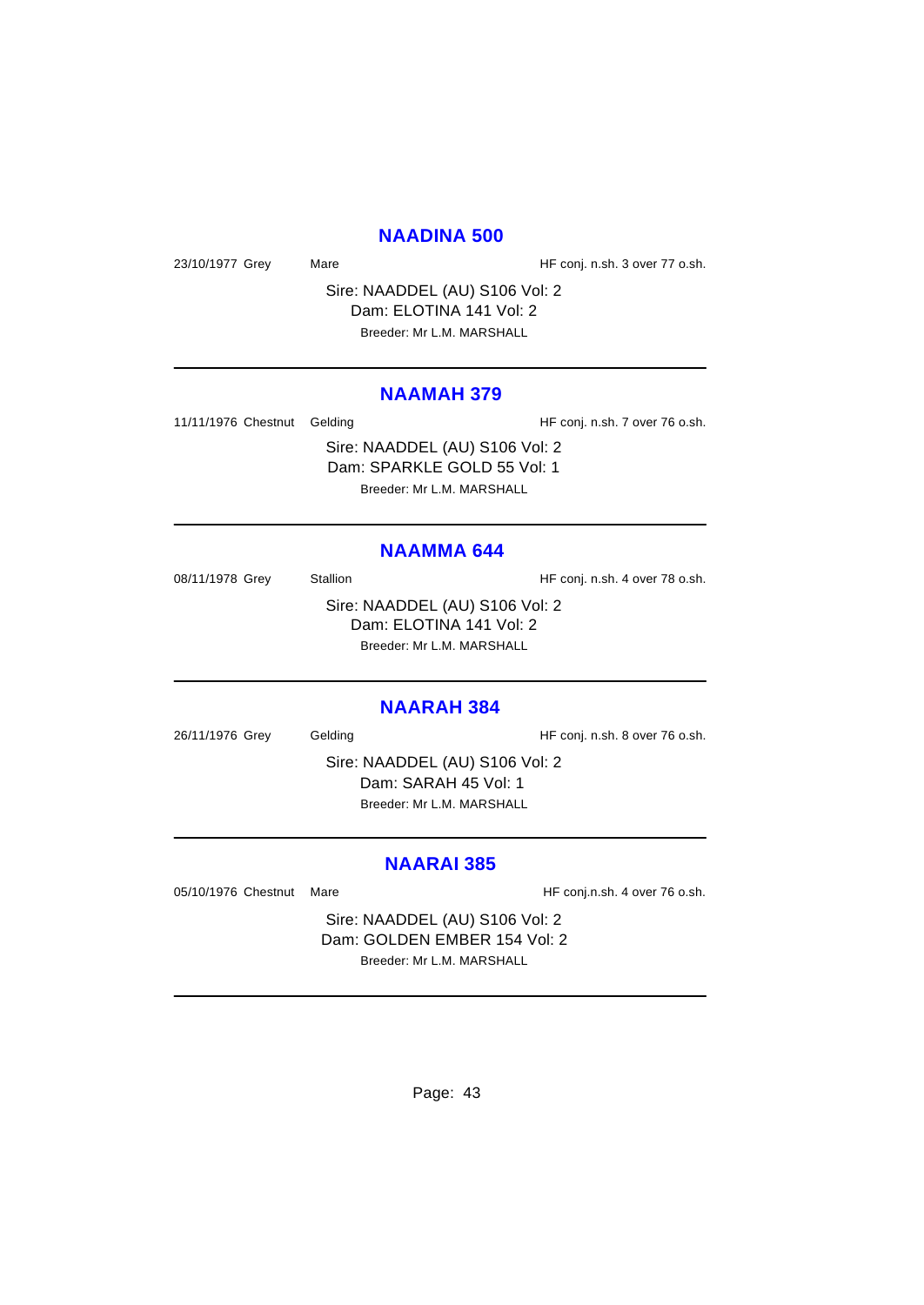#### **NAARAN 501**

07/11/1977 Grey Mare Mare HF conj. n.sh. 6 over 77 o.sh.

Sire: NAADDEL (AU) S106 Vol: 2 Dam: SILVER MAID 51 Vol: 1 Breeder: Mr L.M. MARSHALL

#### **NAASON 387**

09/10/1976 Grey Gelding Gelding HF conj.n.sh. 5 over 76 o.sh. Sire: NAADDEL (AU) S106 Vol: 2 Dam: JARINA 156 Vol: 2 Breeder: Mr L.M. MARSHALL

#### **NAATINA 380**

27/10/1976 Grey Mare Mare HF conj. n.sh. 6 over 76 o.sh. Sire: NAADDEL (AU) S106 Vol: 2 Dam: ELOTINA 141 Vol: 2 Breeder: Mr L.M. MARSHALL

#### **NAAZIRI 504**

14/10/1977 Chestnut Mare **HF** conj. n.sh. 2 over 77 o.sh.

Sire: NAADDEL (AU) S106 Vol: 2 Dam: SILVER LADY 50 Vol: 1 Breeder: Mr L.M. MARSHALL

#### **NAFAL 578**

05/11/1978 Grey Stallion Diamond in half circle n.sh. 1 over 78 o.sh.

Sire: NOMAD S89 Vol: 2 Dam: GREY MAID 22 Vol: 1

Breeder: Mr J A PITTAMS C/- D PITTAMS R.D.4 HIKURANGI NORTHLAND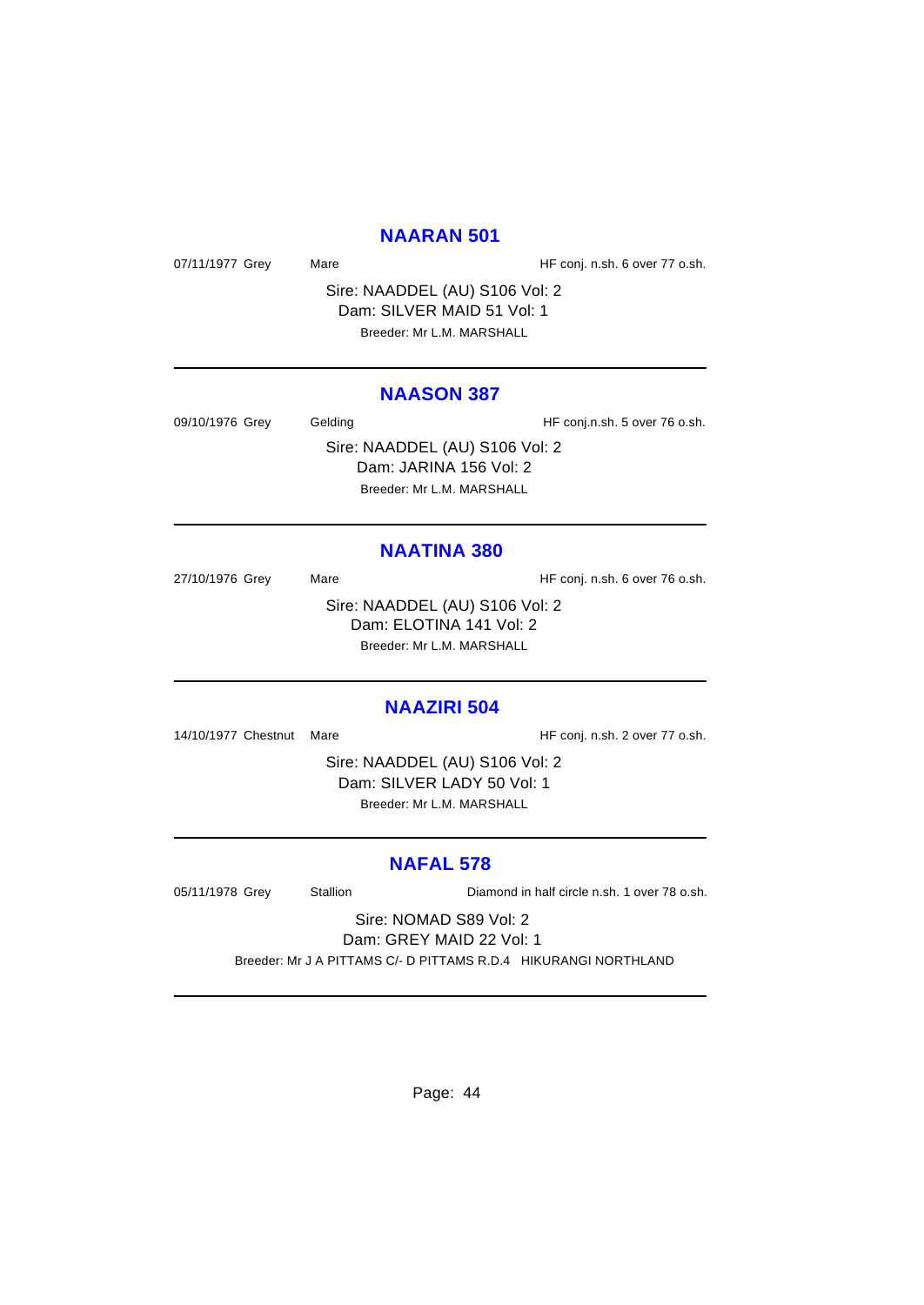#### **NAH-DAN 577**

16/09/1978 Bay Gelding Gelding Contract Contract N n.sh. 2 over 8 o.sh.

Sire: NAHDA (AU) S127 Vol: 2 Dam: GAZELLE 172 Vol: 2 Breeder: Mrs E. D. GOULTER R.D. 2 Blenheim

#### **NAH-KAHLI 615**

| 10/10/1978 Bay | Mare                                       | N n.sh. 5 over 8 o.sh. |
|----------------|--------------------------------------------|------------------------|
|                | Sire: NAHDA (AU) S127 Vol: 2               |                        |
|                | Dam: KASHKA 267 Vol: 2                     |                        |
|                | Breeder: Mrs E. D. GOULTER R.D. 2 Blenheim |                        |

## **NAH-LAH 616**

20/11/1978 Grey Mare Mare N n.sh. 7 over 8 o.sh. Sire: NAHDA (AU) S127 Vol: 2 Dam: GOROUFALIE 143 Vol: 2 Breeder: Mrs E. D. GOULTER R.D. 2 Blenheim

#### **NAH-RANI 617**

31/08/1978 Grey Mare Mare N n.sh. 1 over 8 o.sh.

Sire: NAHDA (AU) S127 Vol: 2 Dam: MARANTHE 173 Vol: 2 Breeder: Mrs E. D. GOULTER R.D. 2 Blenheim

## **NAHDIA 346**

23/09/1976 Grey Mare Mare N n.sh. 1 over 6 o.sh.

Sire: NAHDA (AU) S127 Vol: 2 Dam: NASSEMNA 109 Vol: 2 Breeder: Mrs E. D. GOULTER R.D. 2 Blenheim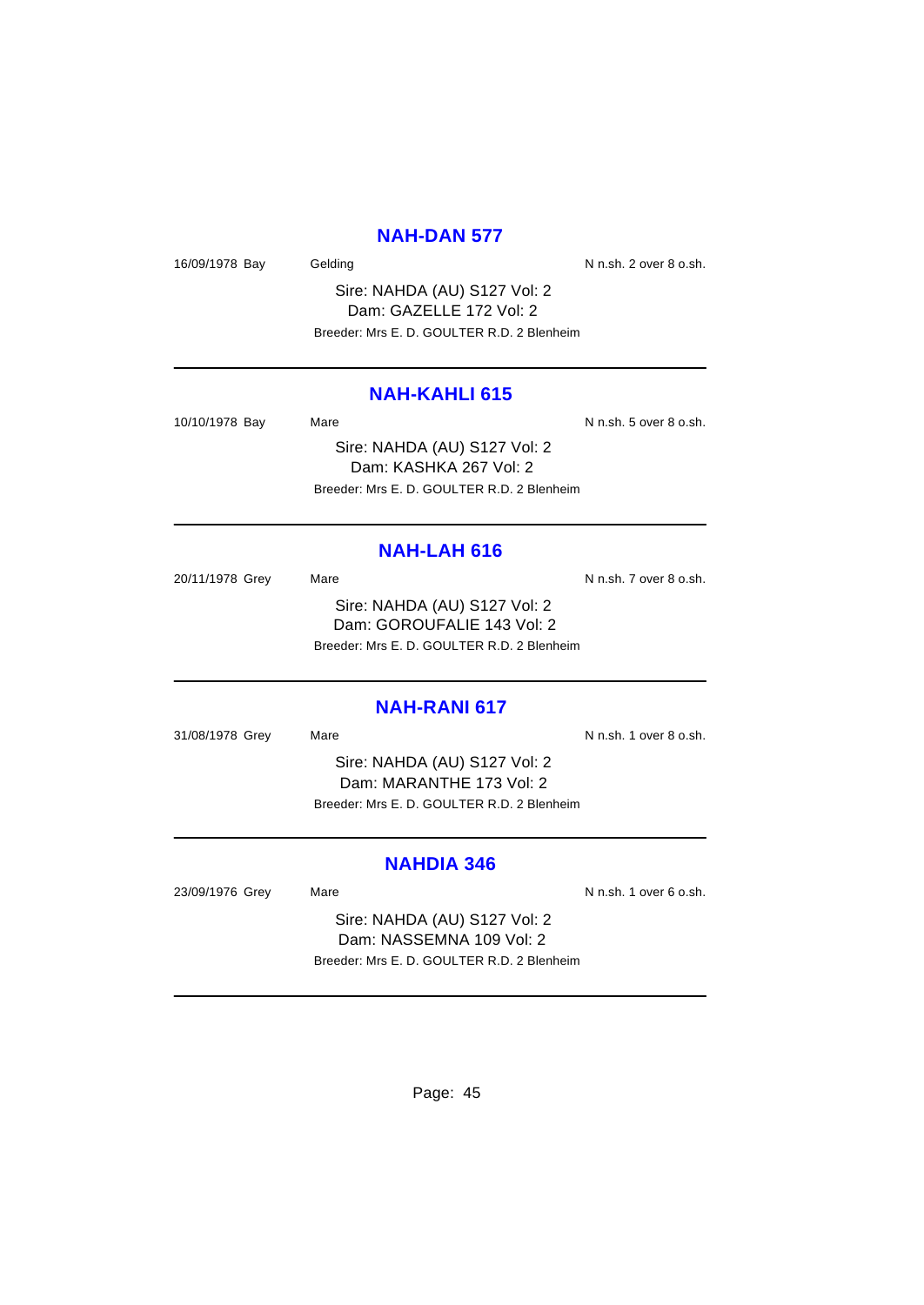#### **NAHRILLA 345**

28/09/1976 Bay Mare Mare N n.sh. 2 over 6 o.sh.

Sire: NAHDA (AU) S127 Vol: 2 Dam: HADLEY RILLE 144 Vol: 2 Breeder: Mrs E. D. GOULTER R.D. 2 Blenheim

#### **NAHZELLA 446**

29/08/1977 Bay Mare Mare N n.sh. 2 over 7 o.sh. Sire: NAHDA (AU) S127 Vol: 2

Dam: GAZELLE 172 Vol: 2 Breeder: Mrs E. D. GOULTER R.D. 2 Blenheim

#### **NAMIL 451**

13/11/1972 Grey Mare Mare K2 n.sh.

Sire: KAMIL S17 Vol: 1 Dam: NGAPA LASS 34 Vol: 1 Breeder: Mr H J KROEF 56 Boundary Road PAPAKURA.

#### **NARRI 645**

23/12/1978 Grey Stallion Stallion HF conj. n.sh. 8 over 78 o.sh.

Sire: NAADDEL (AU) S106 Vol: 2 Dam: EZRINA 15 Vol: 1 Breeder: Mr L.M. MARSHALL

## **NASAMAN 438**

15/02/1977 Grey Gelding Gelding EM n.sh. 3 over 6 o.sh.

Sire: TAMAM (AU) 244 Vol: 2 Dam: NGAPA LASS 34 Vol: 1 Breeder: Mrs C. MCCLUSKEY P.O. Box 361, Gisborne.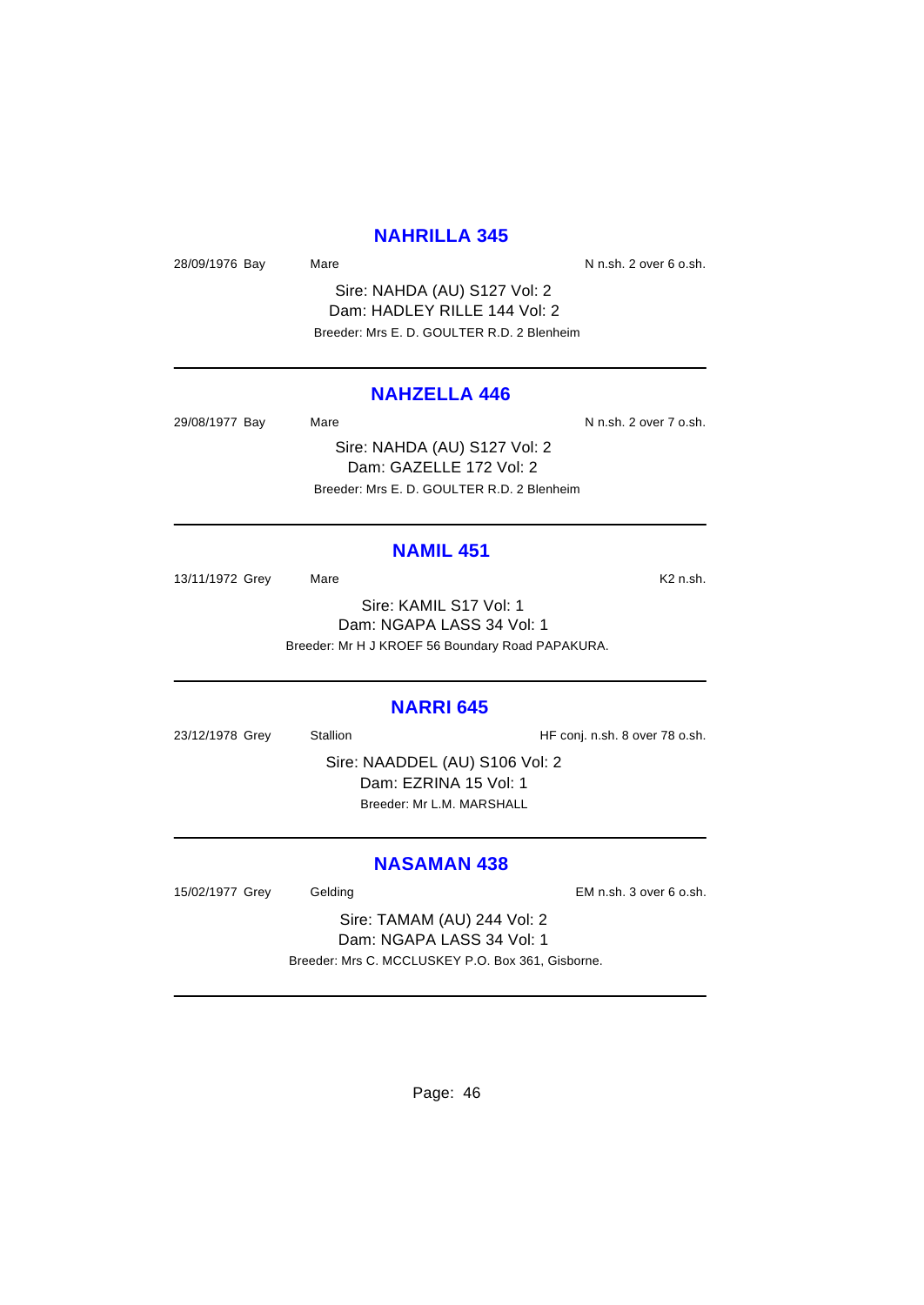#### **NASHITA 568**

25/11/1976 Chestnut Mare Diamond in half circle n.sh. 1 over 76 o.sh.

Sire: NOMAD S89 Vol: 2 Dam: GREY MAID 22 Vol: 1 Breeder: Mr J A PITTAMS C/- D PITTAMS R.D.4 HIKURANGI NORTHLAND

#### **NAZARITE 505**

17/11/1977 Grey Mare Mare HF conj. n.sh. 7 over 77 o.sh.

Sire: SARACEN KARIM (CA) S119 Vol: 2 Dam: GOLDEN LADY 167 Vol: 2 Breeder: Mr L.M. MARSHALL

# **NAZLI 569**

12/11/1977 Grey Mare Diamond in half circle n.sh. 1 over 77 o.sh. Sire: NOMAD S89 Vol: 2

Dam: GREY MAID 22 Vol: 1

Breeder: Mr J A PITTAMS C/- D PITTAMS R.D.4 HIKURANGI NORTHLAND

#### **NGAPA ARABI 494**

28/01/1978 Bay Gelding Casset Controller E flying V n.sh. 8 over 7 o.sh.

Sire: KHOTAN (AU) 220 Vol: 2 Dam: NGAPA MAVIS 89 Vol: 2 Breeder: Mr A A EDWARD Waiti Road R.D. 3 MORRINSVILLE.

# **NGAPA ATHAL 358**

05/10/1976 Grey Gelding Contact Contact Contact Contact Contact Contact Contact Contact Contact Contact Contact Contact Contact Contact Contact Contact Contact Contact Contact Contact Contact Contact Contact Contact Contac

Sire: SALMAN (GB) 251 Vol: 2 Dam: COPPERMAID 11 Vol: 1 Breeder: Mr A A EDWARD Waiti Road R.D. 3 MORRINSVILLE.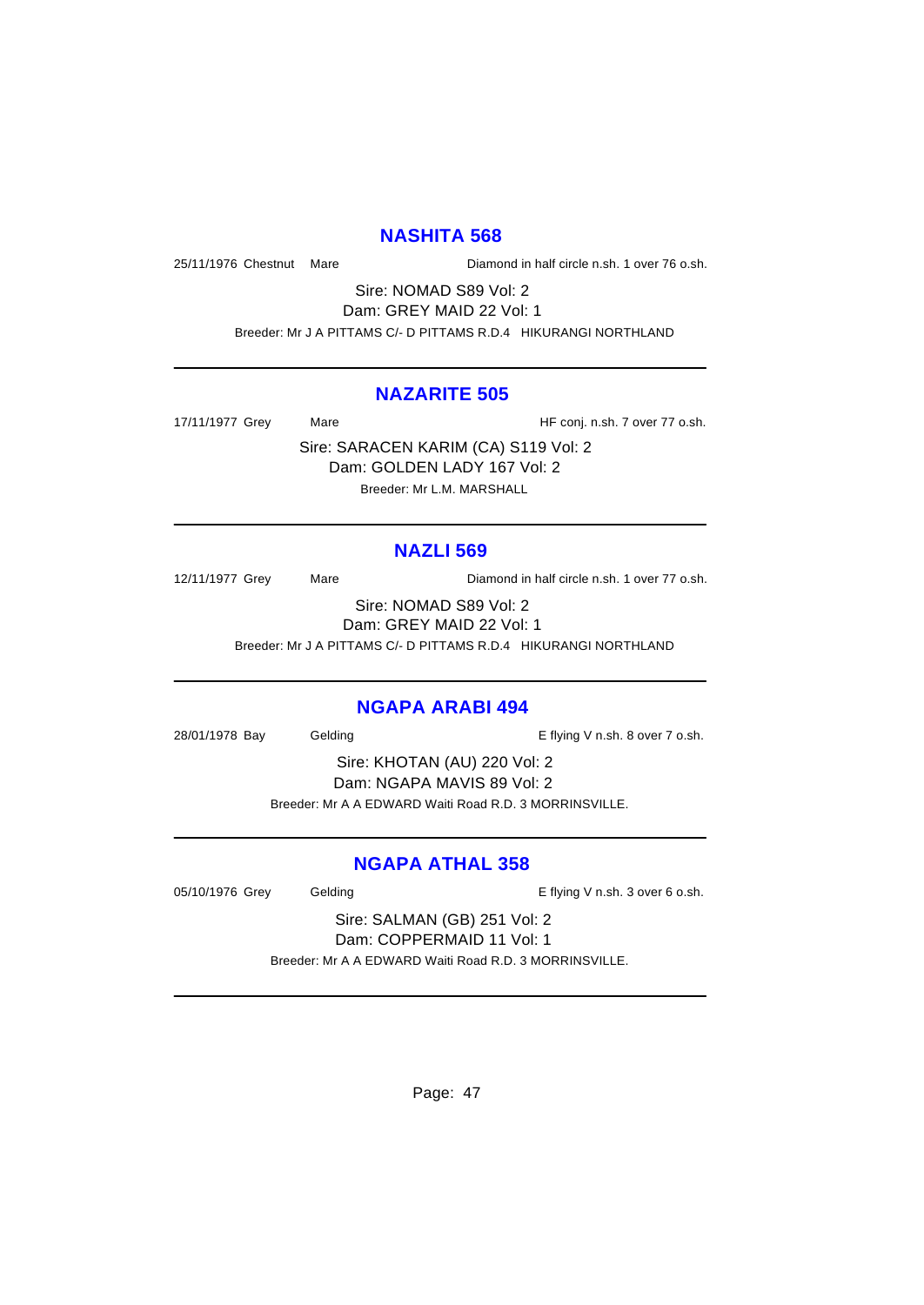## **NGAPA ATTARY 354**

19/07/1976 Grey Stallion Stallion E flying V n.sh. 4 over 6 o.sh.

Sire: SALMAN (GB) 251 Vol: 2 Dam: SHERMAID 47 Vol: 1 Breeder: Mr A A EDWARD Waiti Road R.D. 3 MORRINSVILLE.

#### **NGAPA AYDA 624**

09/10/1978 Chestnut Mare **E** flying V n.sh. 3 over 78 o.sh.

Sire: PUKETAHU KENTUCKY S117 Vol: 2 Dam: NGAPA SHEILA 310 Vol: 2 Breeder: Mr A A EDWARD Waiti Road R.D. 3 MORRINSVILLE.

# **NGAPA CARLIA 492**

02/11/1977 Bay Mare Mare E flying V n.sh. 4 over 7 o.sh.

Sire: KHOTAN (AU) 220 Vol: 2 Dam: NGAPA ESTELLE 159 Vol: 2 Breeder: Mr A A EDWARD Waiti Road R.D. 3 MORRINSVILLE.

#### **NGAPA DESERT 626**

26/12/1978 Grey Gelding Casses Contact Telecommunic E flying V n.sh. 8 over 8 o.sh.

Sire: KHOTAN (AU) 220 Vol: 2 Dam: NGAPA MAVIS 89 Vol: 2 Breeder: Mr A A EDWARD Waiti Road R.D. 3 MORRINSVILLE.

# **NGAPA EARLIA 357**

24/02/1977 Grey Mare Mare E flying V n.sh. 5 over 6 o.sh.

Sire: GREY SWIRL (AU) S14 Vol: 1 Dam: NGAPA MAVIS 89 Vol: 2 Breeder: Mr A A EDWARD Waiti Road R.D. 3 MORRINSVILLE.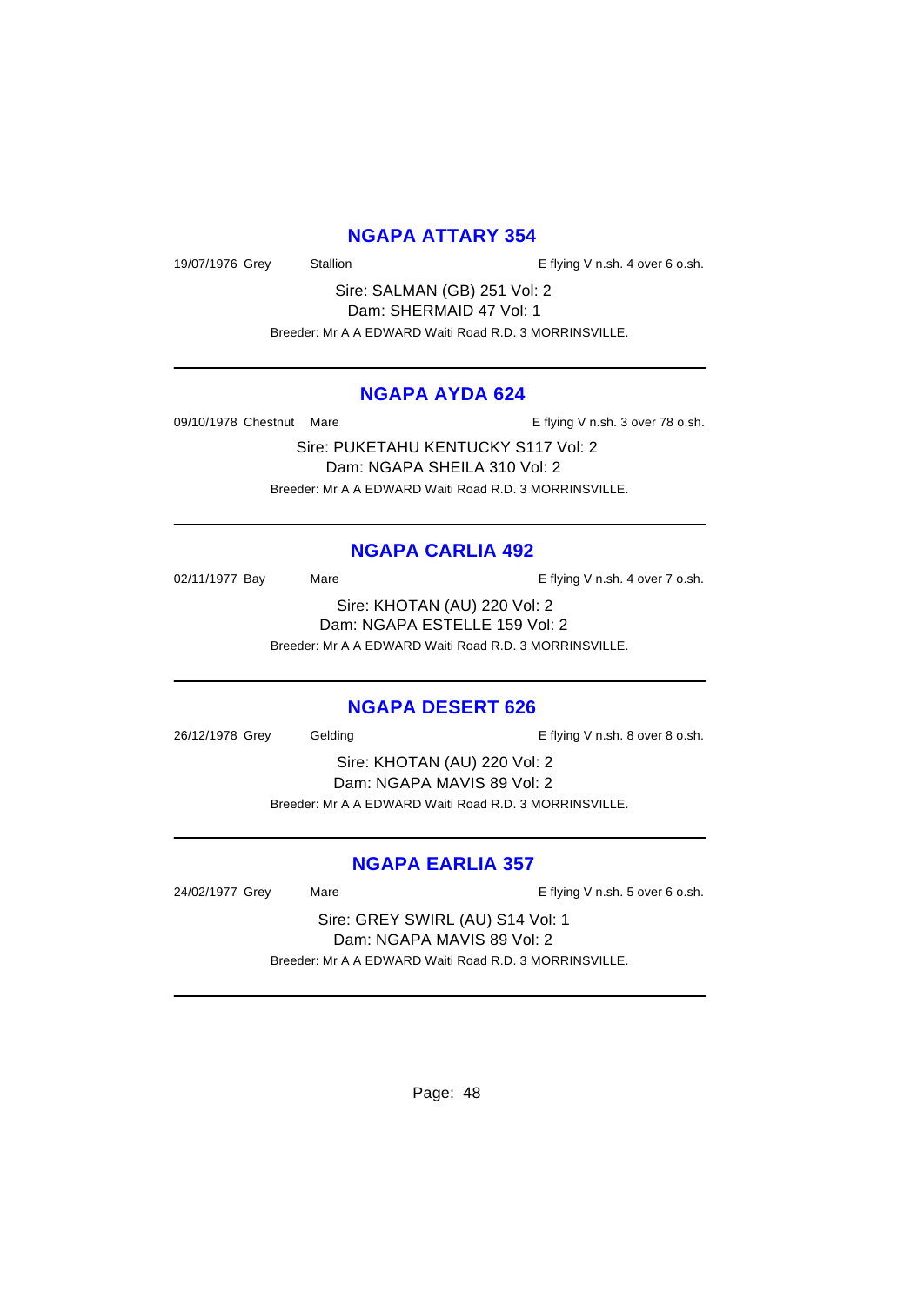## **NGAPA ETOILE 622**

27/10/1978 Grey Mare Mare E flying V n.sh. 1 over 8 o.sh.

Sire: PUKETAHU KENTUCKY S117 Vol: 2 Dam: NGAPA ESTELLE 159 Vol: 2 Breeder: Mr A A EDWARD Waiti Road R.D. 3 MORRINSVILLE.

#### **NGAPA FALCON 631**

31/10/1978 Grey Stallion Stallion E flying V nsh 7 over 8 osh

Sire: PUKETAHU KENTUCKY S117 Vol: 2 Dam: NGAPA PRINCESS 108 Vol: 2 Breeder: Mr A A EDWARD Waiti Road R.D. 3 MORRINSVILLE.

# **NGAPA HATTAL 355**

26/08/1976 Grey Mare Mare E flying V n.sh. 1 over 6 o.sh. Sire: SALMAN (GB) 251 Vol: 2 Dam: NGAPA WAIKI 90 Vol: 2

Breeder: Mr A A EDWARD Waiti Road R.D. 3 MORRINSVILLE.

#### **NGAPA ISIS 495**

15/11/1977 Grey Mare Mare E flying V n.sh. 6 over 7 o.sh.

Sire: KHOTAN (AU) 220 Vol: 2 Dam: NGAPA ANGEL 33 Vol: 1 Breeder: Mr A A EDWARD Waiti Road R.D. 3 MORRINSVILLE.

# **NGAPA JOUSSIF 493**

16/09/1977 Grey Stallion E flying V. n.sh. 2 over 7 o.sh.

Sire: GREY SWIRL (AU) S14 Vol: 1 Dam: NAAPA MAID 30 Vol: 1 Breeder: Mr A A EDWARD Waiti Road R.D. 3 MORRINSVILLE.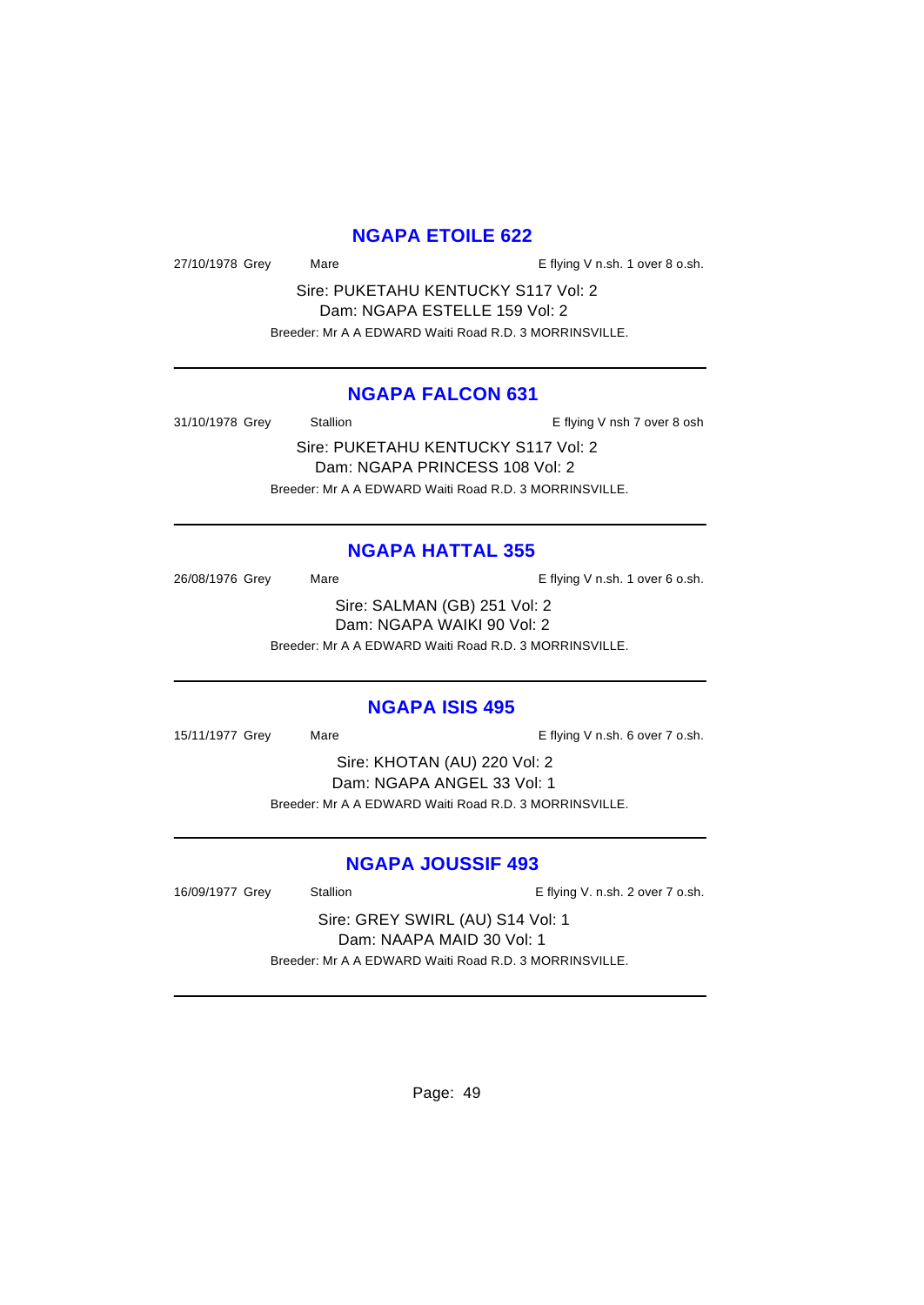#### **NGAPA LISA 623**

01/11/1978 Chestnut Mare **E** flying V n.sh. 6 over 8 o.sh.

Sire: PUKETAHU KENTUCKY S117 Vol: 2

Dam: SHERMAID 47 Vol: 1

Breeder: Mr A A EDWARD Waiti Road R.D. 3 MORRINSVILLE.

## **NGAPA MAMAKU 630**

15/10/1978 Bay Gelding Casset Controller E flying V n.sh. 10 over 8 o.sh.

Sire: KHOTAN (AU) 220 Vol: 2 Dam: NAAPA MAID 30 Vol: 1 Breeder: Mr A A EDWARD Waiti Road R.D. 3 MORRINSVILLE.

# **NGAPA MIRAVICH 632**

04/11/1978 Bay Gelding Gelding E flying V n.sh. 11 over 8 o.sh. Sire: KHOTAN (AU) 220 Vol: 2 Dam: COPPERMAID 11 Vol: 1 Breeder: Mr A A EDWARD Waiti Road R.D. 3 MORRINSVILLE.

# **NGAPA MOISSOUM 356**

23/09/1976 Grey Mare Mare E flying V n.sh. 2 over 6 o.sh.

Sire: GREY SWIRL (AU) S14 Vol: 1 Dam: NGAPA ANGEL 33 Vol: 1 Breeder: Mr A A EDWARD Waiti Road R.D. 3 MORRINSVILLE.

# **NGAPA PHARAOH 540**

11/09/1978 Grey Gelding Cash E flying V n.sh. 1 over 7 o.sh.

Sire: SALMAN (GB) 251 Vol: 2 Dam: SHERMAID 47 Vol: 1 Breeder: Mr A A EDWARD Waiti Road R.D. 3 MORRINSVILLE.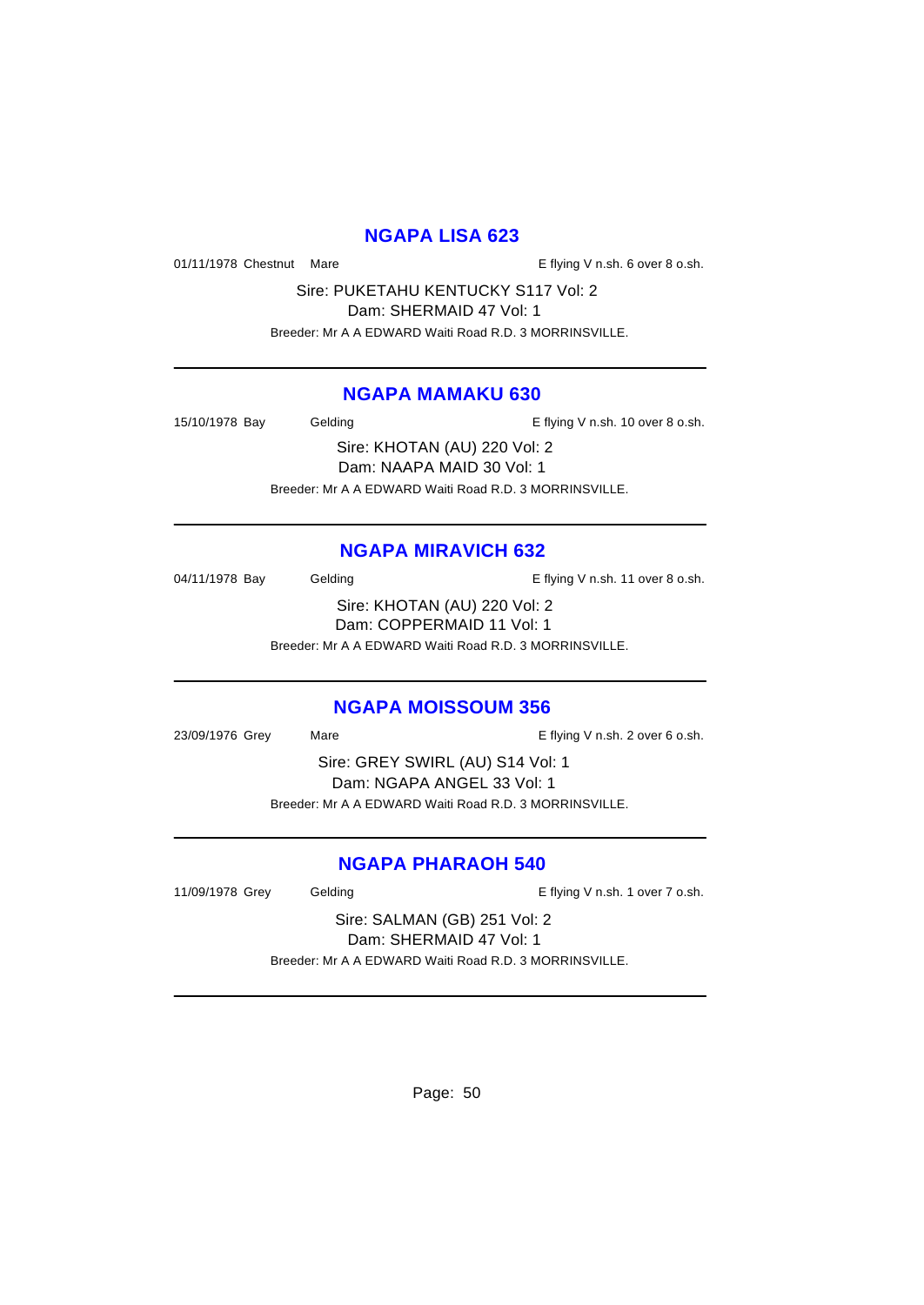## **NGAPA SELMA 496**

07/11/1977 Grey Mare Mare E flying V n.sh. 5 over 7 o.sh.

Sire: KHOTAN (AU) 220 Vol: 2 Dam: NGAPA PRINCESS 108 Vol: 2 Breeder: Mr A A EDWARD Waiti Road R.D. 3 MORRINSVILLE.

## **NGAPA SHADE 629**

02/10/1978 Grey Gelding Gelding E flying V. n.sh. 9 over 8 o.sh.

Sire: PUKETAHU KENTUCKY S117 Vol: 2 Dam: NGAPA MOONLIGHT 307 Vol: 2 Breeder: Mr A A EDWARD Waiti Road R.D. 3 MORRINSVILLE.

#### **NGAPA TIDE 628**

08/11/1978 Chestnut Gelding The Second Level of the E flying V n.sh. 2 over 8 o.sh.

Sire: PUKETAHU KENTUCKY S117 Vol: 2 Dam: NGAPA ANGEL 33 Vol: 1 Breeder: Mr A A EDWARD Waiti Road R.D. 3 MORRINSVILLE.

#### **NGAPA VIZIR 541**

03/09/1977 Grey Mare Mare E flying V n.sh. 3 over 7 o.sh.

Sire: SALMAN (GB) 251 Vol: 2 Dam: NGAPA WAIKI 90 Vol: 2 Breeder: Mr A A EDWARD Waiti Road R.D. 3 MORRINSVILLE.

#### **NGAPA YT 627**

22/10/1978 Grey Gelding Casses Contact Telecommunic E flying V n.sh. 4 over 8 o.sh.

Sire: KHOTAN (AU) 220 Vol: 2 Dam: NGAPA WAIKI 90 Vol: 2 Breeder: Mr A A EDWARD Waiti Road R.D. 3 MORRINSVILLE.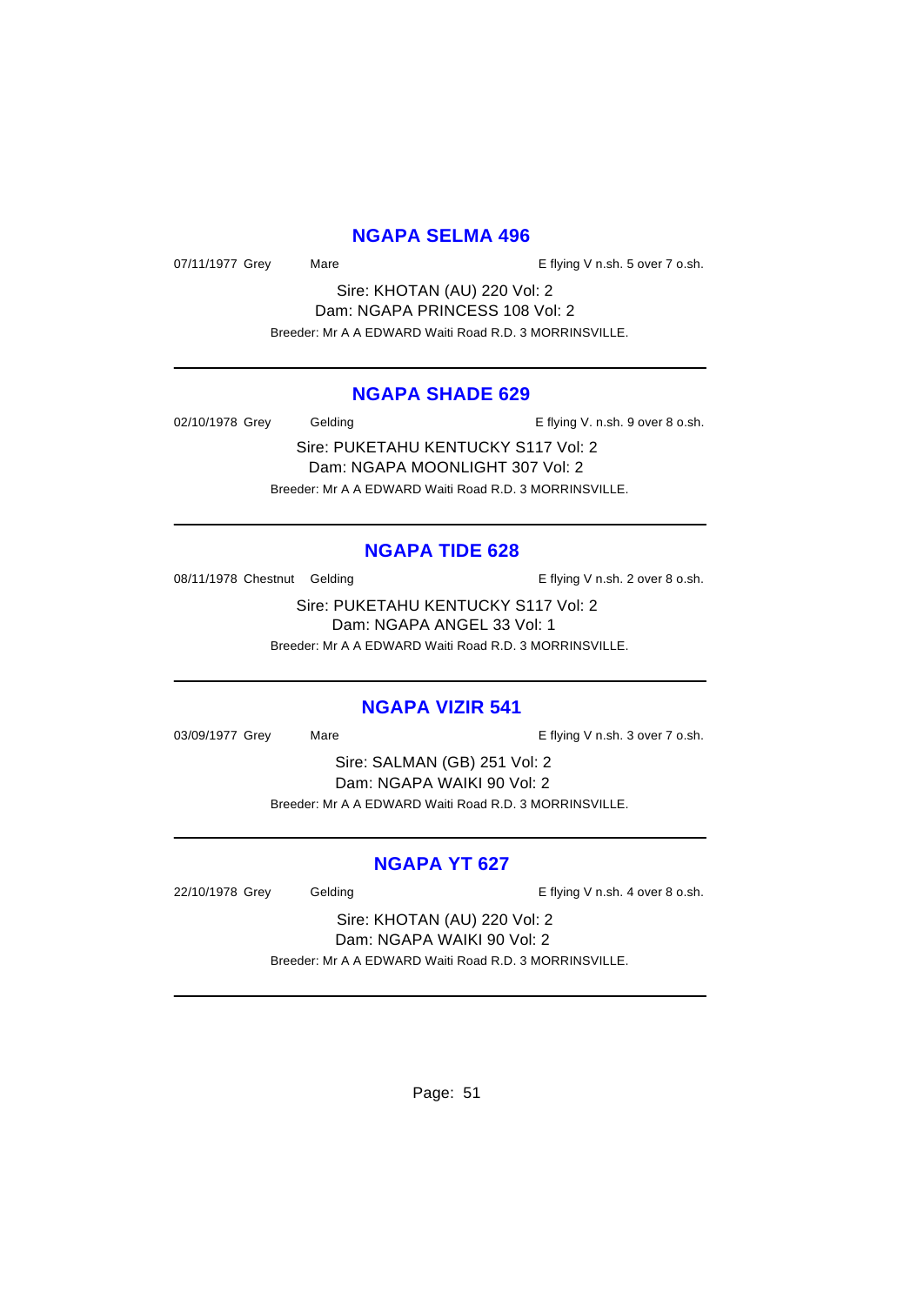#### **OCEANIA 449**

30/09/1977 Chestnut Mare **H** n.sh. 0 over 7 o.sh.

Sire: OCEAN MONARCH (GB) S110 Vol: 2 Dam: DELLMOUNT ISHTAR 119 Vol: 2 Breeder: Mrs Helena M PATCHETT-CARTER Grafton, RD 14, RAKAIA

#### **ODETTE 425**

12/02/1977 Grey Mare Mare EW conj. n.sh. 2 over 6 o.sh.

Sire: WAIMEHA MARENDO S49 Vol: 1 Dam: ODOWENI 38 Vol: 1 Breeder: PARTNERSHIP WILSON E.W. & B.P. PARTNERSHIP

## **OLD FLAME 537**

28/05/1977 Chestnut Gelding G over bar 1 over 78 o.sh.

Sire: SANTARABIA BAHRAN (AU) S78 Vol: 2 Dam: MAGIC MOMENTS 103 Vol: 2

Breeder: Mrs Gabrielle J DEUSS 462 Paekakariki Hill Rd, RD 1, PORIRUA 5381

#### **PENDELL ACHILLES 483**

05/11/1977 Bay Stallion 3. Stallion 2M n.sh. 1 over 7 o.sh.

Sire: ARABIAN PARK BANDERO (AU) S59 Vol: 2 Dam: SHERANI 133 Vol: 2 Breeder: Mrs M Jane HAYES PO Box 18, Kaeo 0448, NORTHLAND

# **PENDELL CHANTILLY LACE 482**

19/05/1977 Chestnut Mare 2M n.sh. 2 over 7 o.sh.

Sire: FLASH HARRY S13 Vol: 1 Dam: ARALEIGH FROSTY 2 Vol: 1 Breeder: Mrs B. V. MAW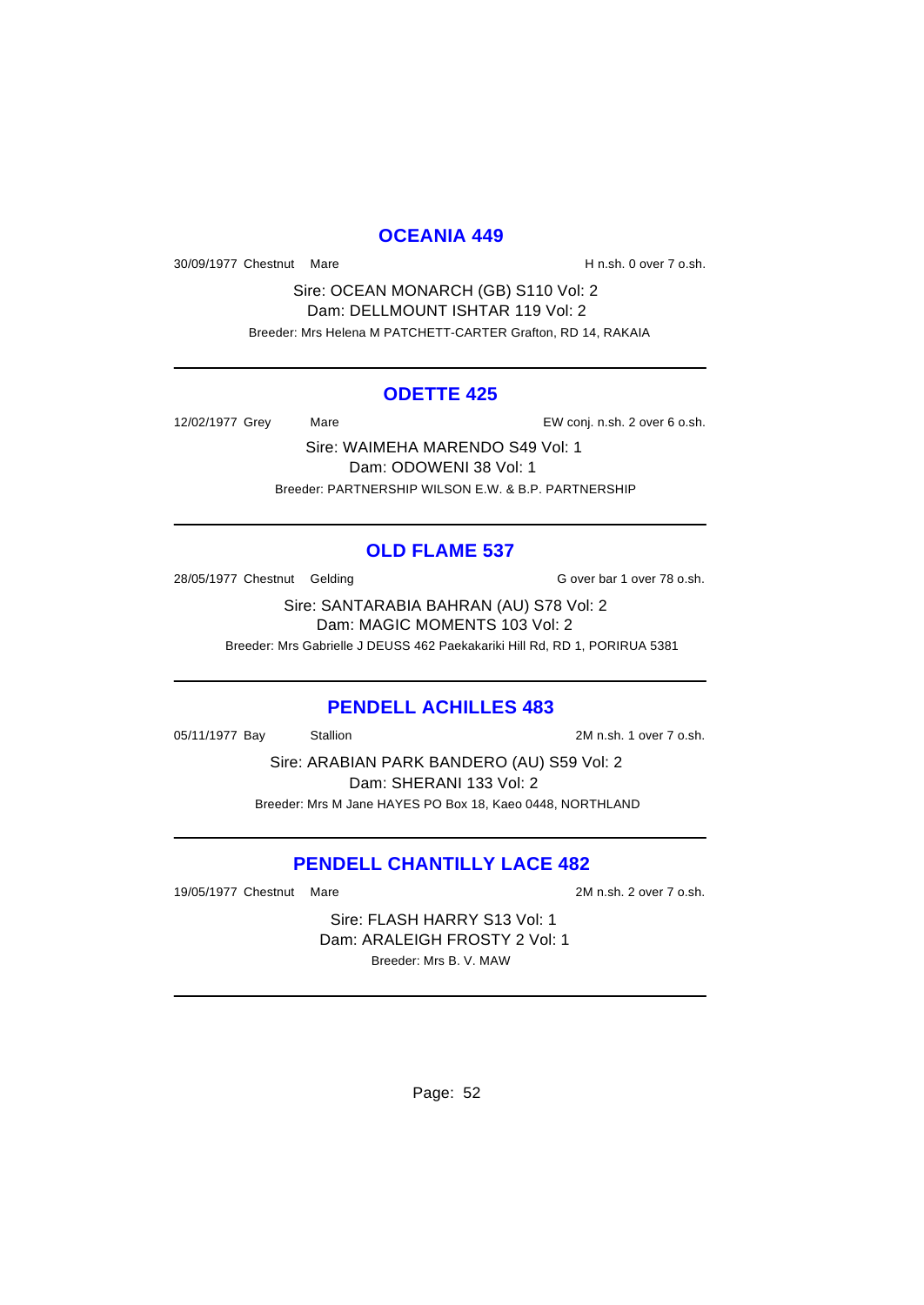#### **PENDELL PALLISER 676**

23/04/1978 Grey Gelding 2 M n.sh. 1 over 8 o.sh.

Sire: FLASH HARRY S13 Vol: 1 Dam: ARALEIGH FROSTY 2 Vol: 1 Breeder: Mrs B. V. MAW

#### **PEPUERE 719**

09/02/1979 Grey Mare Mare HE n.sh. 2 over 78 o.sh.

Sire: D.C. SOLOMON (AU) 350 Vol: 3 Dam: OELLA 39 Vol: 1 Breeder: Mr S. J. HAY 153 Maces Rd Christchruch

#### **PHINEAS FINN 567**

21/12/1977 Chestnut Gelding S n.sh. 1 over 7 o.sh.

Sire: SAMUEL S39 Vol: 1 Dam: WINDERMERE ISADORA 98 Vol: 2 Breeder: Mr G. W. SUMNER Box 4141 Kamo Northland

#### **PLATEAU DREW 686**

28/11/1978 Grey Gelding PS over 3 n.sh.

Sire: AQIL (AU) S5 Vol: 1 Dam: HILAND ROSE 193 Vol: 2 Breeder: Mrs J. HARDISTY R.D.1 Tokoroa

## **PLATEAU KING 524**

18/01/1978 Bay Gelding Casset Control and PS over 2 n.sh.

Sire: AQIL (AU) S5 Vol: 1 Dam: HILAND QUEEN 113 Vol: 2 Breeder: Mrs J. HARDISTY R.D.1 Tokoroa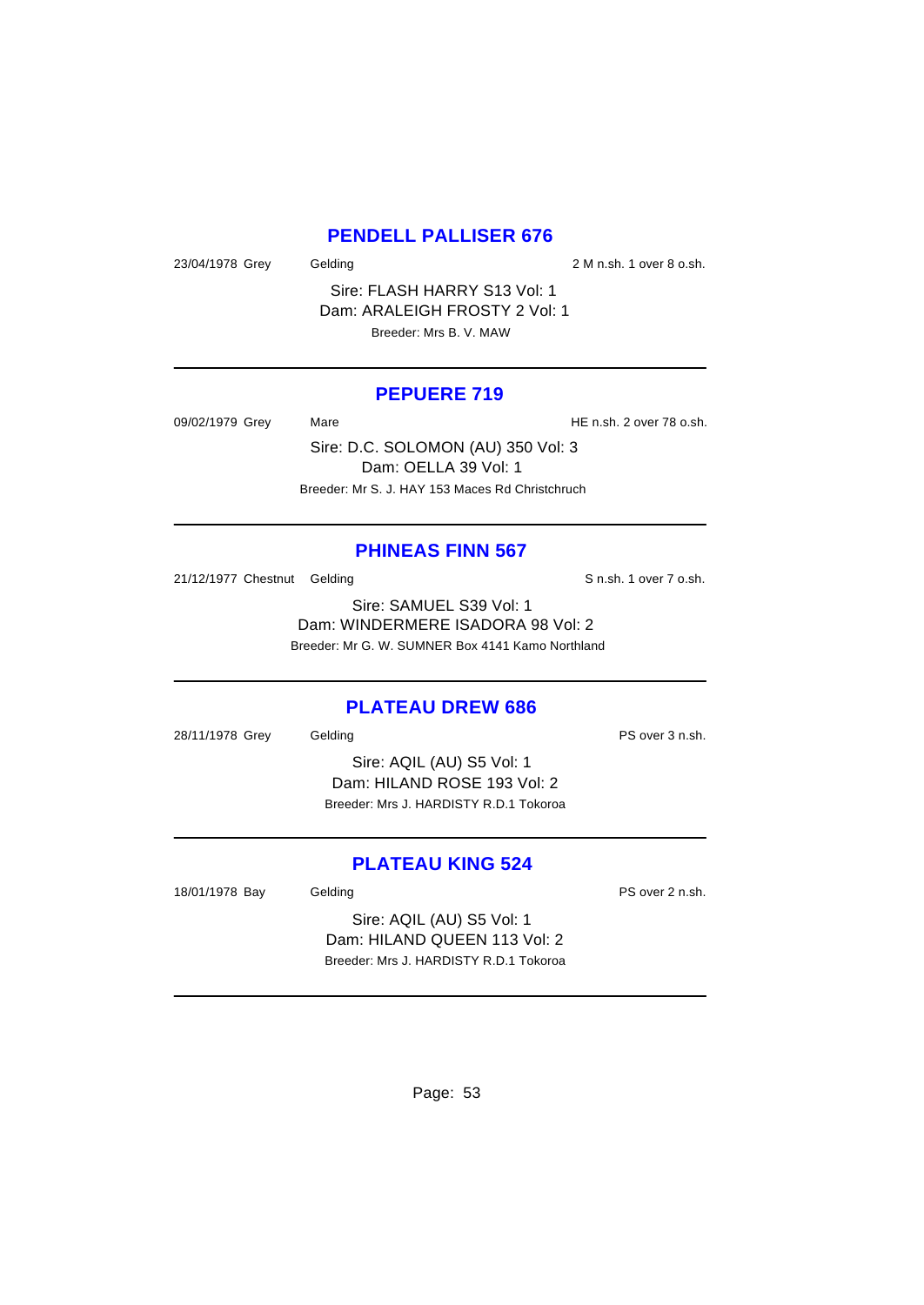# **PLATEAU PLAYBOY 525**

13/12/1977 Grey Gelding Care Contact Contact PS over 1 n.sh.

Sire: HILAND MONARCH S86 Vol: 2 Dam: HILAND ROSE 193 Vol: 2 Breeder: Mrs J. HARDISTY R.D.1 Tokoroa

## **POPLICOLA 620**

11/11/1978 Chestnut Stallion 1 over 78 o.sh. G over bar n.sh.

Sire: LYRIC 299 Vol: 2 Dam: POLENKA 102 Vol: 2

Breeder: Mrs Gabrielle J DEUSS 462 Paekakariki Hill Rd, RD 1, PORIRUA 5381

# **PUKETAHU COMMANDO 595**

30/10/1978 Chestnut Gelding and all the AE conj. n.sh. 4 over 8 o.sh.

Sire: KHOTAN (AU) 220 Vol: 2 Dam: SHERRY 97 Vol: 2

Breeder: Mr Alexander JNR A EDWARD 145 Pioneer Road R.D. 3 MORRINSVILLE.

#### **PUKETAHU COSSACK 360**

05/10/1976 Grey Gelding Conj. n.sh. 1 over 6 o.sh.

Sire: SALMAN (GB) 251 Vol: 2 Dam: NGAPA SWEET MOMENT 36 Vol: 1 Breeder: Mr Alexander JNR A EDWARD 145 Pioneer Road R.D. 3 MORRINSVILLE.

# **PUKETAHU DIGNITY 597**

11/11/1978 Chestnut Stallion **AE conj.** n.sh. 3 over 8 o.sh.

Sire: KHOTAN (AU) 220 Vol: 2 Dam: PUKETAHU JEANNIE 284 Vol: 2

Breeder: Mr Alexander JNR A EDWARD 145 Pioneer Road R.D. 3 MORRINSVILLE.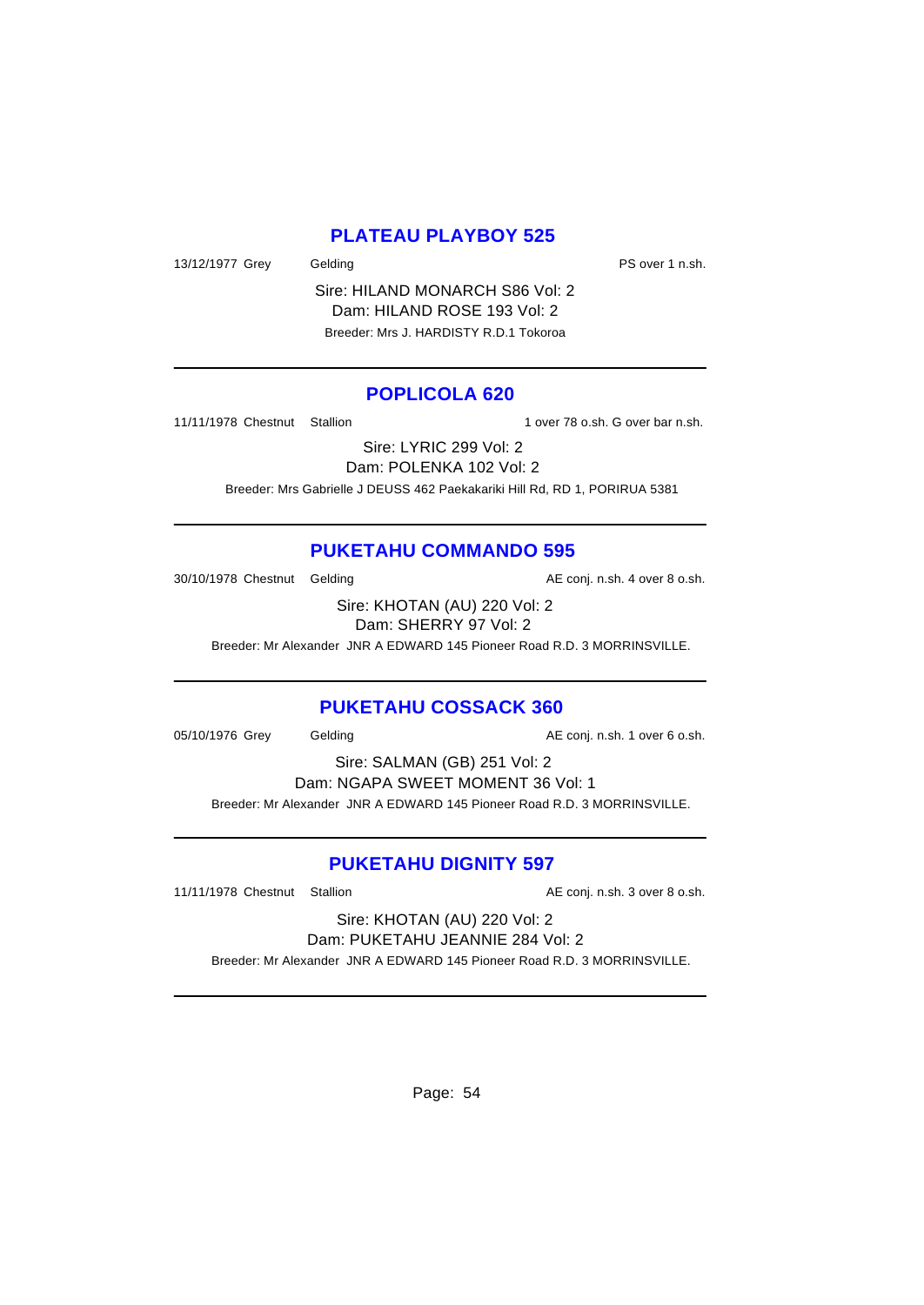#### **PUKETAHU IMAGE 596**

26/09/1978 Bay Gelding Casset Conj. n.sh. 2 over 8 o.sh.

Sire: KHOTAN (AU) 220 Vol: 2 Dam: PUKETAHU SHANDY 283 Vol: 2

Breeder: Mr Alexander JNR A EDWARD 145 Pioneer Road R.D. 3 MORRINSVILLE.

#### **PUKETAHU MAZADA 490**

13/11/1977 Chestnut Stallion **AE conj.** n.sh. 1 over 7 o.sh.

Sire: KHOTAN (AU) 220 Vol: 2

Dam: SHERRY 97 Vol: 2

Breeder: Mr Alexander JNR A EDWARD 145 Pioneer Road R.D. 3 MORRINSVILLE.

#### **PUKETAHU TINA 680**

24/09/1978 Chestnut Mare **AE conj.** n.sh. 1 over 8 o.sh.

Sire: KAMIL S17 Vol: 1 Dam: NGAPA SWEET MOMENT 36 Vol: 1 Breeder: Mr Alexander JNR A EDWARD 145 Pioneer Road R.D. 3 MORRINSVILLE.

#### **PUNDIT 388**

05/06/1976 Chestnut Gelding 2 M n.sh. 1 over 6 o.sh.

Sire: WARRIOR S50 Vol: 1 Dam: ARALEIGH FROSTY 2 Vol: 1 Breeder: Mrs B. V. MAW

#### **RAINDANCE 499**

03/09/1977 Grey Gelding Casset Conj. n.sh. 1 over 7 o.sh.

Sire: TOUCH OF MAGIC (AU) S103 Vol: 2 Dam: RAINDROP 158 Vol: 2 Breeder: PARTNERSHIP WILSON E.W. & B.P. PARTNERSHIP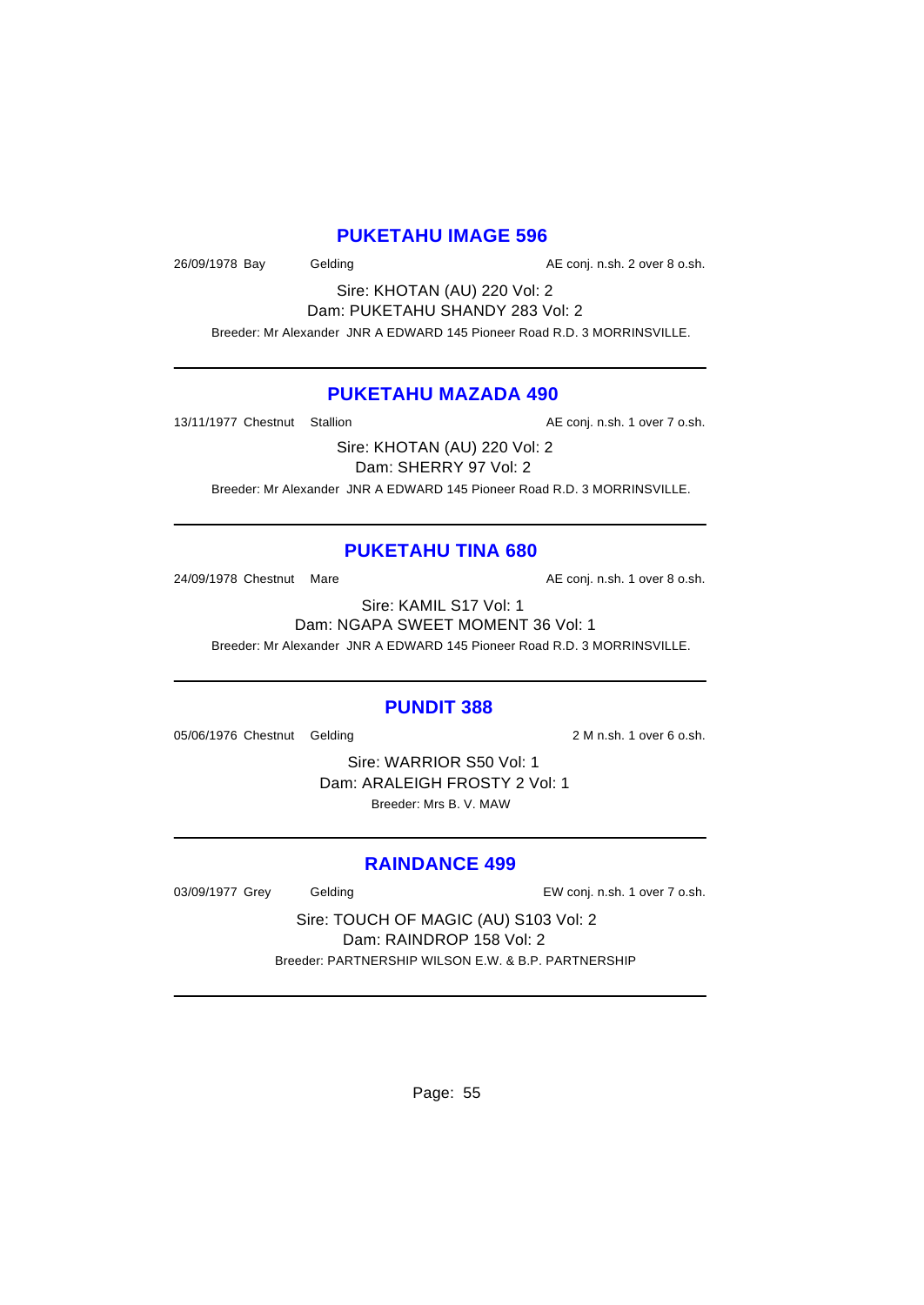# **RALVON LUKE (AU) 571**

18/11/1977 Black Stallion Script V over inverted W n.sh. 24 over 7 o.sh.

Sire: COOL HAND LUKE US 2062AAHSB

Dam: KHALANA AU 868AAHSB

 Breeder: Mr R MALES Upper Colo Road, Colo, Windsor, NSW, AUSTRALIA Importer: Mr Brian ROSS Dellmount Arabians, 113 Woolwich Street, RD 3, GORE

# **RALVON PILGRIM (AU) EXP 729**

18/10/1969 Chestnut Stallion Script V over inverted W n.sh. 7 over 9 o.sh.

Sire: RIKHAM GB 51AAHSB

Dam: TRIX SILVER AU 456AAHSB Breeder: Mr R MALES Upper Colo Road, Colo, Windsor, NSW, AUSTRALIA

Importer: Mr R MALES Upper Colo Road, Colo, Windsor, NSW, AUSTRALIA

## **RAMINA 459**

24/01/1978 Chestnut Mare **R** over G n.sh. 2 over 77 o.nk.

Sire: ARABESQUE EL BEKAA (AU) S131 Vol: 2 Dam: RAMAH (AU) 147 Vol: 2 Breeder: Mrs R J GORDON P.O.Box 44 Manukau LEVIN.

#### **RAUPANI MAJIL 590**

19/08/1978 Chestnut Gelding M in C n.sh. 1 over 8 o.sh.

Sire: ARABIAN PARK MAJESTIC (AU) S77 Vol: 2 Dam: ILANA 228 Vol: 2 Breeder: Mr K MONCKTON

# **RAUPANI ROYAL VANQUISH 591**

19/11/1978 Chestnut Mare M inside C n.sh. 3 over 8 o.sh.

Sire: ARABIAN PARK MAJESTIC (AU) S77 Vol: 2 Dam: ARABIAN PARK VANDHY (AU) 100 Vol: 2 Breeder: Mr K MONCKTON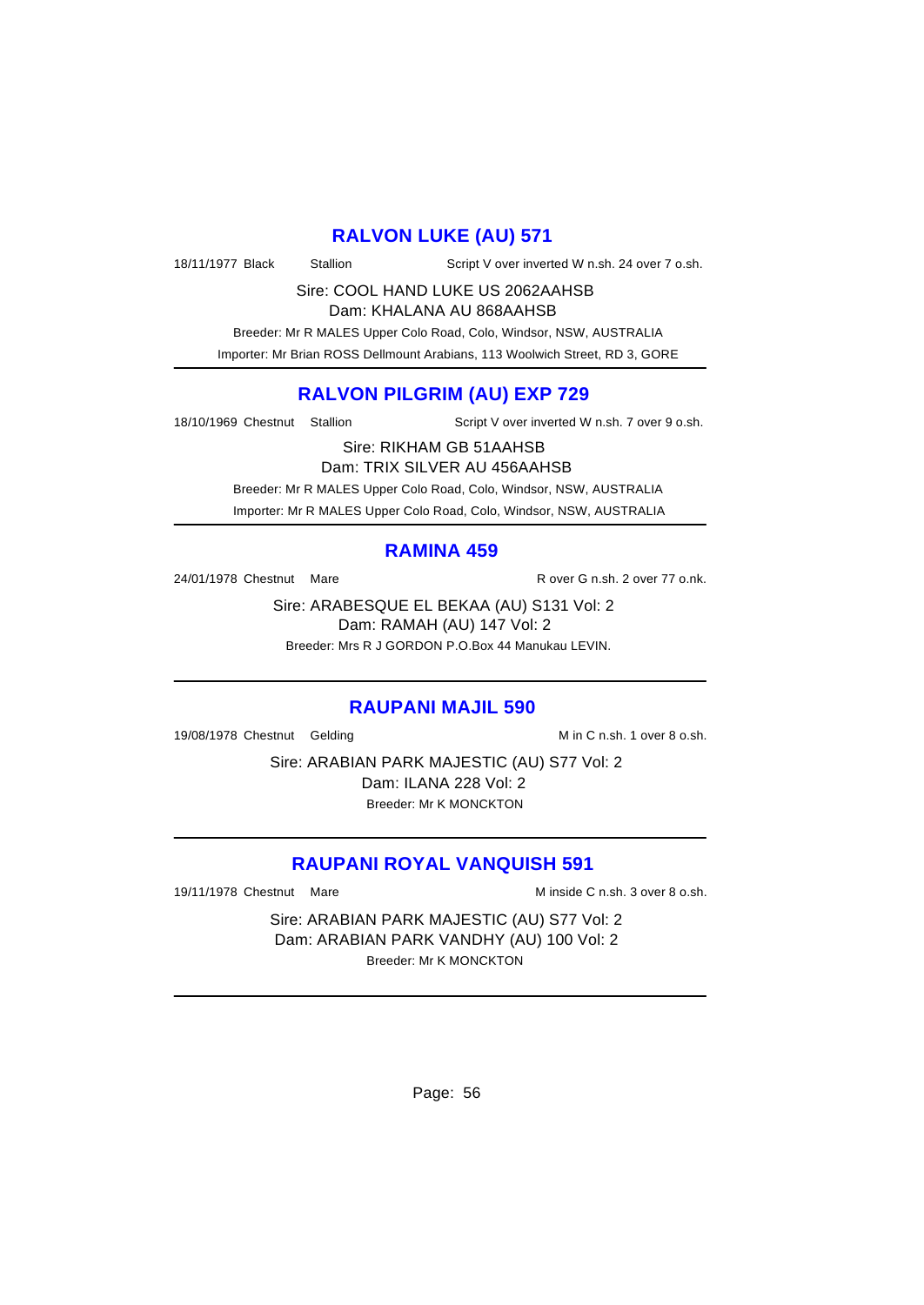#### **RAUPANI VANITY QUEEN 392**

03/12/1976 Chestnut Mare M inside C n.sh. 6 over 6 o.sh.

Sire: ARABIAN PARK MAJESTIC (AU) S77 Vol: 2 Dam: ARABIAN PARK VANDHY (AU) 100 Vol: 2 Breeder: Mr K MONCKTON

#### **RAZAM 724**

| 17/10/1978 Grey | Gelding                                           | EM n.sh. 2 over 8 o.sh. |
|-----------------|---------------------------------------------------|-------------------------|
|                 | Sire: TAMAM (AU) 244 Vol: 2                       |                         |
|                 | Dam: RAZARI (AU) 245 Vol: 2                       |                         |
|                 | Breeder: Mrs C. MCCLUSKEY P.O. Box 361. Gisborne. |                         |

# **RHU ARDEN ASHKA 718**

02/11/1978 Grey Gelding Gelding BT n.sh. 2 over 8 o.sh. Sire: NGAPA JASON S146 Vol: 2 Dam: NGAPA ISABELLE 88 Vol: 2 Breeder: Mrs A. FERENCZY Cove Rd. R.D.2 Waipu

#### **RIBLAH 381**

28/09/1976 Grey Stallion Stallion HF conj. n.sh. 3 over 76 o.sh. Sire: NAADDEL (AU) S106 Vol: 2 Dam: SILVER LADY 50 Vol: 1 Breeder: Mr L.M. MARSHALL

# **ROBINA NALA (AU) 442**

02/11/1976 Chestnut Mare **ER n.sh.** 1 over 6 o.nk.

Sire: DEUCALION AU 433AU Dam: BINA (AU) 441 Vol: 3 Breeder: Mrs Estelle G EMMETT R.D. 2 OPARAU. Importer: Mrs Estelle G EMMETT R.D. 2 OPARAU.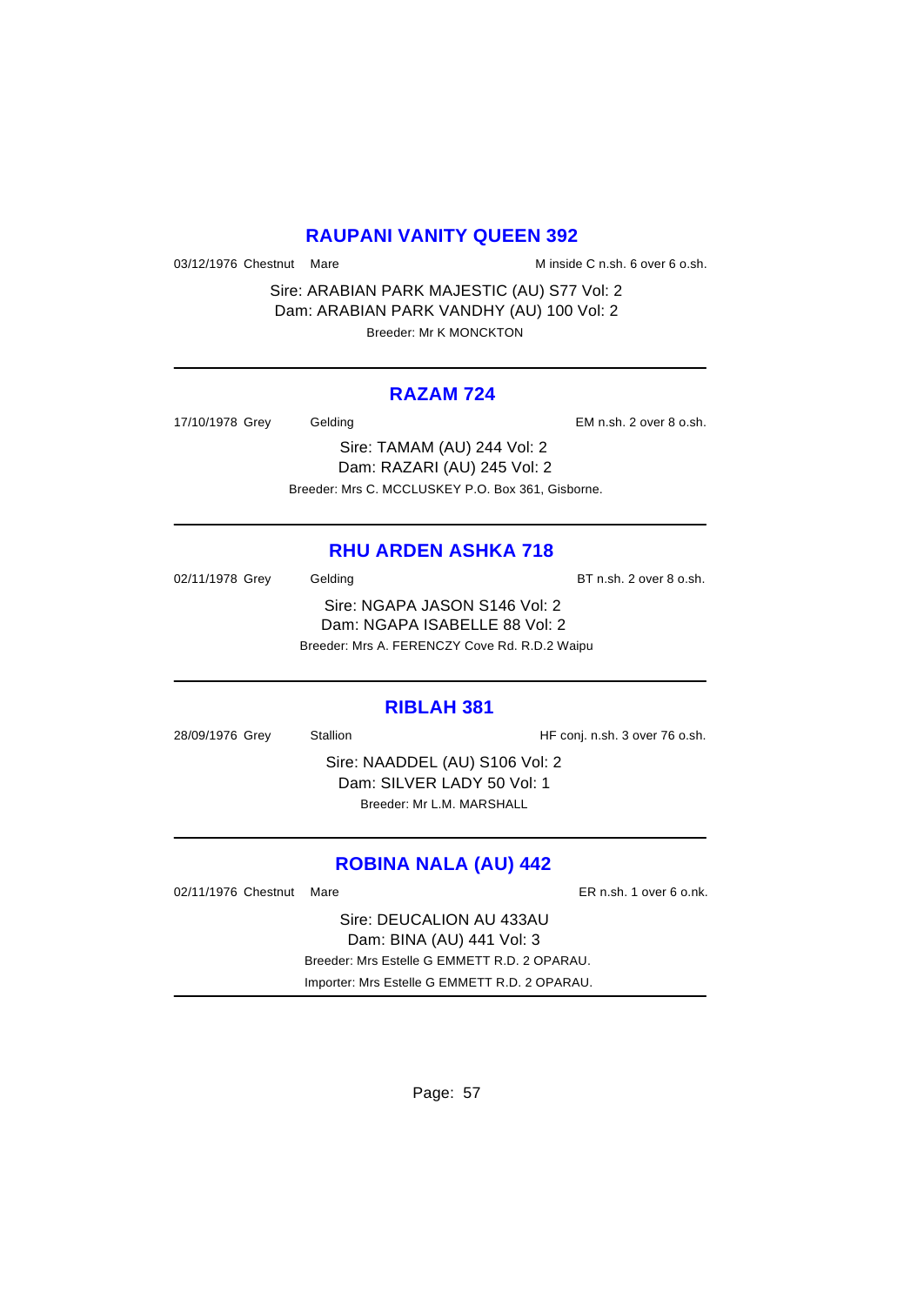#### **ROBINA TASMAN (IIU) 522**

19/10/1977 Grey Gelding Case Control of the ER n.sh. 17 o.nk.

Sire: DEUCALION AU 433AU Dam: BINA (AU) 441 Vol: 3 Breeder: Mrs Estelle G EMMETT R.D. 2 OPARAU.

## **ROSCOMMON ASTERISK 682**

30/10/1978 Grey Gelding In the Second U.S. School of the Second U.S. School of the Second U.S. School of the S Sire: NAHDA (AU) S127 Vol: 2 Dam: HADLEY RILLE 144 Vol: 2 Breeder: Mrs A BOWRON Roscommon R.D. 2 BLENHEIM.

# **ROSCOMMON NASSAH 683**

08/11/1978 Grey Stallion Stallion State State State State State State State State State State State State State Sire: NAHDA (AU) S127 Vol: 2 Dam: NASSEMNA 109 Vol: 2 Breeder: Mrs A BOWRON Roscommon R.D. 2 BLENHEIM.

# **ROSEMARY 662**

08/09/1978 Bay Mare Ninside C over bar n.sh. 1 over 8 o.sh.

Sire: IMPALA (AU) S92 Vol: 2 Dam: RIFFALETTA 77 Vol: 2 Breeder: Mrs C MEWETT Cove Road R.D.2 WAIPU

#### **ROSMUND 484**

14/11/1977 Chestnut Mare **HB** conj. n.sh. 1 over 7 o.sh.

Sire: ROSLAND (AU) S129 Vol: 2 Dam: ARABIAN GOLD 157 Vol: 2

Breeder: Miss Helen A BRAY 174 O'Hallorans Road, RD 1, OXFORD 7495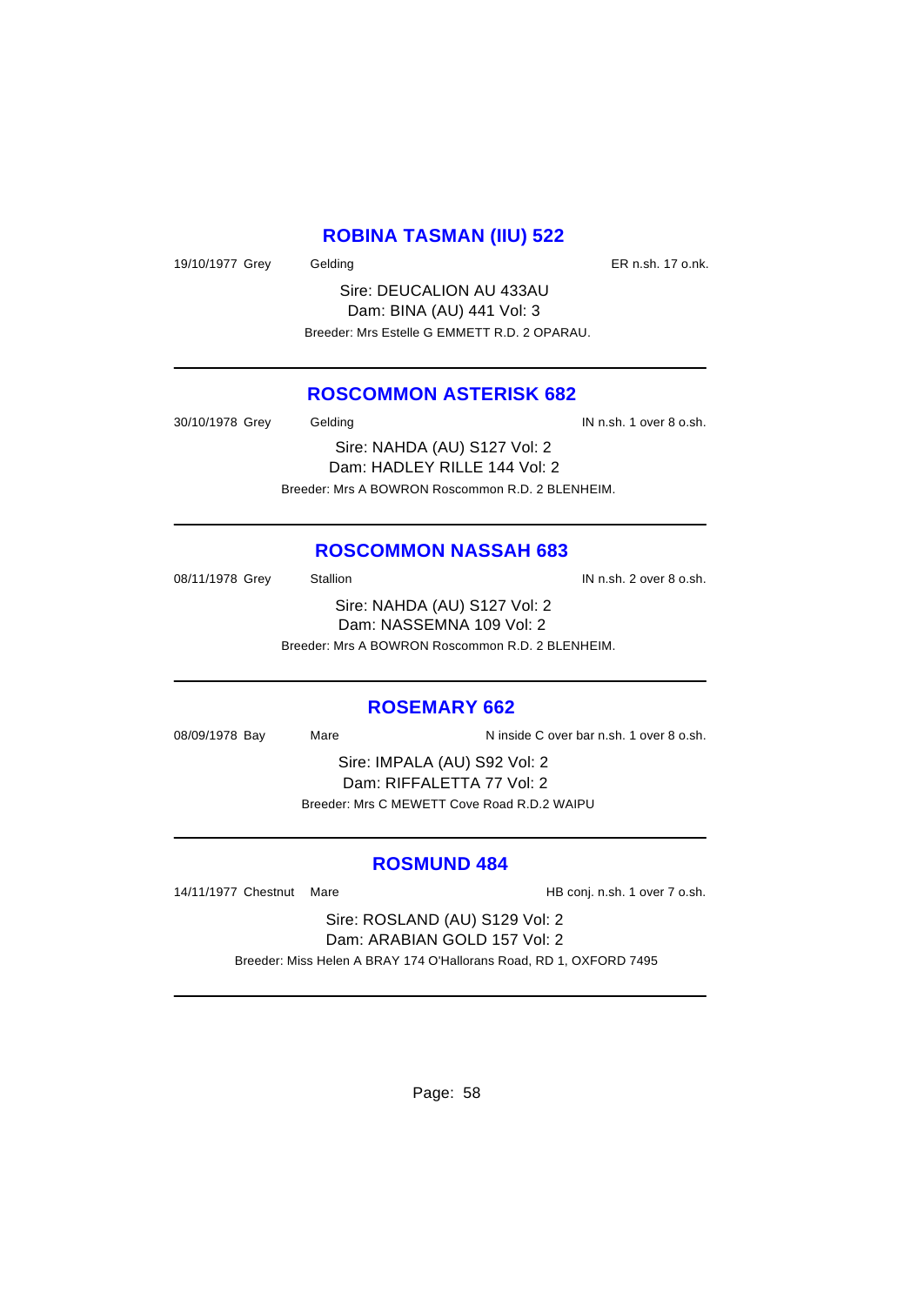#### **ROYAL VANITY 460**

03/12/1977 Chestnut Mare M inside C n.sh. 6 over 7 o.sh.

Sire: ARABIAN PARK MAJESTIC (AU) S77 Vol: 2 Dam: ARABIAN PARK VANDHY (AU) 100 Vol: 2 Breeder: Mr K MONCKTON

#### **RUACH 584**

11/11/1978 Grey Gelding Sin circle over 3

Sire: GAI ARISTOCRAT (US) 219 Vol: 2

Dam: ARALEIGH MOYRA 179 Vol: 2 Breeder: Mrs E Anne SPARKS 1199 Churchill Road, RD 1, TUAKAU 2696

## **SAAMEN JACOB 667**

02/12/1978 Grey Stallion Stallion K on side n.sh. 78 over 2 o.sh. Sire: SALMAN (GB) 251 Vol: 2

Dam: KAMELLA 210 Vol: 2 Breeder: Mr H J KROEF 56 Boundary Road PAPAKURA.

#### **SAAMEN JASHIR 533**

01/11/1977 Grey Stallion Contract Contract Contract Contract Contract Contract Contract Contract Contract Contract Contract Contract Contract Contract Contract Contract Contract Contract Contract Contract Contract Contract

Sire: SALMAN (GB) 251 Vol: 2 Dam: SURENA 209 Vol: 2 Breeder: Mr H J KROEF 56 Boundary Road PAPAKURA.

# **SAAMEN JASSAAH 681**

13/09/1978 Chestnut Gelding The Research Consider November 2016 November 2016

Sire: PUKETAHU KENTUCKY S117 Vol: 2 Dam: SADIQUE 131 Vol: 2 Breeder: Mr H J KROEF 56 Boundary Road PAPAKURA.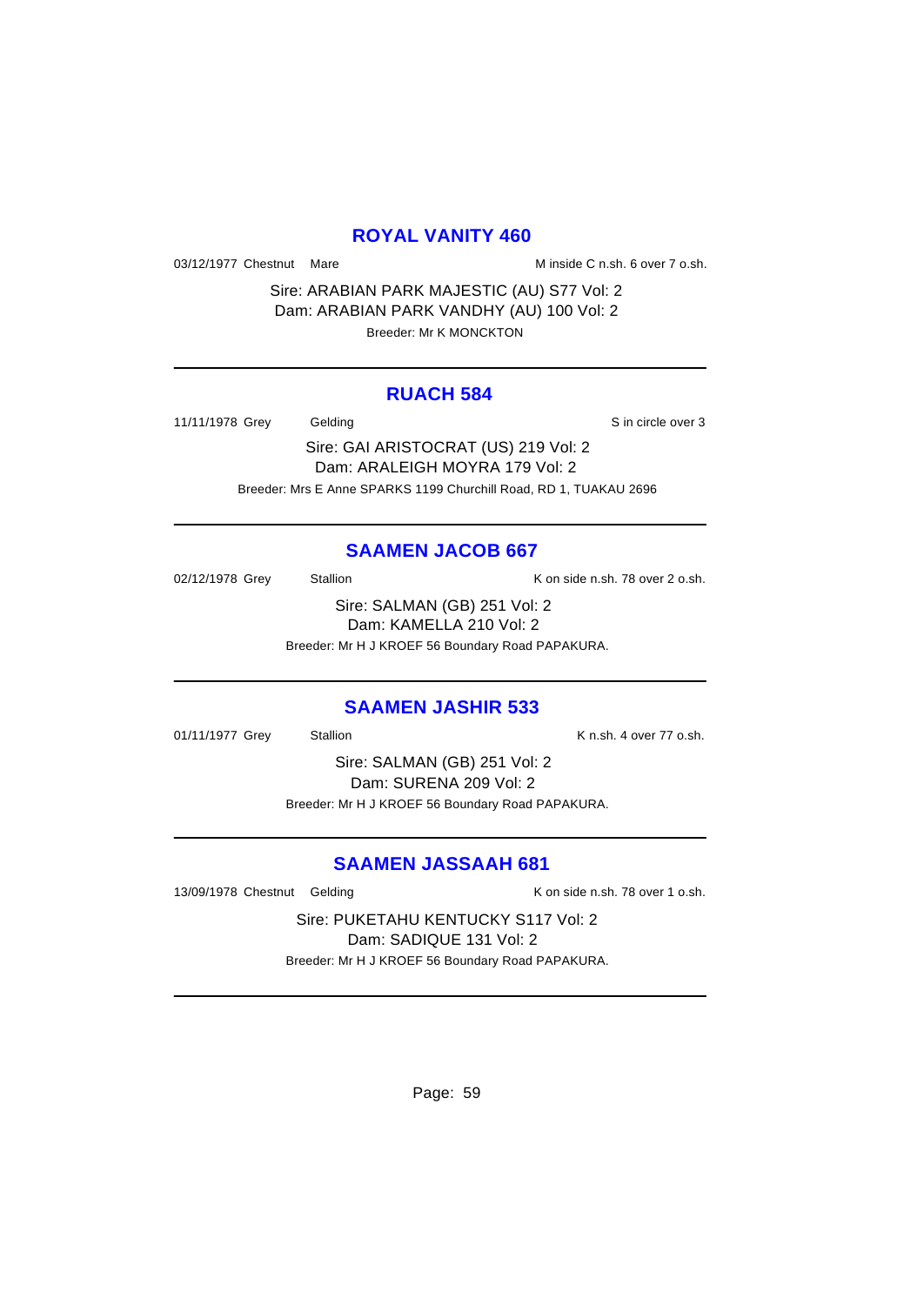#### **SAAMEN KAIANA 534**

11/10/1977 Grey Mare Mare K n.sh. 3 over 77 o.sh.

Sire: SALMAN (GB) 251 Vol: 2 Dam: ZOSMA 132 Vol: 2 Breeder: Mr H J KROEF 56 Boundary Road PAPAKURA.

## **SAAMEN NASAAN 530**

11/10/1977 Grey Stallion Stallion K n.sh. 2 over 77 o.sh. Sire: SALMAN (GB) 251 Vol: 2

Dam: FRANGIPANI 135 Vol: 2 Breeder: Mr H J KROEF 56 Boundary Road PAPAKURA.

#### **SAAMEN NELENA 670**

20/12/1978 Grey Mare Mare K n.sh. 78 over 3 o.sh. Sire: SALMAN (GB) 251 Vol: 2 Dam: SURENA 209 Vol: 2 Breeder: Mr W N KROEF 56 Boundary Road PAPAKURA.

#### **SAAMEN PETRA 669**

01/10/1978 Grey Mare Mare K n.sh. 78 over 1 o.sh.

Sire: DYNAMIT (NL) 238 Vol: 2 Dam: ZOSMA 132 Vol: 2 Breeder: Mr W N KROEF 56 Boundary Road PAPAKURA.

## **SAAMEN ROLAND 668**

19/12/1978 Grey Stallion Stallion K on side n.sh. 78 over 3 o.sh.

Sire: SALMAN (GB) 251 Vol: 2 Dam: AMINA 134 Vol: 2 Breeder: Mr H J KROEF 56 Boundary Road PAPAKURA.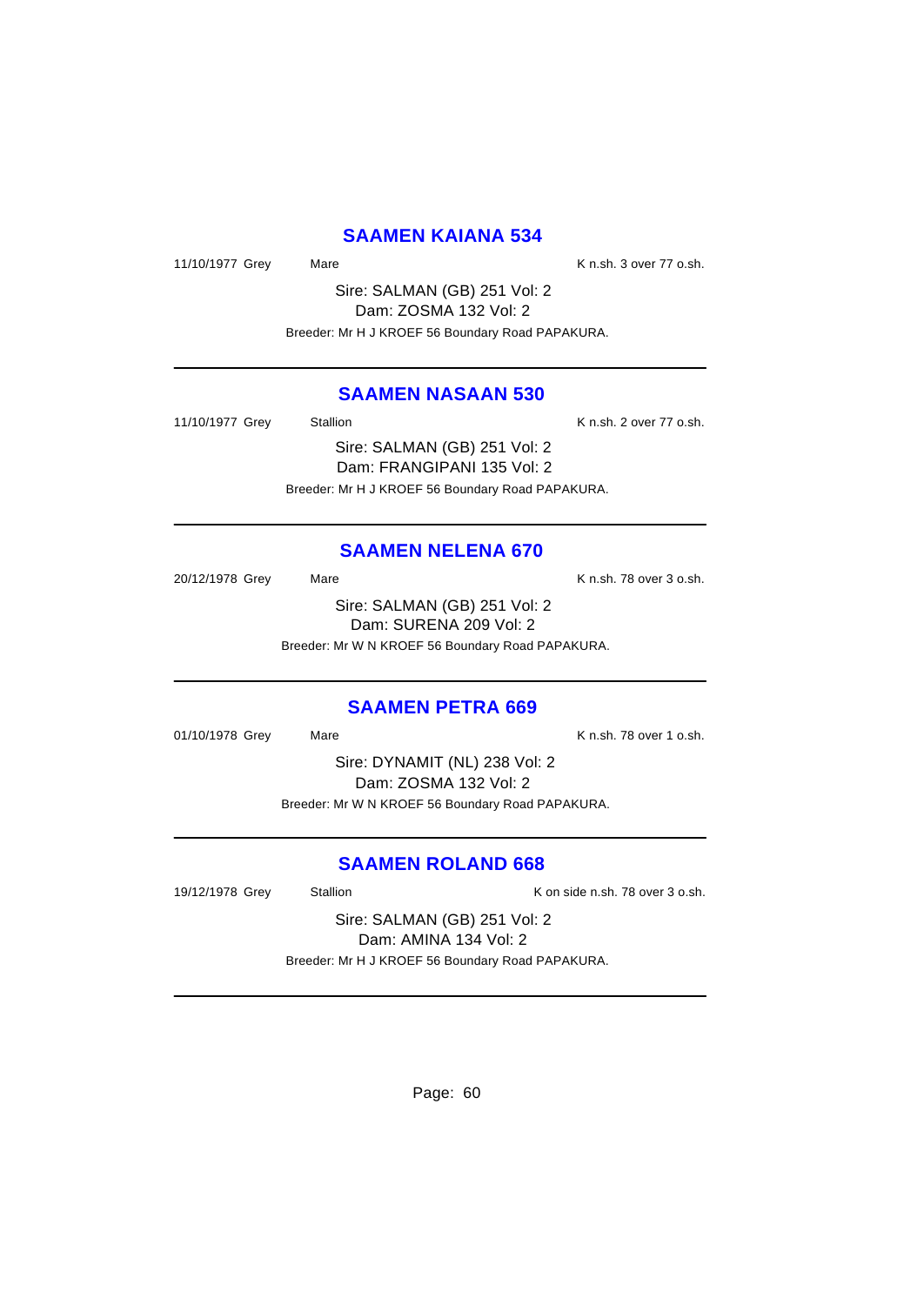#### **SAAMEN SAUTOS 531**

04/08/1977 Grey Stallion Stallion K n.sh. 1 over 77 o.sh.

Sire: SALMAN (GB) 251 Vol: 2 Dam: WINDERMERE PHILAMENA 136 Vol: 2 Breeder: Mr H J KROEF 56 Boundary Road PAPAKURA.

## **SAAMEN SONIA 672**

02/11/1978 Grey Mare Mare K n.sh. 78 over 2 o.sh. Sire: KAMIL S17 Vol: 1 Dam: SURONA 60 Vol: 1 Breeder: Mr W N KROEF 56 Boundary Road PAPAKURA.

## **SAAMEN TRISTAM 532**

07/11/1977 Grey Stallion Stallion K n.sh. 5 over 77 o.sh.

Sire: SALMAN (GB) 251 Vol: 2 Dam: KAMELLA 210 Vol: 2 Breeder: Mr H J KROEF 56 Boundary Road PAPAKURA.

#### **SABRE 648**

01/12/1978 Grey Stallion Stallion HF conj n.sh. 9 over 78 o.sh.

Sire: NAADDEL (AU) S106 Vol: 2 Dam: GLOWING EMBER 168 Vol: 2 Breeder: Mr L.M. MARSHALL

#### **SADUH 367**

20/11/1976 Chestnut Stallion **Apple n.sh. 1** over 6 o.sh.

Sire: SANTARABIA BAHRAN (AU) S78 Vol: 2 Dam: MYSTIF 124 Vol: 2 Breeder: Mr A. B. NAPIER R.D.1 Masterton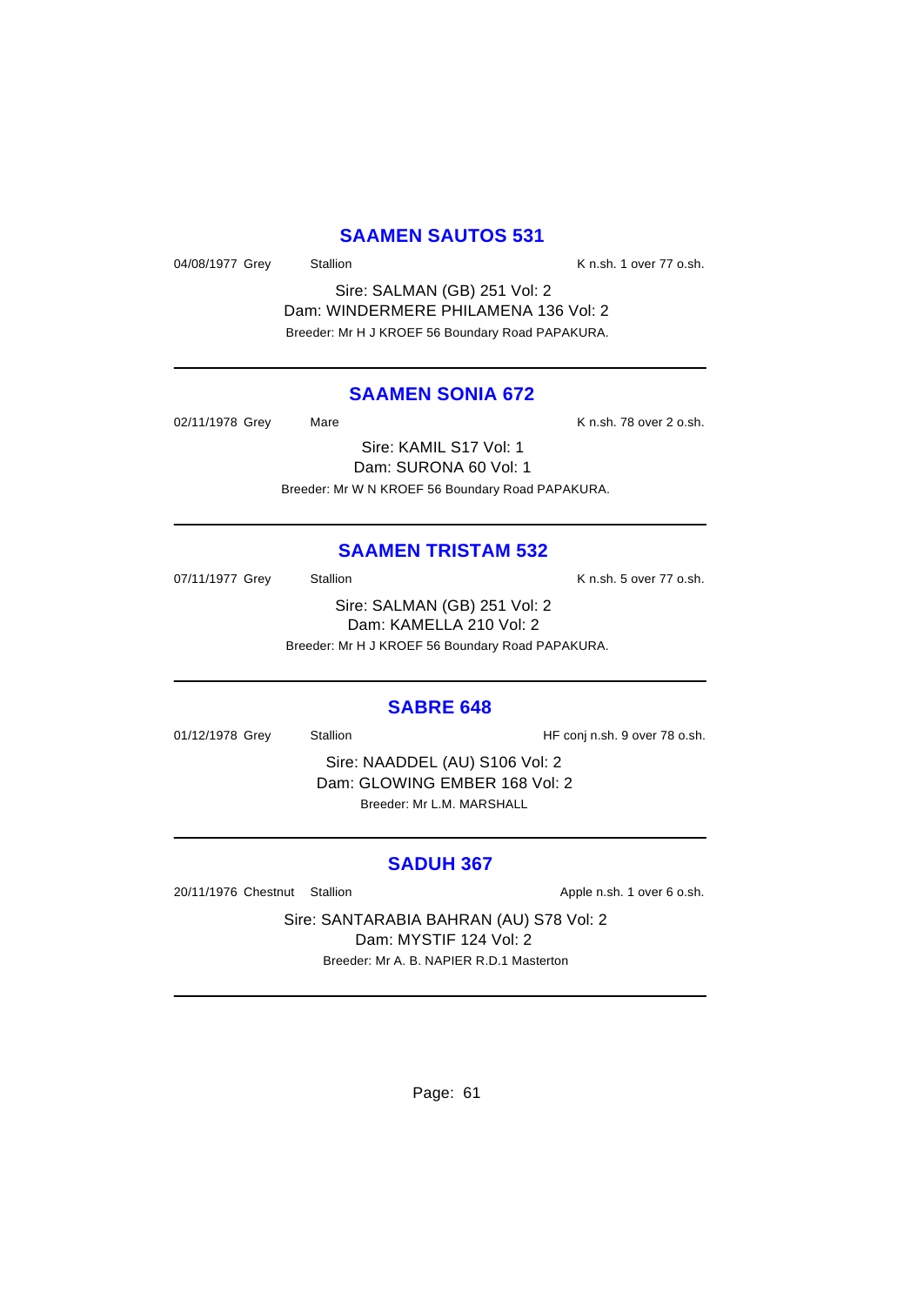## **SAFFRON 399**

17/10/1976 Chestnut Mare **T** n.sh. 2 over 6 o.sh.

Sire: GREY SWIRL (AU) S14 Vol: 1 Dam: BINET EL RIH 288 Vol: 2

Breeder: Dr S L TONKIN 27 Eastbourne Road Remuera AUCKLAND.

#### **SALENA 377**

30/07/1976 Grey Mare Mare K n.sh. 1 over 76 o.sh.

Sire: SALMAN (GB) 251 Vol: 2 Dam: WINDERMERE PHILAMENA 136 Vol: 2 Breeder: Mr H J KROEF 56 Boundary Road PAPAKURA.

# **SARA 671**

15/11/1978 Grey Mare Mare P n.sh. 78 over 1 o.sh. Sire: KAMIL S17 Vol: 1 Dam: MISSAN 185 Vol: 2 Breeder: Mr A. T. MOLLOY

#### **SARINA 649**

19/09/1978 Grey Mare Mare HF conj. n.sh. 1 over 78 o.sh.

Sire: SARACEN KARIM (CA) S119 Vol: 2 Dam: JARINA 156 Vol: 2 Breeder: Mr L.M. MARSHALL

## **SARO ASTERA 489**

23/12/1977 Chestnut Mare CB n.sh. 1 over 7 o.sh.

Sire: OTHELLO (AU) 221 Vol: 2 Dam: BAHREENA 162 Vol: 2 Breeder: Mrs L. L. BENNETT P.O. BOX 64 WAIPUKURAU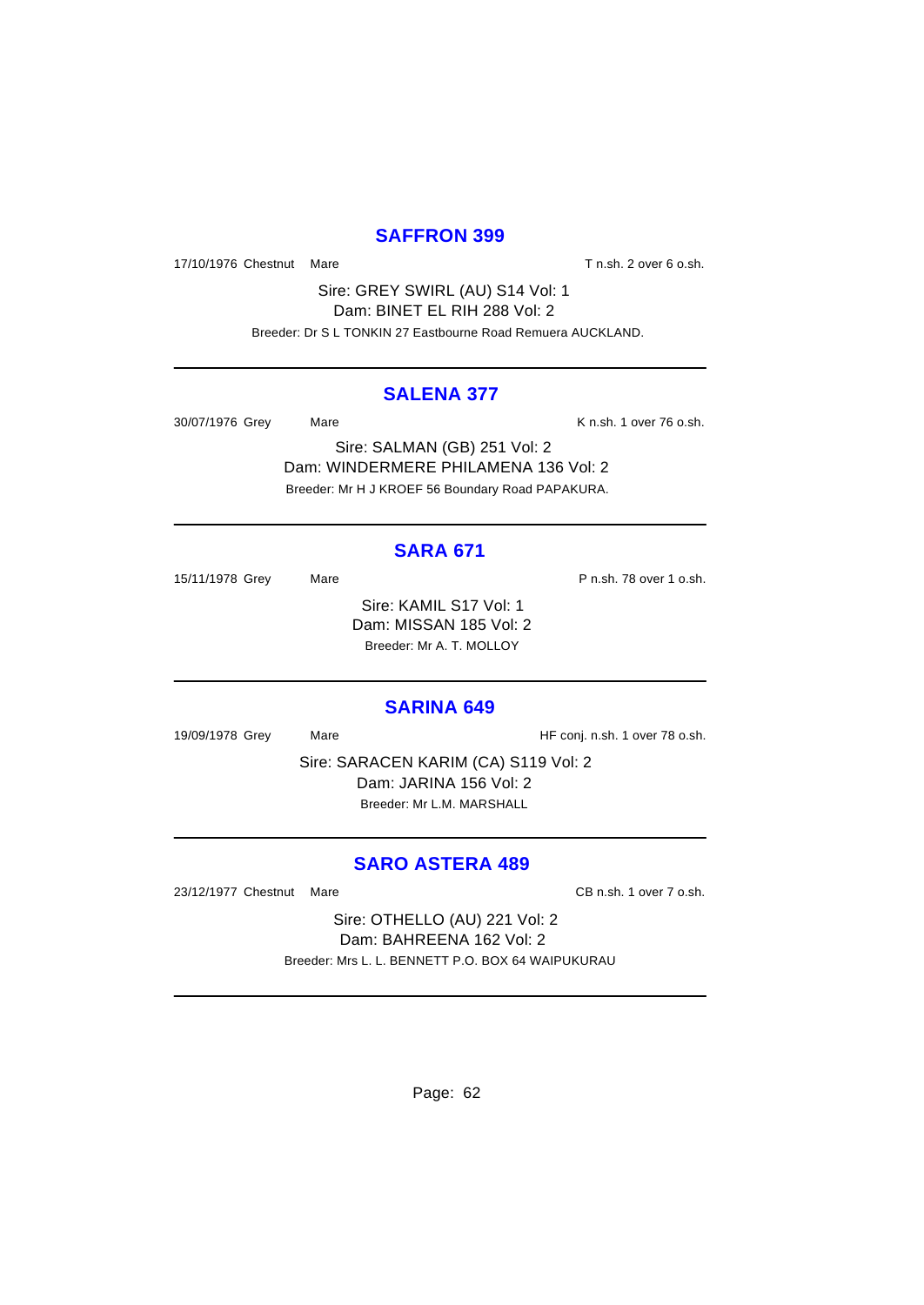# **SAUDI CAPRICE (AU) 570**

16/09/1976 Bay Stallion Stallion R in heart n.sh. 3 over 6 o.sh.

Sire: ARIM AU 1359AAHSB Dam: SHARRON AU 1187AAHSB

Breeder: R.M & B.J. DALY Australia

Importer: Mrs A. STRACHAN C/- Mr W.R. Cowie, Ardgour, R.D. 3, CROMWELL.

#### **SERANA 419**

14/10/1976 Grey Mare Sin circle n.sh. 1 over 6 o.sh.

Sire: NGAPA CHIEF S22 Vol: 1 Dam: BARBARA 114 Vol: 2 Breeder: Mrs E Anne SPARKS 1199 Churchill Road, RD 1, TUAKAU 2696

# **SHAHMAL 585**

04/11/1978 Chestnut Stallion Supervisor Sin circle over 2 n.sh.

Sire: SANTARABIA SHAMMAR (AU) S40 Vol: 1 Dam: BARBARA 114 Vol: 2

Breeder: Mrs E Anne SPARKS 1199 Churchill Road, RD 1, TUAKAU 2696

#### **SHALINA 443**

21/09/1976 Chestnut Mare More Mon.sh. 1 over 6 o.sh.

Sire: ILIAD S118 Vol: 2 Dam: DELLMOUNT CARISMA 107 Vol: 2 Breeder: Mrs Beverley A MORRISSEY 89 Dyers Pass Road, Cashmere, CHRISTCHURCH

#### **SHAMAL 368**

13/10/1976 Brown Mare Mare NC conj. over 6 over 6 n.sh.

Sire: SANTARABIA BAHRAN (AU) S78 Vol: 2 Dam: RACCA 218 Vol: 2

Breeder: Mr N C NAPIER 16 Kaitawa Street Waikanae WELLINGTON.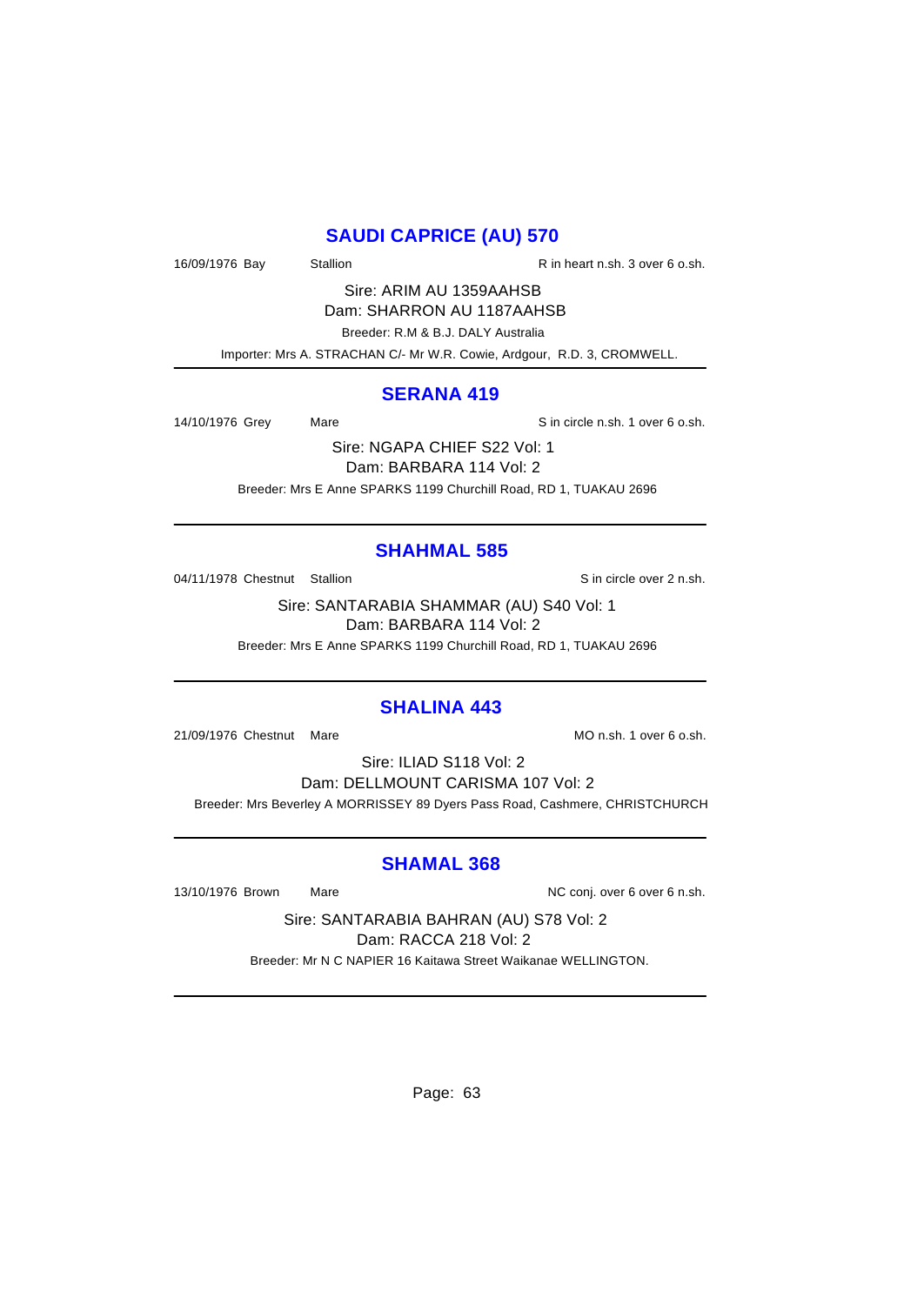## **SHEBA 612**

16/01/1979 Grey Mare Mare H n.sh 1 over 8 o.sh.

Sire: D.C. SOLOMON (AU) 350 Vol: 3 Dam: KAREEMA (GB) 130 Vol: 2 Breeder: Mrs Helena M PATCHETT-CARTER Grafton, RD 14, RAKAIA

#### **SHERWOOD A`ISHA 678**

05/11/1978 Bay Mare Mare HB conj. n.sh. 2 over 8 o.sh.

Sire: SKY HAWK (GB) 254 Vol: 2 Dam: ARABIAN GOLD 157 Vol: 2 Breeder: Miss Helen A BRAY 174 O'Hallorans Road, RD 1, OXFORD 7495

# **SHETAN 341**

11/12/1975 Chestnut Gelding Diamond in half circle n.sh. 1 over 5 o.sh.

Sire: KAMIL S17 Vol: 1 Dam: GREY MAID 22 Vol: 1

Breeder: Mr J A PITTAMS C/- D PITTAMS R.D.4 HIKURANGI NORTHLAND

#### **SHIRAMIN 538**

22/10/1977 Chestnut Mare CM n.sh. 69 over 7 o.sh.

Sire: NGAPA KING S25 Vol: 1 Dam: ALETHEA 95 Vol: 2 Breeder: Mrs S DE RONDE 30 Lastel Place Howick AUCKLAND.

## **SHULIMAYA 428**

23/09/1976 Chestnut Mare CM n.sh. 69 over 6 o.sh.

Sire: NGAPA KING S25 Vol: 1 Dam: ALETHEA 95 Vol: 2 Breeder: Mrs S DE RONDE 30 Lastel Place Howick AUCKLAND.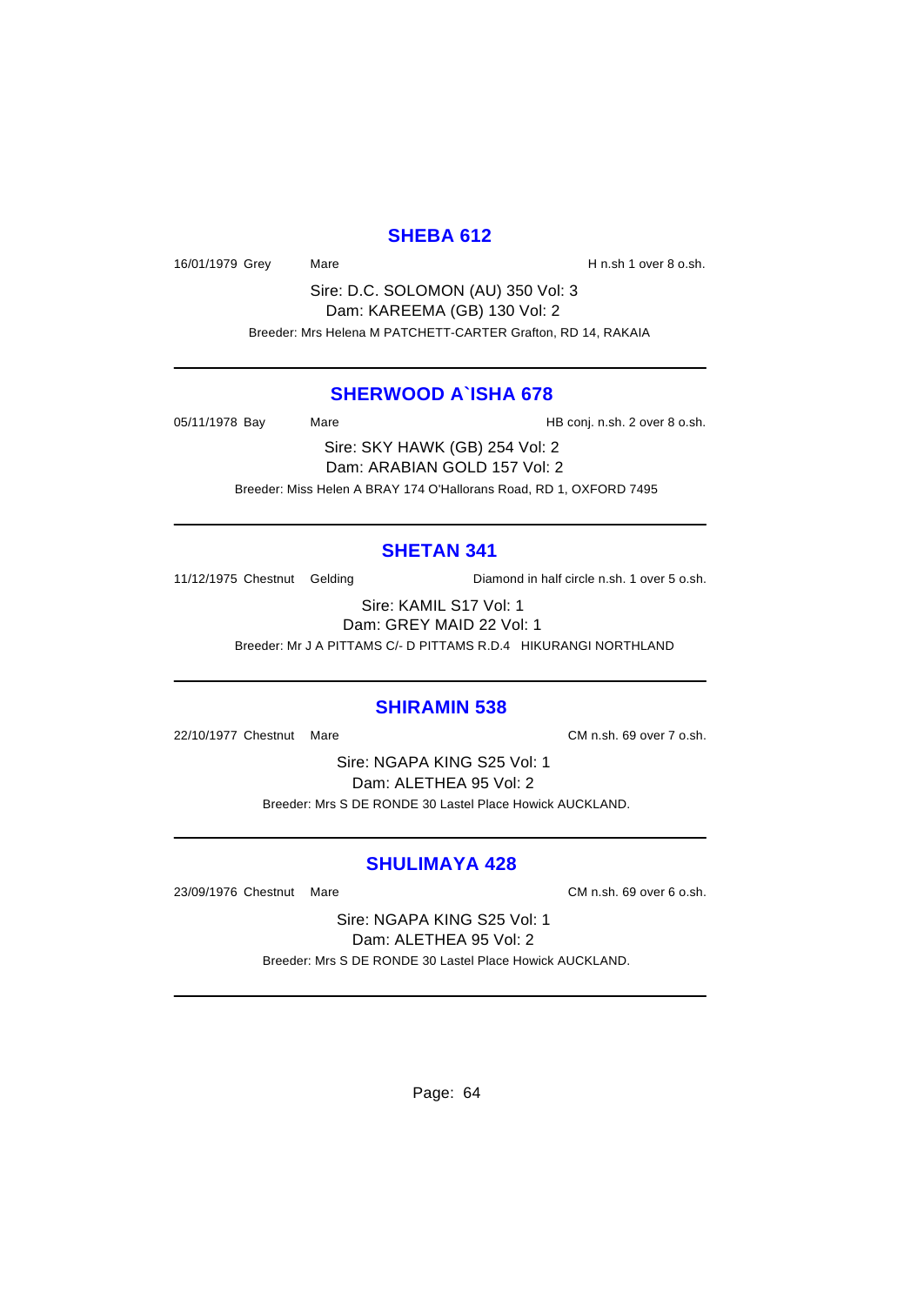#### **SILVER COIN 650**

06/02/1979 Grey Gelding Gelding HF conj. n.sh. 6 over 78 o.sh.

Sire: SARACEN KARIM (CA) S119 Vol: 2 Dam: SILVER EMBER 48 Vol: 1

## **SILVER FLAME 542**

17/03/1978 Grey Mare Mare HF conj. n.sh. 11 over 77 o.sh. Sire: SARACEN KARIM (CA) S119 Vol: 2 Dam: KILLALA 155 Vol: 2 Breeder: Mr L.M. MARSHALL

#### **SILVER REFLECTION 647**

03/11/1978 Grey Stallion Stallion HF conj. n.sh. 3 over 78 o.sh. Sire: NAADDEL (AU) S106 Vol: 2 Dam: SILVER LADY 50 Vol: 1 Breeder: Mr L.M. MARSHALL

#### **SILVER SHIMMER 431**

26/12/1976 Grey Mare Mare Tin horseshoe n.sh. 1 over 6 o.sh. Sire: OTHELLO (AU) 221 Vol: 2

Dam: SILVER DAWN (AU) 222 Vol: 2 Breeder: Mr C. T. INNES 252 Middleton Road Waipukurau

## **SILVER STARDUST 657**

01/11/1978 Grey Stallion Stallion CB n.sh. 7 over 8 o.sh.

Sire: OTHELLO (AU) 221 Vol: 2 Dam: SILVER FERN 49 Vol: 1 Breeder: Mrs L. L. BENNETT P.O. BOX 64 WAIPUKURAU

Page: 65

Breeder: Mr L.M. MARSHALL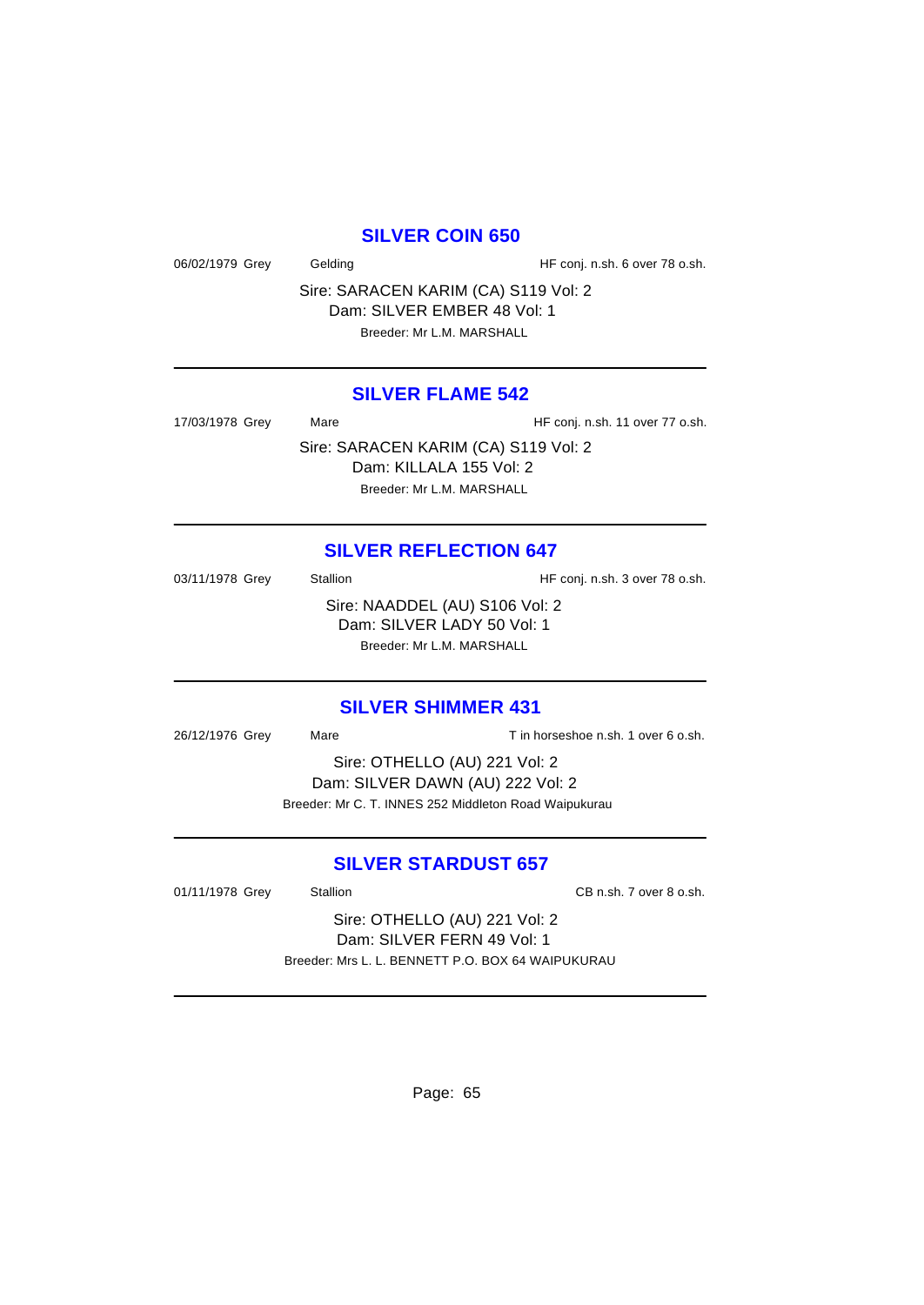# **SISTAN 722**

09/10/1978 Grey Gelding Gelding SS n.sh. 2 over 78 o.nk.

Sire: FAROUK S71 Vol: 2 Dam: RED WINGS 338 Vol: 2 Breeder: Mr W SCORGIE "Avalee" R.D. 2, Outram OTAGO.

#### **SNOWDROP 497**

09/09/1977 Grey Mare Mare EW conj. n.sh. 2 over 7 o.sh.

Sire: WAIMEHA MARENDO S49 Vol: 1 Dam: EZRAIN 127 Vol: 2 Breeder: PARTNERSHIP WILSON E.W. & B.P. PARTNERSHIP

# **SOUHA 654**

04/09/1978 Chestnut Mare **P** in heart over 1 n.sh.

Sire: FAKHR EL NIL (GB) 440 Vol: 3 Dam: SADIQUE 131 Vol: 2 Breeder: Mrs S. E. PRICE 2750 Hauiti Rd R.D.3 Tauranga

# **SOUTH PACIFIC CRYSTAL STAR 353**

02/12/1976 Grey Gelding Communication Communication Communication Communication Communication Communication Co

Sire: ARABESQUE CRYSTAL FLAME (AU) S98 Vol: 2 Dam: HOULLAIN 99 Vol: 2 Breeder: Mrs N BEVINS Barkers Rd Loburn, R.D., RANGIORA.

#### **SULTAN 432**

07/01/1977 Grey Gelding Gelding RG n.sh. 4 over 16 o.sh.

Sire: ARABESQUE EL BEKAA (AU) S131 Vol: 2 Dam: RAMAH (AU) 147 Vol: 2 Breeder: Mrs R J GORDON P.O.Box 44 Manukau LEVIN.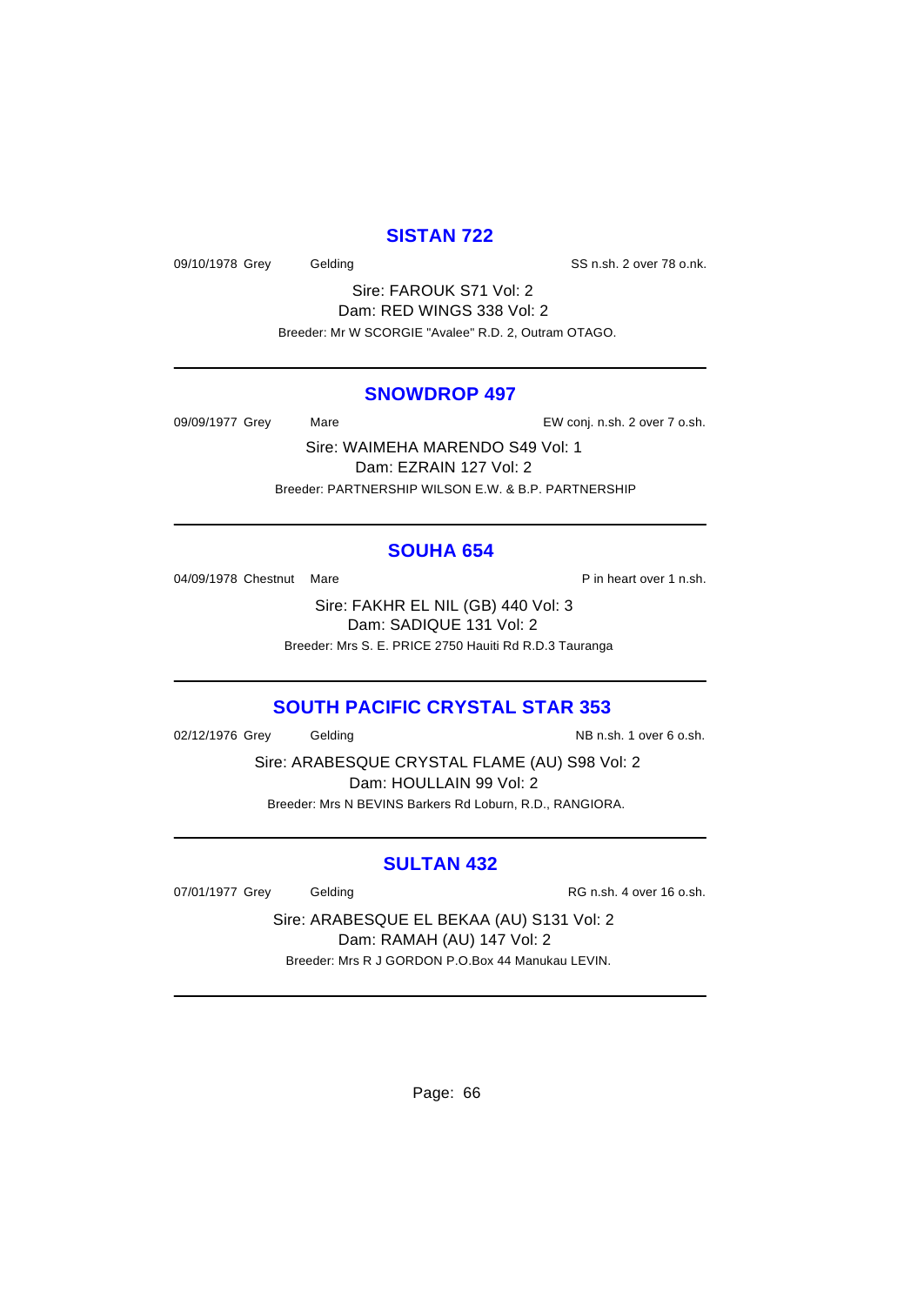#### **SUSIM 382**

28/09/1976 Chestnut Gelding The State of HF conj. n.sh. 2 over 76 o.sh.

Sire: NAADDEL (AU) S106 Vol: 2 Dam: SPARINA 53 Vol: 1 Breeder: Mr L.M. MARSHALL

#### **SWAN SONG 619**

27/11/1978 Grey Stallion 3 over 78 o.sh. G over bar n.sh.

Sire: D.C. SOLOMON (AU) 350 Vol: 3 Dam: KATINA (AU) 27 Vol: 1 Breeder: Mrs Gabrielle J DEUSS 462 Paekakariki Hill Rd, RD 1, PORIRUA 5381

# **SYRONA (AU) 727**

05/10/1976 Grey Stallion U over bar over W n.sh. 3 over 6 o.sh.

Sire: AETHON AU 326AAHSB

Dam: ALIPH AU 555AU

Breeder: C. WUNDERLICH Australia

Importer: Mrs P GOLDIE BROWN (ANNING) R.D. 2 Matakana

#### **TARALEA ALIYA 666**

13/10/1978 Grey Mare Mare MB conj. n.sh. 2 over 8 o.sh.

Sire: NAHDA (AU) S127 Vol: 2

Dam: HONEPUNA 319 Vol: 2

Breeder: Mrs Beverley A MORRISSEY 89 Dyers Pass Road, Cashmere, CHRISTCHURCH

# **TARALEA JEMINE 665**

22/10/1978 Bay Mare Mare MB conj. n.sh. 3 over 8 o.sh.

Sire: NAHDA (AU) S127 Vol: 2 Dam: DEWDROP 318 Vol: 2

Breeder: Mrs Beverley A MORRISSEY 89 Dyers Pass Road, Cashmere, CHRISTCHURCH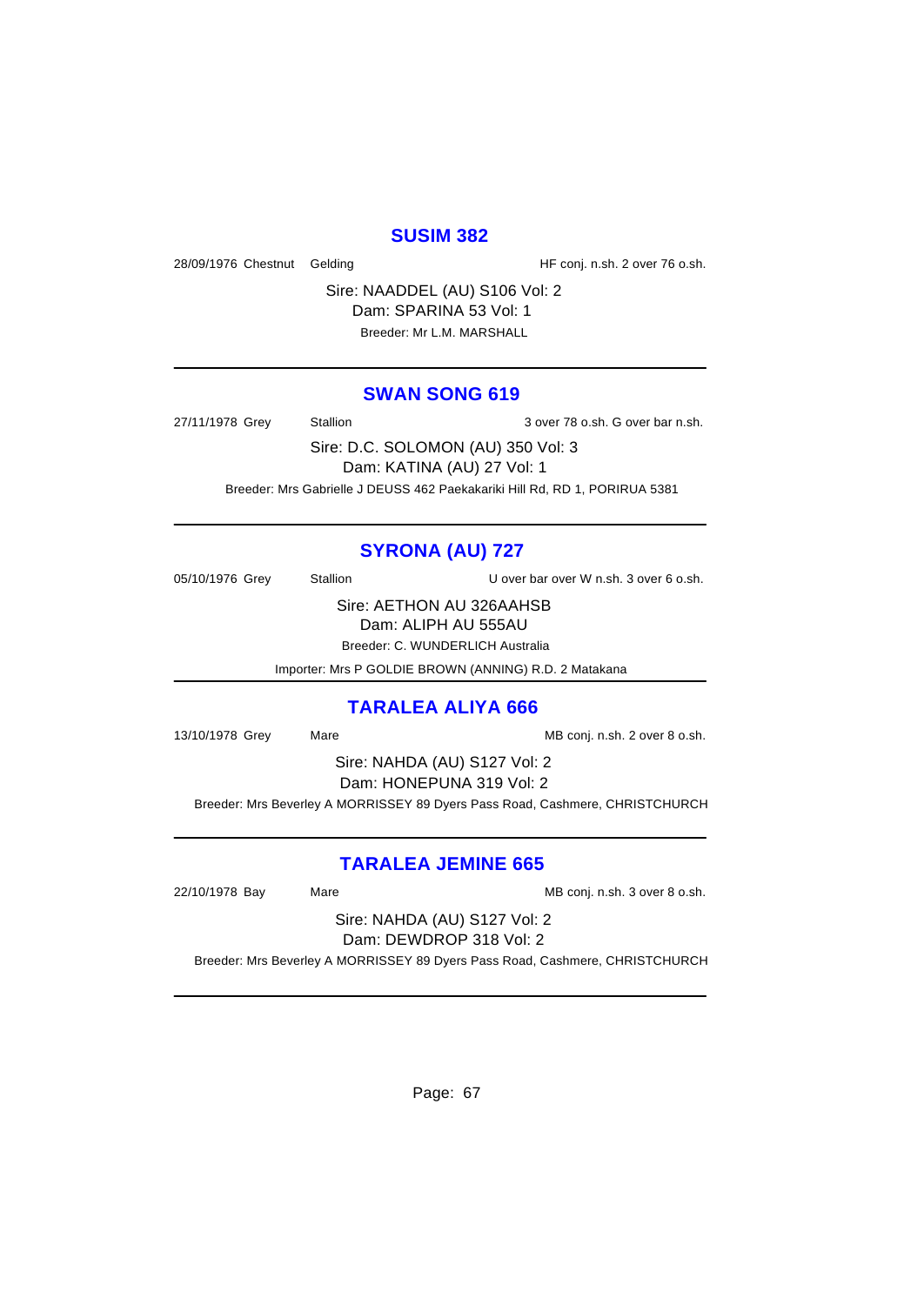#### **TARAPURUHI ADA 366**

27/10/1976 Bay Mare Mare T over loop n.sh. 1 over 6 o.sh.

Sire: ARABIAN PARK MAJESTIC (AU) S77 Vol: 2 Dam: POLENKA 102 Vol: 2 Breeder: Mrs M. O. GEORGE Maxwell Rd R.D.4 LEVIN

## **TARAPURUHI ARABIAN DAWN 684**

27/11/1978 Chestnut Mare 1 over T over loop n.sh.

Sire: SANTARABIA BAHRAN (AU) S78 Vol: 2 Dam: BRIGHT DAY (AU) 101 Vol: 2 Breeder: Mrs M. O. GEORGE Maxwell Rd R.D.4 LEVIN

#### **TARAPURUHI JIRA 430**

08/10/1976 Chestnut Mare T over loop n.sh. 2 over 76 o.sh.

Sire: SANTARABIA BAHRAN (AU) S78 Vol: 2 Dam: BRIGHT DAY (AU) 101 Vol: 2 Breeder: Mrs M. O. GEORGE Maxwell Rd R.D.4 LEVIN

# **TARAPURUHI LILT DEREGISTERED 685**

22/09/1978 Chestnut Mare T over loop n.sh. 1 over 78 o.sh.

Sire: LYRIC 299 Vol: 2 Dam: TARAPURUHI SILVERLING 253 Vol: 2 Breeder: Mrs M. O. GEORGE Maxwell Rd R.D.4 LEVIN

## **TARAPURUHI SHANDRAK 562**

30/09/1977 Chestnut Stallion T over loop n.sh. 1 over 77 o.sh.

Sire: SANTARABIA BAHRAN (AU) S78 Vol: 2 Dam: BRIGHT DAY (AU) 101 Vol: 2 Breeder: Mrs M. O. GEORGE Maxwell Rd R.D.4 LEVIN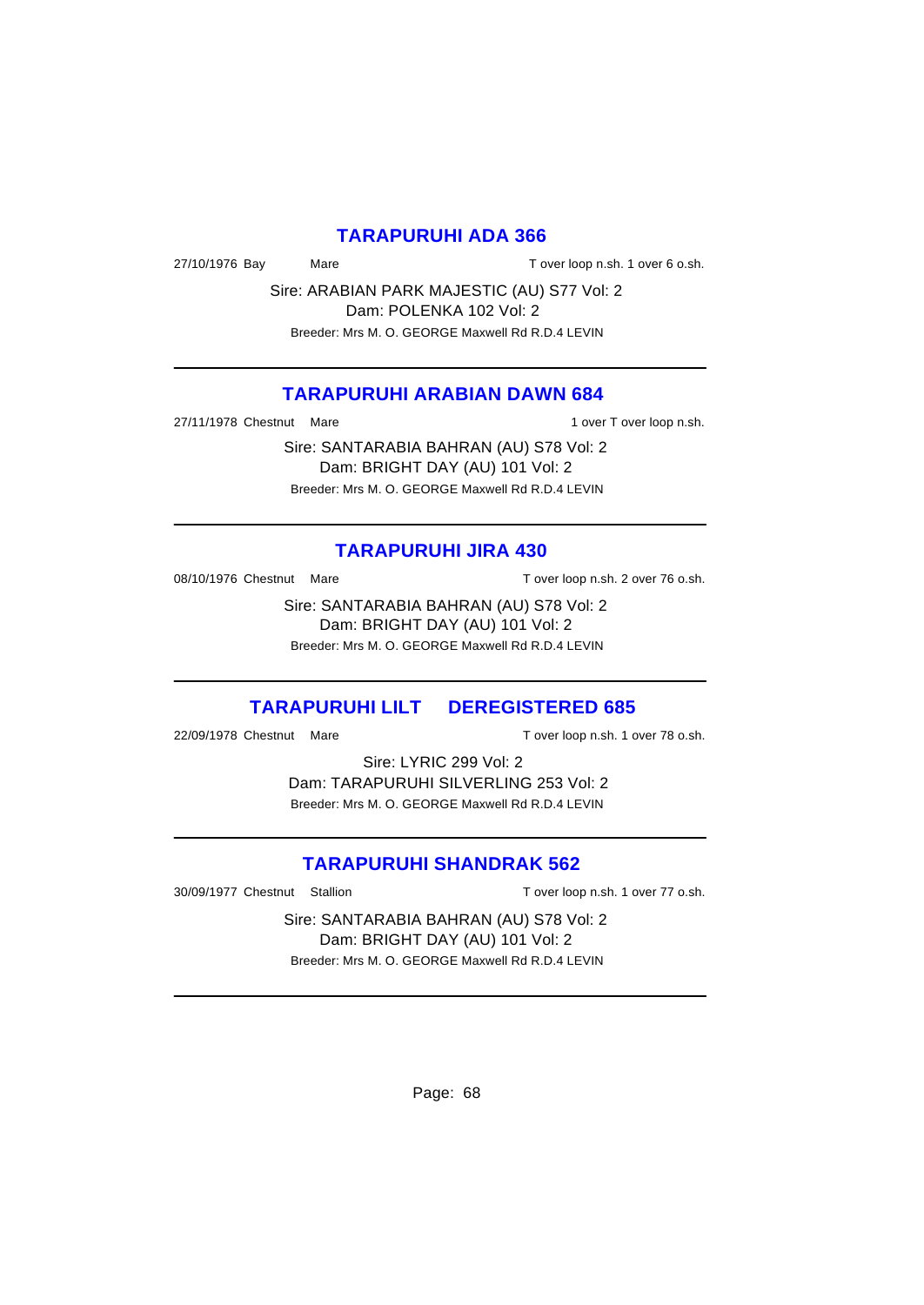## **TARSHAH 586**

11/11/1978 Bay Mare Mare TG n.sh. 1 over 8 o.sh.

Sire: IBN GROJEC (IIU) 205 Vol: 2 Dam: DELLMOUNT ISHTAR 119 Vol: 2 Breeder: Mr T G GLIDDON Irwell R.D.3, Leeston CHRISTCHURCH.

#### **THE DIPLOMAT 710**

01/11/1978 Grey Stallion Stallion State AA conj. over 65 n.sh.

Sire: GAI ARISTOCRAT (US) 219 Vol: 2 Dam: ARALEIGH BANDERA 313 Vol: 2 Breeder: Mr R M GUBB 188 Racecourse Road, RD 1, CAMBRIDGE 3493

#### **TIZRAIN 693**

27/09/1978 Grey Mare EW conj. n.sh. 2 over 8 o.sh.

Sire: TOUCH OF MAGIC (AU) S103 Vol: 2 Dam: EZRAIN 127 Vol: 2 Breeder: PARTNERSHIP WILSON E.W. & B.P. PARTNERSHIP

#### **TOHAR 721**

07/10/1978 Grey Stallion Stallion States States RS n.sh. 1 over 78 o.sh.

Sire: ARABIAN PARK MAJESTIC (AU) S77 Vol: 2 Dam: ILSADI'A 227 Vol: 2 Breeder: Mr. R SHAW Box 4127 Marewei Napier

## **TONIA 378**

24/09/1976 Grey Mare Mare P1 n.sh. 76 o.sh.

Sire: KAMIL S17 Vol: 1 Dam: MISSAN 185 Vol: 2 Breeder: Mr A. T. MOLLOY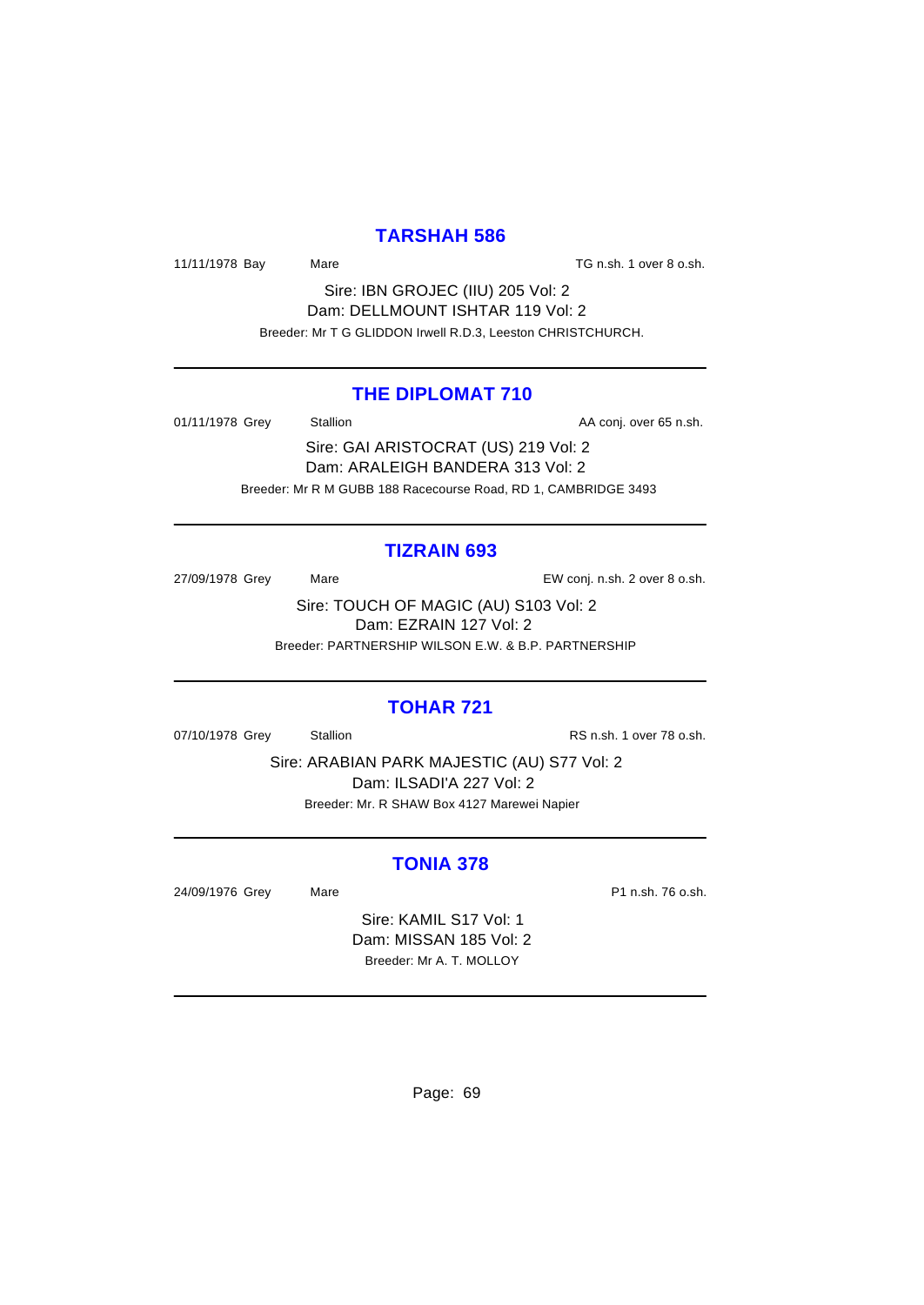## **TOUCHING 560**

24/09/1976 Chestnut Mare EW conj. n.sh. 4 over 7 o.sh.

Sire: TOUCH OF MAGIC (AU) S103 Vol: 2 Dam: EZRAETTA 14 Vol: 1 Breeder: PARTNERSHIP WILSON E.W. & B.P. PARTNERSHIP

#### **TUATAHI 720**

15/08/1978 Grey Gelding 15/08/1978 Grey Gelding

Sire: D.C. SOLOMON (AU) 350 Vol: 3 Dam: OKETOPA 282 Vol: 2 Breeder: Mr S. J. HAY 153 Maces Rd Christchruch

## **WAIMEHA AZAL 469**

12/10/1977 Grey Mare Mare Triangle under bar n.sh. 4 over 77 o.nk Sire: DYNAMIT (NL) 238 Vol: 2 Dam: JEANETTE 24 Vol: 1 Breeder: Mr B SISAM C/- Sisam & Sons R.D. 1 WHAKATANE.

#### **WAIMEHA BUDDHA 477**

13/09/1977 Grey Gelding Triangle under bar n.sh. 1 over 77 o.nk.

Sire: DYNAMIT (NL) 238 Vol: 2 Dam: WAIMEHA MICHELLE 241 Vol: 2

Breeder: Mr B SISAM C/- Sisam & Sons R.D. 1 WHAKATANE.

# **WAIMEHA CAMEO 608**

11/10/1978 Chestnut Mare Triangle under bar n.sh. 4 over 78 o.nk

Sire: KAMIL S17 Vol: 1 Dam: LUCINDA 137 Vol: 2

Breeder: Mr B SISAM C/- Sisam & Sons R.D. 1 WHAKATANE.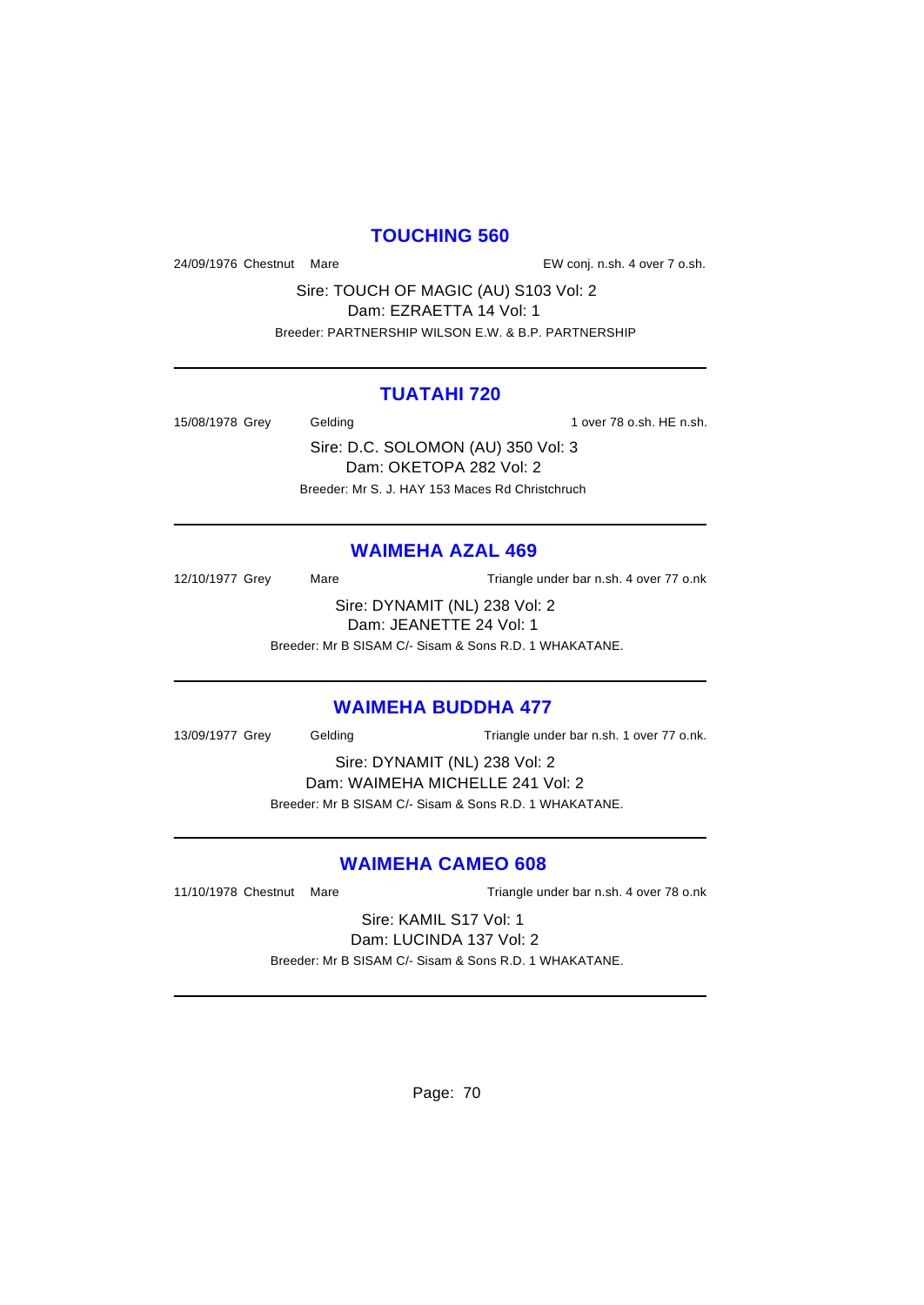## **WAIMEHA CAMILLE 609**

13/09/1978 Grey Mare Mare Triangle under bar n.sh. 1 over 78 o.nk

Sire: KAMIL S17 Vol: 1 Dam: WAIMEHA DENA 260 Vol: 2 Breeder: Mr B SISAM C/- Sisam & Sons R.D. 1 WHAKATANE.

#### **WAIMEHA DAMASCUS 604**

18/11/1978 Grey Gelding Triangle under bar n.sh. 13 over 78 o. nk. Sire: DYNAMIT (NL) 238 Vol: 2 Dam: WAIMEHA NERINA 149 Vol: 2

Breeder: Mr B SISAM C/- Sisam & Sons R.D. 1 WHAKATANE.

## **WAIMEHA DAMIEN 476**

26/10/1977 Grey Gelding Triangle under bar n.sh. 8 over 77 o. nk. Sire: DYNAMIT (NL) 238 Vol: 2 Dam: MARILYN 29 Vol: 1 Breeder: Mr B SISAM C/- Sisam & Sons R.D. 1 WHAKATANE.

## **WAIMEHA DAVINA 473**

24/10/1977 Grey Mare Triangle under bar n.sh. 7 over 77 o.nk

Sire: DYNAMIT (NL) 238 Vol: 2 Dam: CEPHALYN 10 Vol: 1 Breeder: Mr B SISAM C/- Sisam & Sons R.D. 1 WHAKATANE.

#### **WAIMEHA DELIA 407**

06/11/1976 Grey Mare Mare Triangle under bar n.sh. 6 over 76 o.nk.

# Sire: DYNAMIT (NL) 238 Vol: 2 Dam: WAIMEHA SHIRLEY 69 Vol: 1

Breeder: Mr B SISAM C/- Sisam & Sons R.D. 1 WHAKATANE.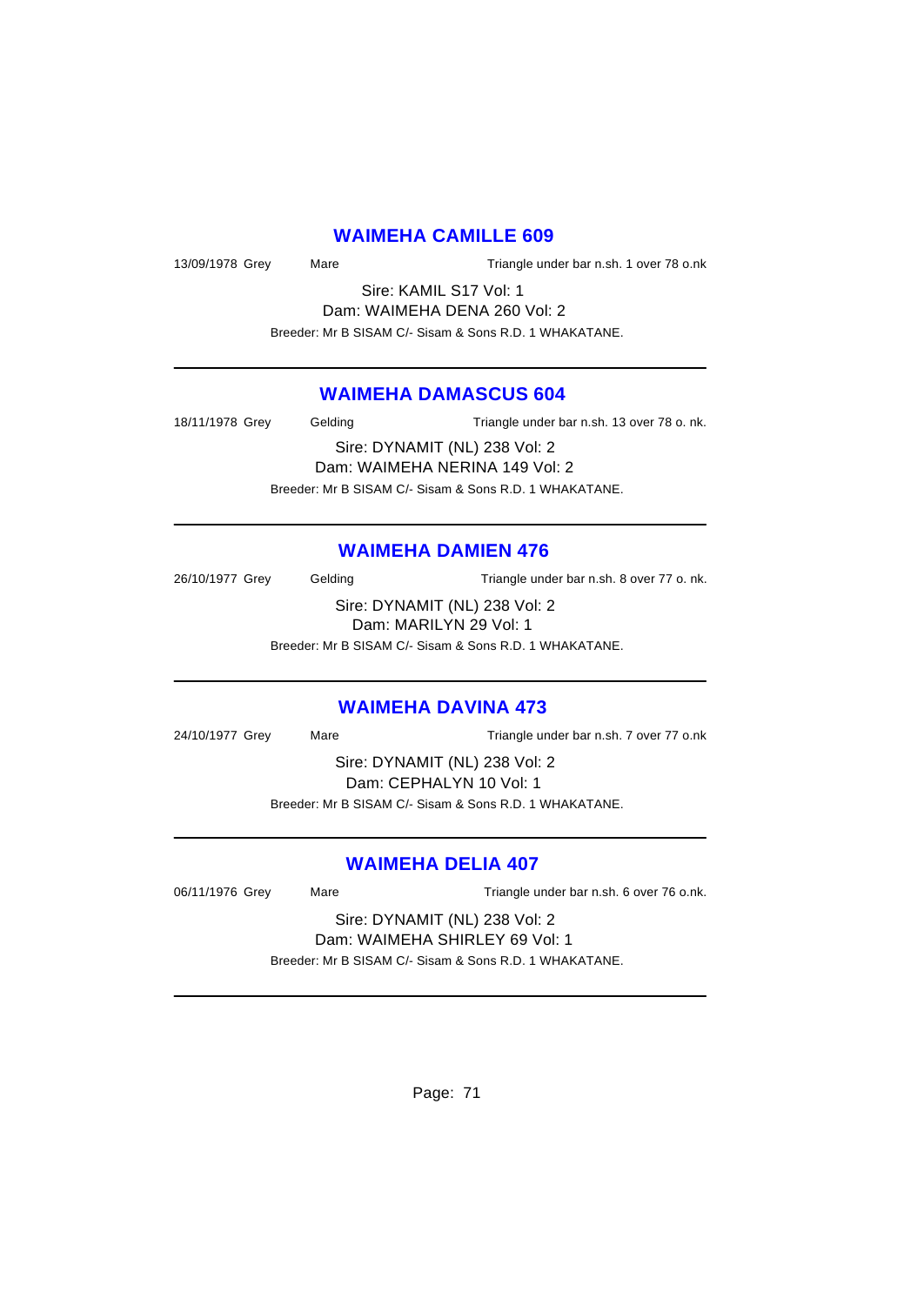#### **WAIMEHA DEMELZA 404**

26/10/1976 Grey Mare Triangle under bar n.sh. 5 over 70 o.nk

Sire: DYNAMIT (NL) 238 Vol: 2 Dam: CEPHALYN 10 Vol: 1

Breeder: Mr B SISAM C/- Sisam & Sons R.D. 1 WHAKATANE.

## **WAIMEHA DYNAMIC 410**

21/11/1976 Grey Gelding Triangle under bar n.sh. 9 over 76 o. nk. Sire: DYNAMIT (NL) 238 Vol: 2 Dam: WAIMEHA MARINA 79 Vol: 2 Breeder: Mr B SISAM C/- Sisam & Sons R.D. 1 WHAKATANE.

#### **WAIMEHA DYNAMO 411**

10/11/1976 Grey Stallion Triangle under bar n.sh. 8 over 76 o.sh. Sire: DYNAMIT (NL) 238 Vol: 2 Dam: FRAZIL 138 Vol: 2

Breeder: Mr B SISAM C/- Sisam & Sons R.D. 1 WHAKATANE.

#### **WAIMEHA ECLIPSE 475**

22/10/1977 Grey Stallion Triangle under bar n.sh. 6 over 77 o.nk

Sire: DYNAMIT (NL) 238 Vol: 2 Dam: FREDA 18 Vol: 1 Breeder: Mr B SISAM C/- Sisam & Sons R.D. 1 WHAKATANE.

# **WAIMEHA FABIEN 479**

14/11/1977 Grey Gelding Triangle under bar n.sh. 12 over 77 o.nk.

Sire: DYNAMIT (NL) 238 Vol: 2 Dam: FRAZIL 138 Vol: 2 Breeder: Mr B SISAM C/- Sisam & Sons R.D. 1 WHAKATANE.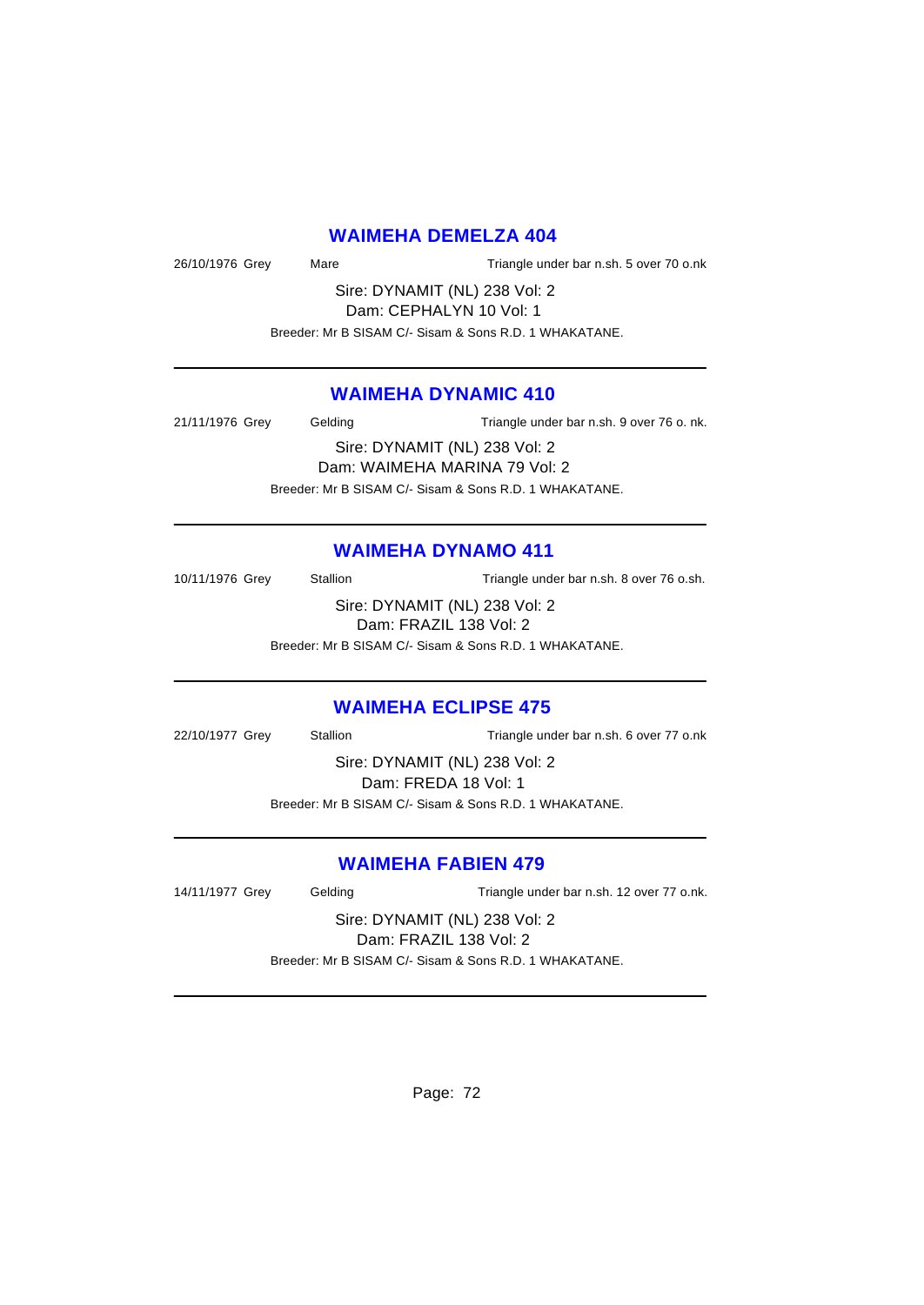# **WAIMEHA FALCON 603**

15/10/1978 Chestnut Stallion Triangle under bar n.sh. 5 over 78 o. nk.

Sire: KAMIL S17 Vol: 1 Dam: WAIMEHA FARIDA 261 Vol: 2 Breeder: Mr B SISAM C/- Sisam & Sons R.D. 1 WHAKATANE.

### **WAIMEHA FARRAH 601**

09/11/1978 Chestnut Mare Triangle under bar n.sh. 10 over 78 o.sh.

Sire: CRESCENDO (AU) S10 Vol: 1 Dam: FREDA 18 Vol: 1 Breeder: Mr B SISAM C/- Sisam & Sons R.D. 1 WHAKATANE.

## **WAIMEHA JUANA 468**

23/09/1977 Grey Mare Mare Triangle under bar n.sh. 2 0ver 77 o.nk

Sire: DYNAMIT (NL) 238 Vol: 2 Dam: WAIMEHA MUNA 240 Vol: 2

Breeder: Mr B SISAM C/- Sisam & Sons R.D. 1 WHAKATANE.

### **WAIMEHA KAMANDA 605**

04/11/1978 Chestnut Gelding Triangle under bar n.sh. 8 over 78 o. nk.

Sire: CRESCENDO (AU) S10 Vol: 1 Dam: CEPHALYN 10 Vol: 1 Breeder: Mr B SISAM C/- Sisam & Sons R.D. 1 WHAKATANE.

## **WAIMEHA KISMET 480**

24/11/1977 Grey Gelding Triangle under bar n.sh. 15 over 77 o. nk.

#### Sire: DYNAMIT (NL) 238 Vol: 2 Dam: WAIMEHA MARINA 79 Vol: 2

Breeder: Mr B SISAM C/- Sisam & Sons R.D. 1 WHAKATANE.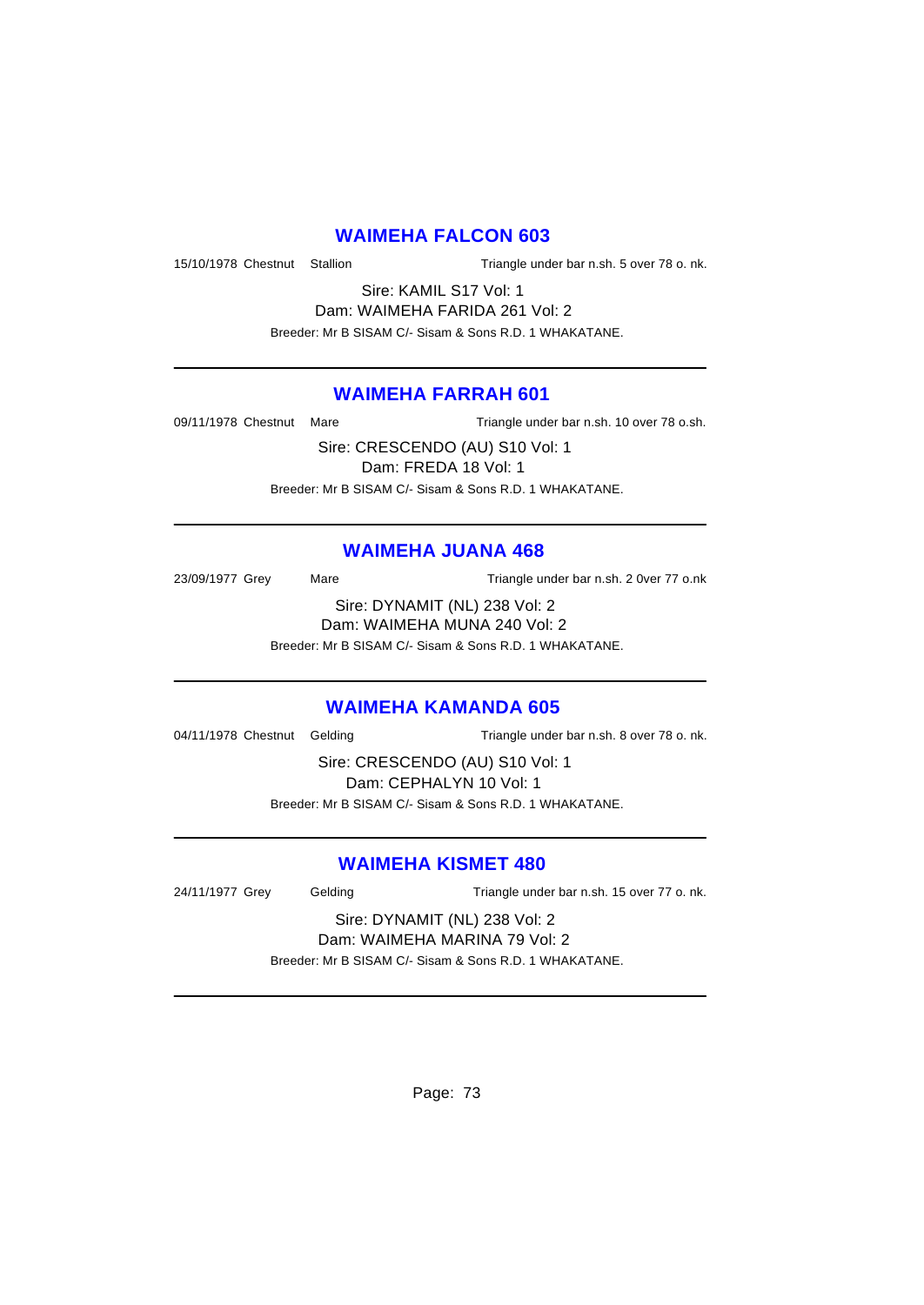#### **WAIMEHA MARAC 409**

21/10/1976 Grey Stallion Triangle under bar n.sh. 2 over 76 o. nk.

Sire: DYNAMIT (NL) 238 Vol: 2 Dam: MARILYN 29 Vol: 1

Breeder: Mr B SISAM C/- Sisam & Sons R.D. 1 WHAKATANE.

### **WAIMEHA MARIANNE 598**

19/11/1978 Grey Mare Mare Triangle under bar n.sh. 14 over 78 o.nk Sire: DYNAMIT (NL) 238 Vol: 2 Dam: WAIMEHA MARINA 79 Vol: 2 Breeder: Mr B SISAM C/- Sisam & Sons R.D. 1 WHAKATANE.

### **WAIMEHA MELISSA 470**

21/11/1977 Grey Mare Mare Triangle under bar n.sh 13 over 77 o.nk Sire: DYNAMIT (NL) 238 Vol: 2 Dam: WAIMEHA NERINA 149 Vol: 2 Breeder: Mr B SISAM C/- Sisam & Sons R.D. 1 WHAKATANE.

#### **WAIMEHA MERMAID 472**

02/11/1977 Grey Mare Mare Triangle under bar n.sh. 10 over 77 o.nk Sire: CRESCENDO (AU) S10 Vol: 1 Dam: WAIMEHA SHIRLEY 69 Vol: 1 Breeder: Mr B SISAM C/- Sisam & Sons R.D. 1 WHAKATANE.

## **WAIMEHA MINSTREL 481**

| 01/11/1977 Grey                                        | Gelding | Triangle under bar n.sh. 9 over 77 o. nk. |
|--------------------------------------------------------|---------|-------------------------------------------|
| Sire: DYNAMIT (NL) 238 Vol: 2                          |         |                                           |
| Dam: WAIMEHA PAMELA 68 Vol: 1                          |         |                                           |
| Breeder: Mr B SISAM C/- Sisam & Sons R.D. 1 WHAKATANE. |         |                                           |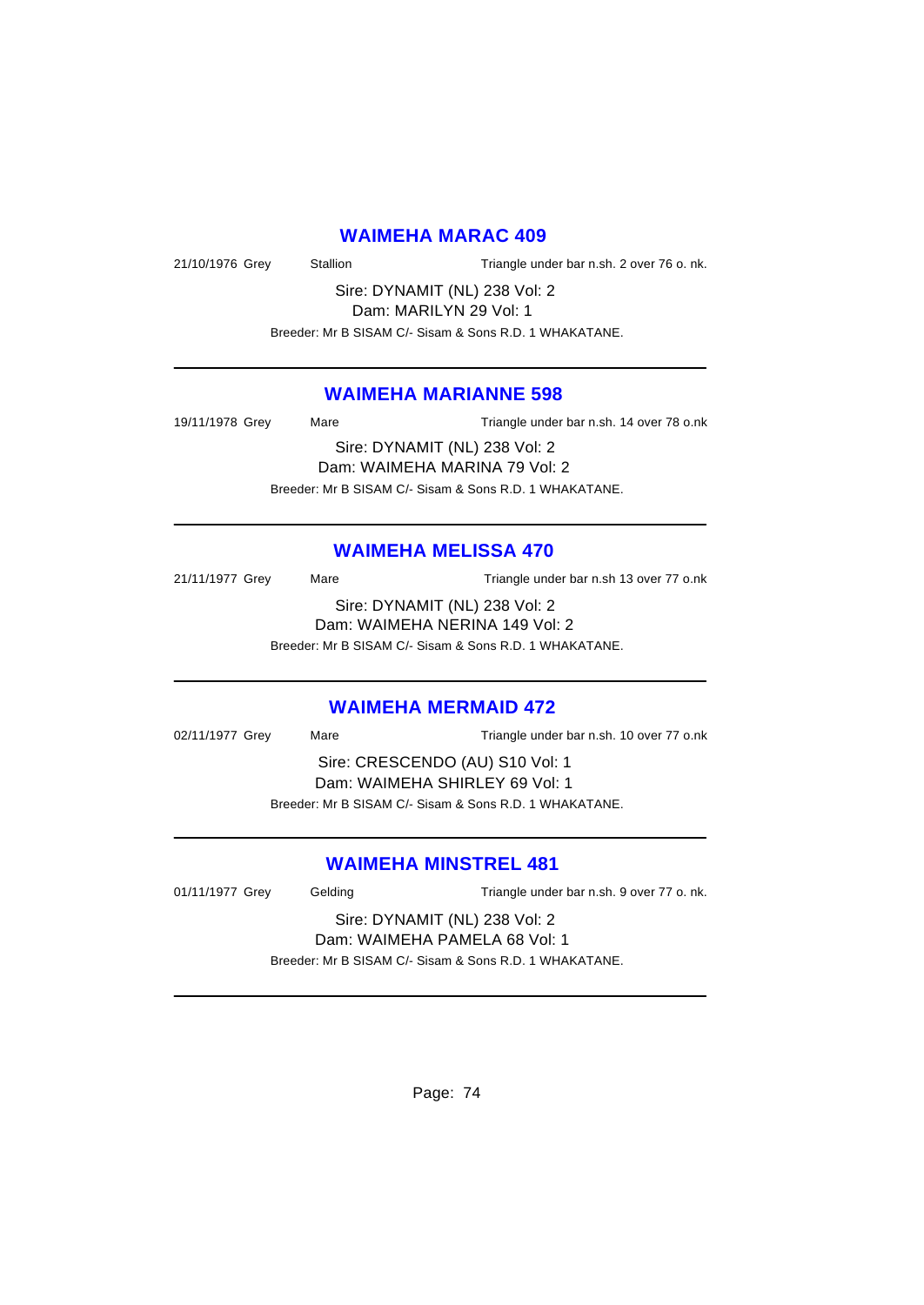# **WAIMEHA PAMETTE 599**

14/11/1978 Chestnut Mare Triangle under bar n.sh. 11 over 78 o.nk

Sire: CRESCENDO (AU) S10 Vol: 1 Dam: WAIMEHA PAMELA 68 Vol: 1 Breeder: Mr B SISAM C/- Sisam & Sons R.D. 1 WHAKATANE.

### **WAIMEHA PASHA 607**

16/10/1978 Grey Stallion Triangle under bar n.sh. 6 over 78 o. nk. Sire: CRESCENDO (AU) S10 Vol: 1 Dam: WAIMEHA PRIDE DEREGISTERED 78 Vol: 2 Breeder: Mr B SISAM C/- Sisam & Sons R.D. 1 WHAKATANE.

# **WAIMEHA PETRA 474**

07/10/1977 Grey Mare Triangle under bar n.sh. Upside down 3 0ver 77 o.nk

Sire: DYNAMIT (NL) 238 Vol: 2 Dam: WAIMEHA PRIDE DEREGISTERED 78 Vol: 2 Breeder: Mr B SISAM C/- Sisam & Sons R.D. 1 WHAKATANE.

### **WAIMEHA POLDARK 414**

09/12/1976 Grey Gelding Triangle under bar n.sh. 12 over 76 o. nk.

Sire: DYNAMIT (NL) 238 Vol: 2 Dam: WAIMEHA WAINA 242 Vol: 2 Breeder: Mr B SISAM C/- Sisam & Sons R.D. 1 WHAKATANE.

## **WAIMEHA POSAR 478**

19/10/1977 Grey Gelding Triangle under bar n.sh. 5 over 77 o. nk.

Sire: DYNAMIT (NL) 238 Vol: 2 Dam: LUCINDA 137 Vol: 2 Breeder: Mr B SISAM C/- Sisam & Sons R.D. 1 WHAKATANE.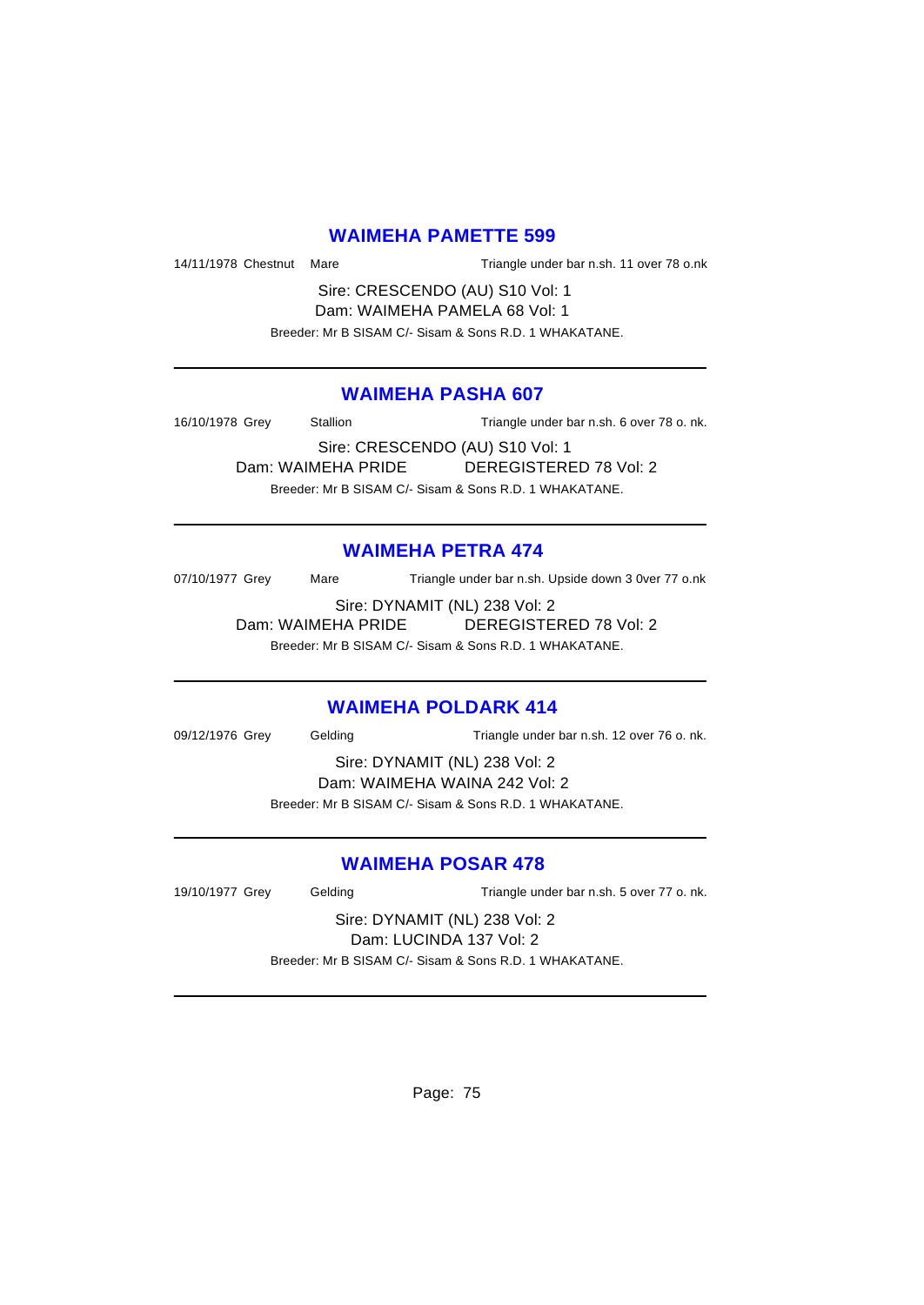#### **WAIMEHA RASUL 408**

29/10/1976 Chestnut Stallion Triangle under bar n.sh. 4 over 76 o. nk.

Sire: CRESCENDO (AU) S10 Vol: 1

Dam: FREDA 18 Vol: 1

Breeder: Mr B SISAM C/- Sisam & Sons R.D. 1 WHAKATANE.

### **WAIMEHA ROSINA 405**

19/10/1976 Grey Mare Mare Triangle under bar n.sh. 1 over 70 o.nk Sire: CRESCENDO (AU) S10 Vol: 1

Dam: JEANETTE 24 Vol: 1 Breeder: Mr B SISAM C/- Sisam & Sons R.D. 1 WHAKATANE.

### **WAIMEHA SABINA 406**

23/10/1976 Grey Mare Mare Triangle under bar n.sh. 3 over 76 o.nk Sire: CRESCENDO (AU) S10 Vol: 1 Dam: WAIMEHA PAMELA 68 Vol: 1 Breeder: Mr B SISAM C/- Sisam & Sons R.D. 1 WHAKATANE.

#### **WAIMEHA SAMANTHA 403**

08/11/1976 Chestnut Mare Triangle under bar n.sh. 7 over 76 o.nk

Sire: CRESCENDO (AU) S10 Vol: 1 Dam: SURANA 58 Vol: 1 Breeder: Mr B SISAM C/- Sisam & Sons R.D. 1 WHAKATANE.

### **WAIMEHA SHEILA 600**

29/10/1978 Grey Mare Mare Triangle under bar n.sh. 7 over 78 o.nk

Sire: CRESCENDO (AU) S10 Vol: 1 Dam: WAIMEHA SHIRLEY 69 Vol: 1 Breeder: Mr B SISAM C/- Sisam & Sons R.D. 1 WHAKATANE.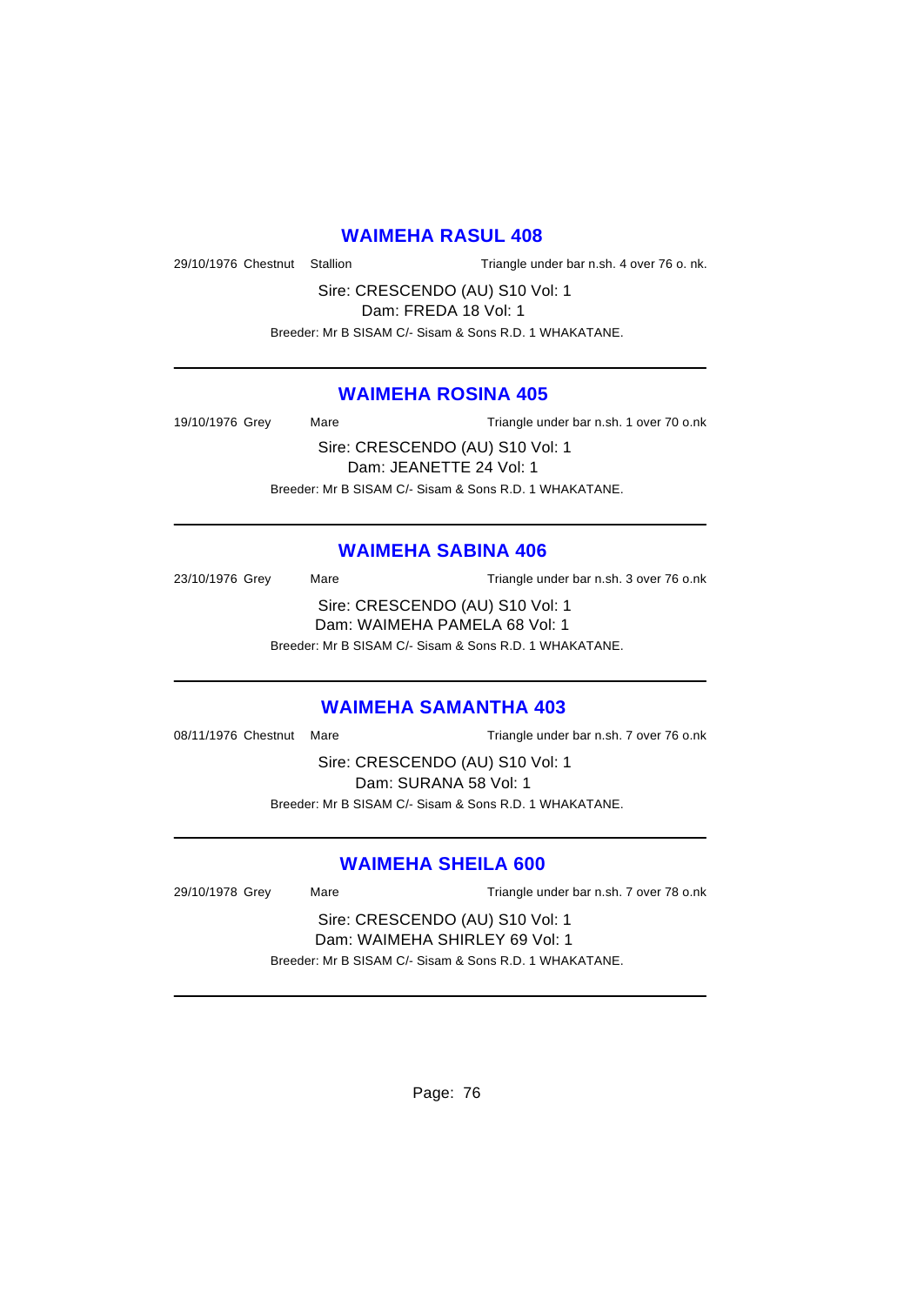# **WAIMEHA SURELLA 602**

07/11/1978 Chestnut Mare Triangle under bar n.sh 9 over 78 o.nk

Sire: CRESCENDO (AU) S10 Vol: 1

Dam: SURANA 58 Vol: 1 Breeder: Mr B SISAM C/- Sisam & Sons R.D. 1 WHAKATANE.

### **WAIMEHA TAPHRO 606**

22/09/1978 Chestnut Gelding Triangle under bar n.sh. 2 over 78 o. nk.

Sire: KAMIL S17 Vol: 1 Dam: WAIMEHA TREENA 257 Vol: 2 Breeder: Mr B SISAM C/- Sisam & Sons R.D. 1 WHAKATANE.

# **WAIMEHA TIENTI 413**

03/12/1976 Grey Gelding Triangle under bar n.sh. 11 over 76 o. nk. Sire: DYNAMIT (NL) 238 Vol: 2 Dam: WAIMEHA NERINA 149 Vol: 2

Breeder: Mr B SISAM C/- Sisam & Sons R.D. 1 WHAKATANE.

## **WAIMEHA WANDA 471**

23/11/1977 Grey Mare Triangle under bar n.sh 14 over 77 o.nk

Sire: DYNAMIT (NL) 238 Vol: 2 Dam: WAIMEHA WAINA 242 Vol: 2 Breeder: Mr B SISAM C/- Sisam & Sons R.D. 1 WHAKATANE.

## **WAIMEHA YUSSUF 412**

30/11/1976 Grey Gelding Triangle under bar n.sh. 10 over 76 o. nk. Sire: DYNAMIT (NL) 238 Vol: 2

Dam: WAIMEHA CUSHLA 239 Vol: 2

Breeder: Mr B SISAM C/- Sisam & Sons R.D. 1 WHAKATANE.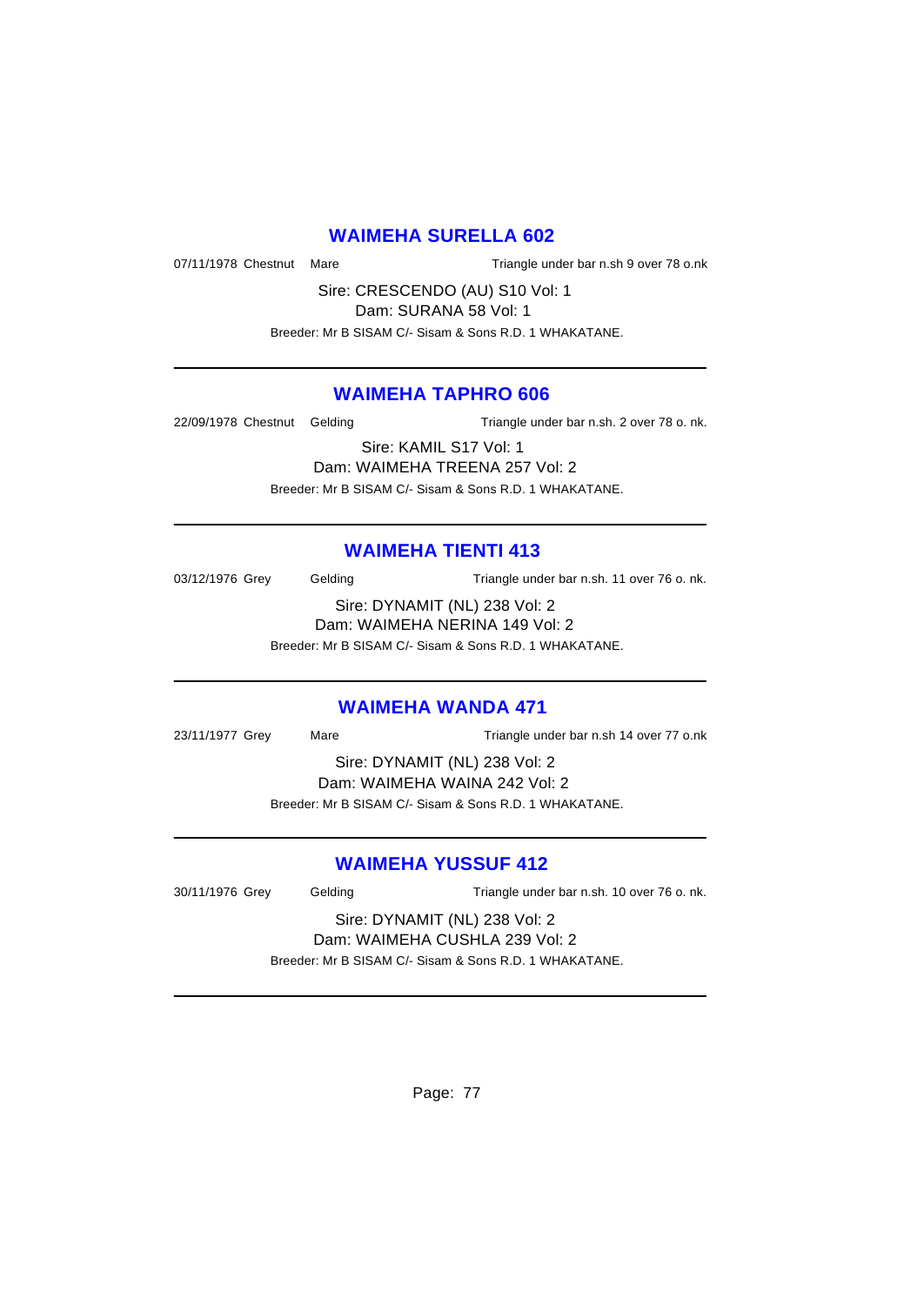#### **WHITE PINE TAMMAR 633**

05/10/1978 Grey Mare Mare RP n.sh. 1 over 8 o.sh

Sire: GAI ARISTOCRAT (US) 219 Vol: 2 Dam: ARALEIGH TINA 123 Vol: 2 Breeder: Mrs C. WAY Nelson

### **WHITESTONE CRYSTAL PRINCESS 652**

24/10/1978 Grey Mare Mare Manuscript Min.sh 1 over 8 o.sh

Sire: ARABESQUE CRYSTAL FLAME (AU) S98 Vol: 2 Dam: EL-DAF (AU) 13 Vol: 1 Breeder: Mrs A M MCINTOSH Manse Road Leeston R.D., CHRISTCHURCH.

#### **WIN 625**

28/10/1978 Grey Gelding Flying VE conj. n.sh. 5 over 8 o.sh

Sire: PUKETAHU KENTUCKY S117 Vol: 2 Dam: NGAPA WINDELLA 87 Vol: 2 Breeder: Mr T EDWARD R.D., MORRINSVILLE.

#### **ZACCHAEUS 424**

29/09/1976 Chestnut Stallion EW conj. n.sh. 1 over 6 o.sh.

Sire: WAIMEHA MARENDO S49 Vol: 1 Dam: ZILLAIN 92 Vol: 2 Breeder: PARTNERSHIP WILSON E.W. & B.P. PARTNERSHIP

### **ZENOBIA 655**

12/11/1978 Chestnut Mare **P** in heart over 2 n.sh

Sire: SANTARABIA SHAMMAR (AU) S40 Vol: 1 Dam: ZAHRIA 301 Vol: 2 Breeder: Mrs S. E. PRICE 2750 Hauiti Rd R.D.3 Tauranga